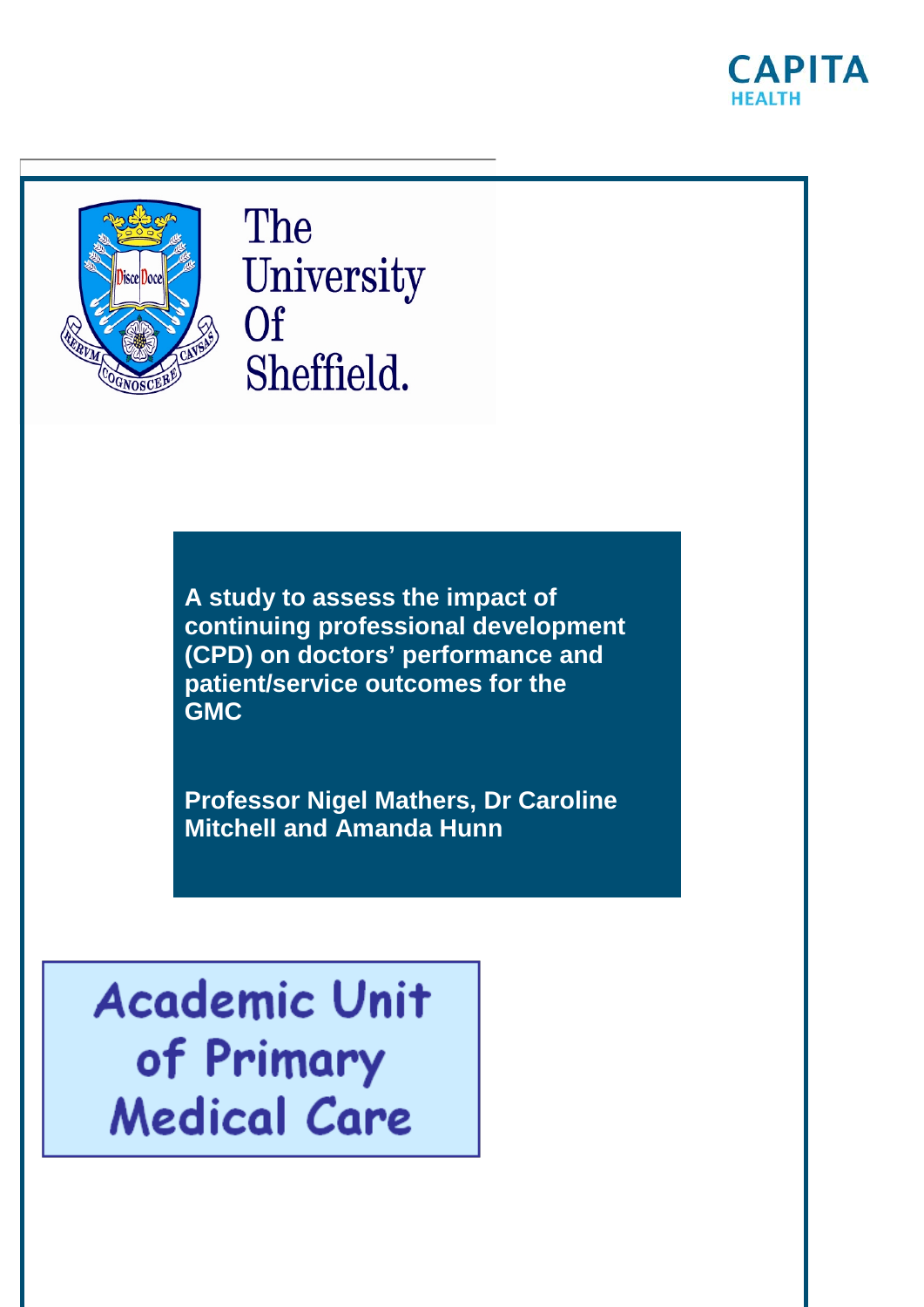### **Table of Contents**

| 1 <sub>1</sub> |                                                                                     |  |
|----------------|-------------------------------------------------------------------------------------|--|
|                |                                                                                     |  |
|                |                                                                                     |  |
| 2.             |                                                                                     |  |
|                |                                                                                     |  |
|                |                                                                                     |  |
|                |                                                                                     |  |
|                |                                                                                     |  |
|                |                                                                                     |  |
|                |                                                                                     |  |
| 3.             |                                                                                     |  |
|                |                                                                                     |  |
|                |                                                                                     |  |
|                |                                                                                     |  |
|                | 3.4. Theme 3: The barriers to the implementation of CPD learning in practice. 16    |  |
|                |                                                                                     |  |
|                |                                                                                     |  |
|                |                                                                                     |  |
|                | 3.8. Theme 7: Cultural differences between how CPD is organised in primary care and |  |
| $\overline{4}$ |                                                                                     |  |
|                |                                                                                     |  |
| 5.             |                                                                                     |  |
|                |                                                                                     |  |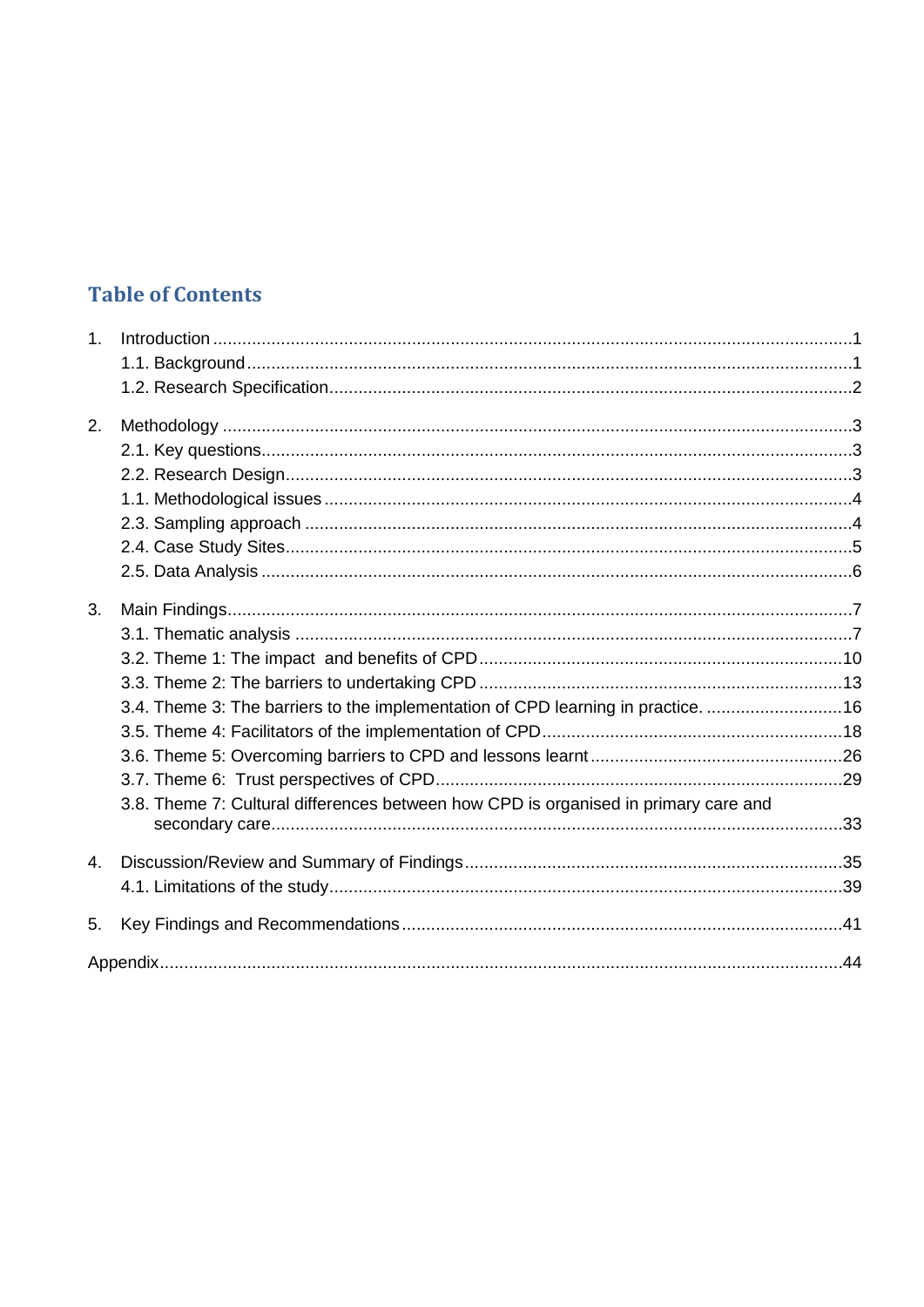# <span id="page-2-0"></span>1. Introduction

The Academic Unit of Primary Medical Care, University of Sheffield, in collaboration with Capita Health (previously known as Tribal Health), a division of The Capita Group Plc were commissioned by the GMC to assess the impact of continuing professional development (CPD) on doctors' performance and patients/service outcomes.

## <span id="page-2-1"></span>1.1. Background

Lord Patel's report 'Recommendations and options for the future regulation of education and training' published in 2010 recommended that the GMC should review its 2004 CPD guidance and re-examine how its regulatory role in CPD should be exercised. The report identifies areas where regulation may be enhanced and options for how this might be achieved. In relation to CPD the report makes the following recommendations:

- The GMC should develop a regulatory framework for the education and training of doctors in career posts. Such a framework would not only be in the interests of the doctors concerned (who are often disadvantaged by limited access to training and CPD opportunities), but it could also provide reassurance that these doctors are meeting national standards overseen by the regulator.
- As a minimum the GMC should provide clear guidance on what doctors will be required to do to keep up to date for the purpose of revalidation and the role of CPD within that. At the same time, the GMC will need to recognise the individual nature of CPD and avoid rigid requirements which may undermine what is most valuable for individual professionals.

The College of Emergency Medicine, Manchester Metropolitan University and the Federation of Royal Colleges of Physicians were commissioned by the GMC in 2010 to explore the effectiveness of CPD using surveys, interviews with CPD leads and shadowing. A very wide variation in the type of CPD undertaken was found reflecting the personal nature of CPD.

The GMC has recently conducted a consultation on a revised version of 'Guidance on Continuing Professional Development [CPD]' which sets out the principles on which CPD should be based and the roles of the relevant organisations involved in its' delivery.

This report uses the GMC definition of CPD as being a 'continuing learning process' that complements formal undergraduate and postgraduate education and training. It requires doctors to maintain their standards across all areas of their practice [nb 'practice' includes all the professional roles that doctors currently perform and those that they plan to perform]. The GMC also believes that CPD should encourage and support specific changes in practice and career development and play a role in helping doctors to keep up to date when they are not practicing.

Page 1 of 60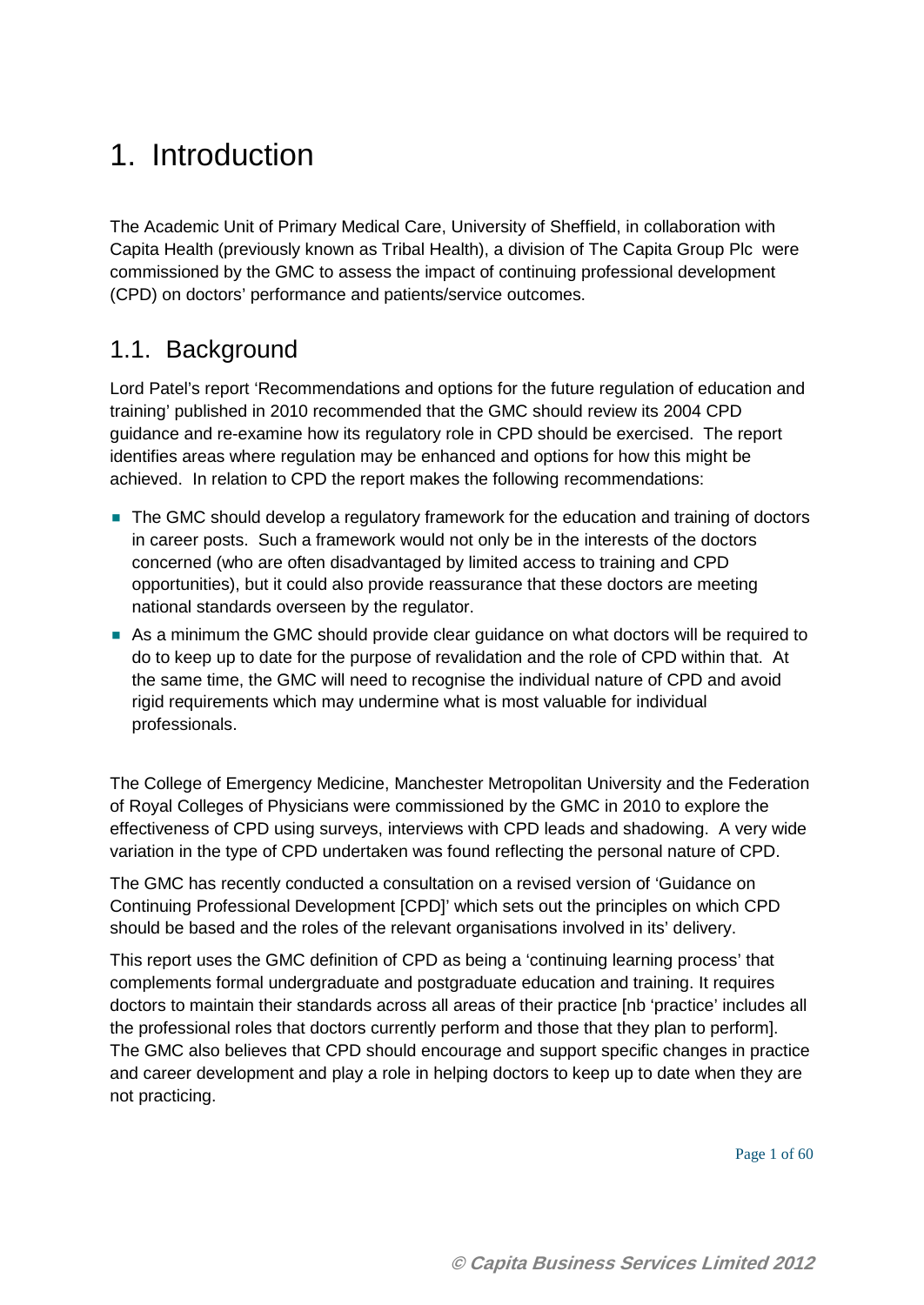In June 2012 the GMC published new guidance on Continuing Professional Development. (See [http://www.gmc-uk.org/CPD\\_guidance\\_June\\_12.pdf\\_48970799.pdf\)](http://www.gmc-uk.org/CPD_guidance_June_12.pdf_48970799.pdf) The current guidance identifies the key principles for CPD and provides a framework for guidance on what doctors are expected to do to maintain and improve their practice through CPD. It outlines the standards that doctors across the UK are expected to meet in planning, carrying out and evaluating their CPD. It recommends that doctors take primary responsibility for their continuing learning by setting out their goals in personal development plans, job planning and appraisal although it does not prescribe a formal curriculum or specify the amount of CPD required. It also clarifies the role of the GMC, the employer, responsible officers, system regulators and medical Royal Colleges.

Of particular note, it says that employers have a responsibility to create an environment that provides opportunities for all staff to maintain and develop their skills. It also talks about planning CPD to meet the needs of others including patients, teams, the organisations where they work and the wider community. The guidance also specifies that doctors must try to identify ways in which CPD activities could help to improve the quality of care for patients and the public.

### <span id="page-3-0"></span>1.2. Research Specification

The following domains were used as the framework for the enquiry:

- $\blacksquare$  the role of CPD for doctors and its impact on the wider environment
- $\blacksquare$  the broad implications of CPD and the benefits it may have for individual doctors, the wider team, colleagues and multi-professional teams, patients, employers and organisations.
- **the impact on doctors' confidence and competence in their day to day work and ability to** deliver high quality care
- **how CPD may help doctors stay engaged and strive towards excellence.**

Page 2 of 60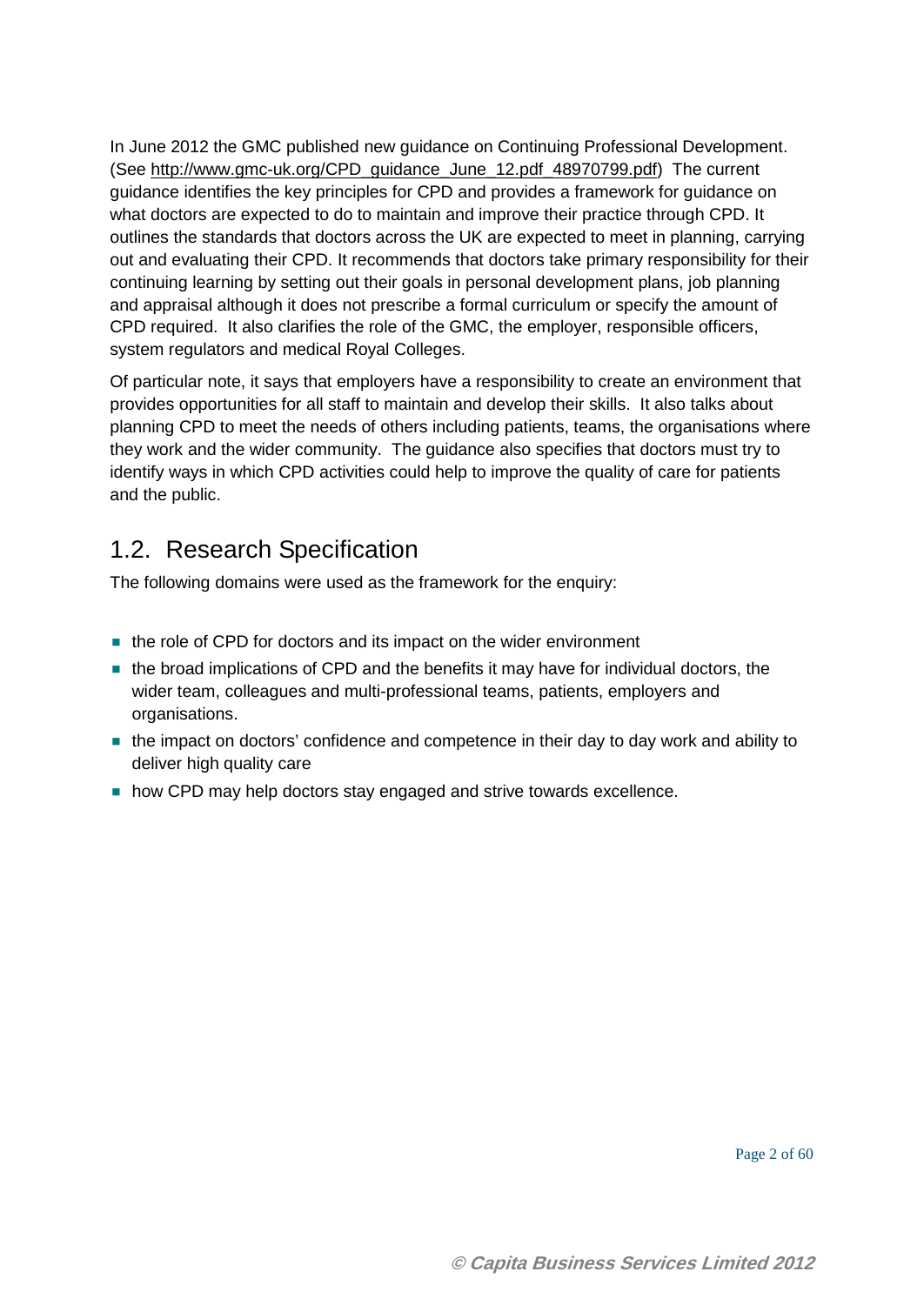# <span id="page-4-0"></span>2. Methodology

### <span id="page-4-1"></span>2.1. Key questions

This project addressed five key questions:

- How does doctors' participation in CPD affect their practice and performance?
- **How does participation in CPD contribute to improvements in patient or service** outcomes?
- Can you identify examples of good or innovative practice in CPD?
- Can you identify examples where CPD may have contributed to changes to an individual's practice and/or changes to the way care is provided either by a team or individual?
- Can you identify examples of barriers encountered by individuals or organisations when implementing aspects of or learning from CPD and how these barriers were overcome?

## <span id="page-4-2"></span>2.2. Research Design

The project used a multi-site sampling frame with semi-structured telephone interviews and in-depth interviews. A "realistic" evaluation methodology was used for thematic analysis (Pawson and Tilley, 1997) and approached Acute Trusts, Mental Health Trusts, and Primary Care settings. Additional primary care sites included Deanery interviews, Medical Education departments and CPD trainers.

60 interviews were conducted. The tables below show the different types of organisations and countries covered.

| Organisation                              | No. |
|-------------------------------------------|-----|
| Acute (hospital) trust                    | 13  |
| <b>Mental Health Trust</b>                | 8   |
| <b>Primary Care Trust</b>                 | 10  |
| <b>Clinical Commissioning Group (CCG)</b> | 2   |
| Other territories                         | 5   |
| <b>Royal Colleges</b>                     | 9   |
| Deaneries                                 | 13  |
| Total                                     | 60  |

### **Interviews completed to date by type of organisation**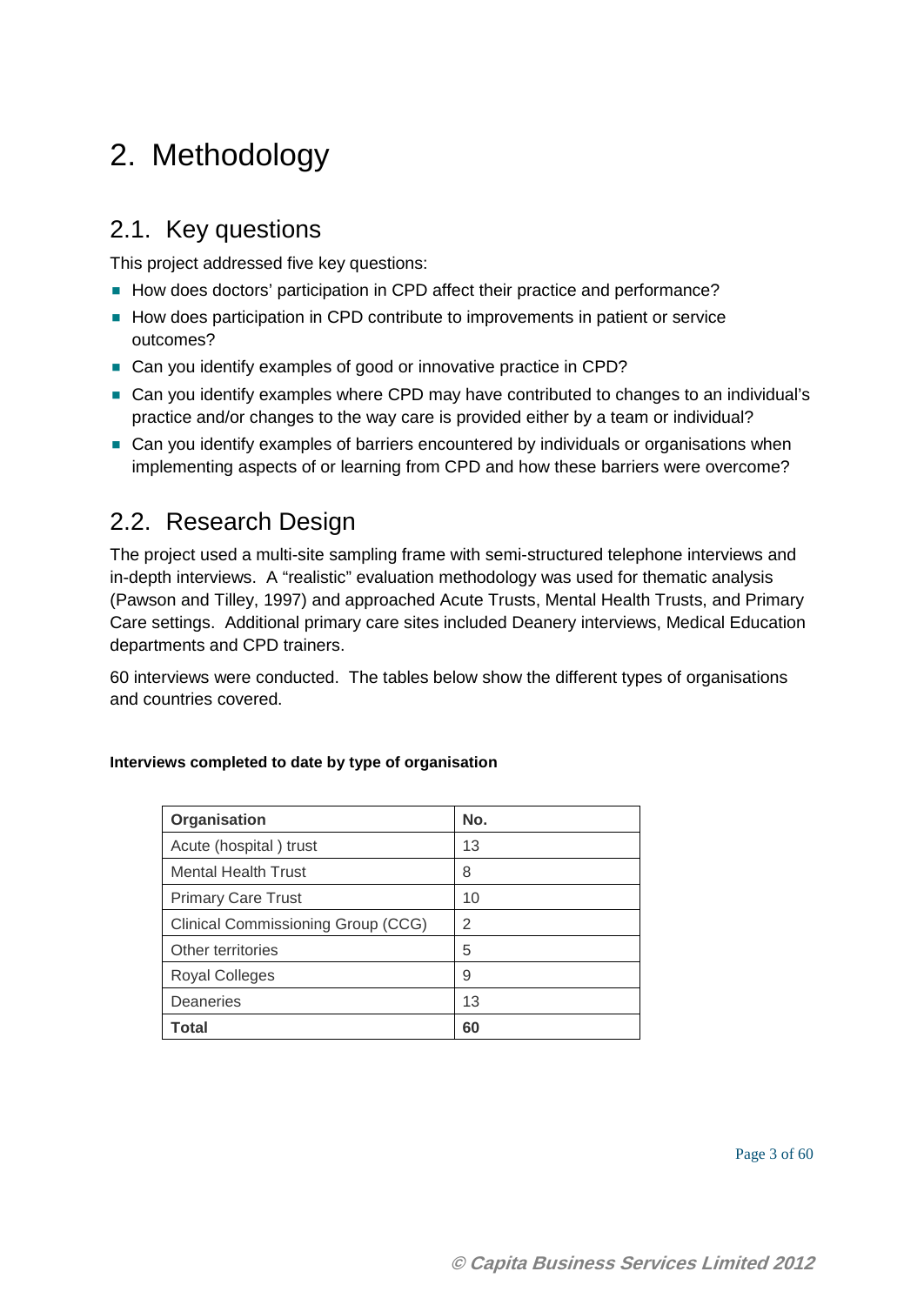#### **Interviews completed to date by country**

| 9  |
|----|
|    |
| 2  |
| 2  |
|    |
| 46 |
|    |

### <span id="page-5-0"></span>1.1. Methodological issues

Historically there has been little work which addresses the actual impact of CPD for doctors on practice and service. Given the presence of many extraneous variables, we did not feel that it would be possible to quantitatively demonstrate the relationship between participation in CPD and the impact on practice, service or patients. There are difficulties in objectively assessing the impact of CPD on practice, service and patient experience as there are simply too many other variables which could account for variations in practice and service etc. This difficulty is analogous to that spelt out in the MRC framework for the evaluation of complex interventions<sup>[1](#page-5-2)</sup>. CPD is equivalent to a complex intervention and as such traditional quantitative methods cannot be employed to understand its impact.

This multi-site case study approach has enabled the questions to be addressed in the context of the real world<sup>[2](#page-5-3)</sup>. This approach is underpinned by the methodological framework of realistic evaluation (Pawson and Tilley 1997 $3$ ) which focuses upon both the object of the research and also the context within which it operates, to provide a rich picture of what works, for whom, and why (or why not); taking into account the different organisational settings, different specialities and teams to understand the impact of CPD on performance, practice and service delivery.

## <span id="page-5-1"></span>2.3. Sampling approach

**.** 

We took a two stage approach to sample selection with an initial wave of screening interviews to identify potential case studies followed by the actual case study fieldwork. We used a sampling framework to maximise diversity of the settings in terms of:

Page 4 of 60

<span id="page-5-2"></span><sup>&</sup>lt;sup>1</sup> MRC. A Framework for the development and evaluation of RCTs for complex interventions to improve health. April 2000. <sup>2</sup> Grbich (1999) Qualitative Research in Heath. London: Sage.

<span id="page-5-3"></span>

<span id="page-5-4"></span><sup>3</sup> Pawson R and Tilley N. (1997) Realistic Evaluation. London: Sage.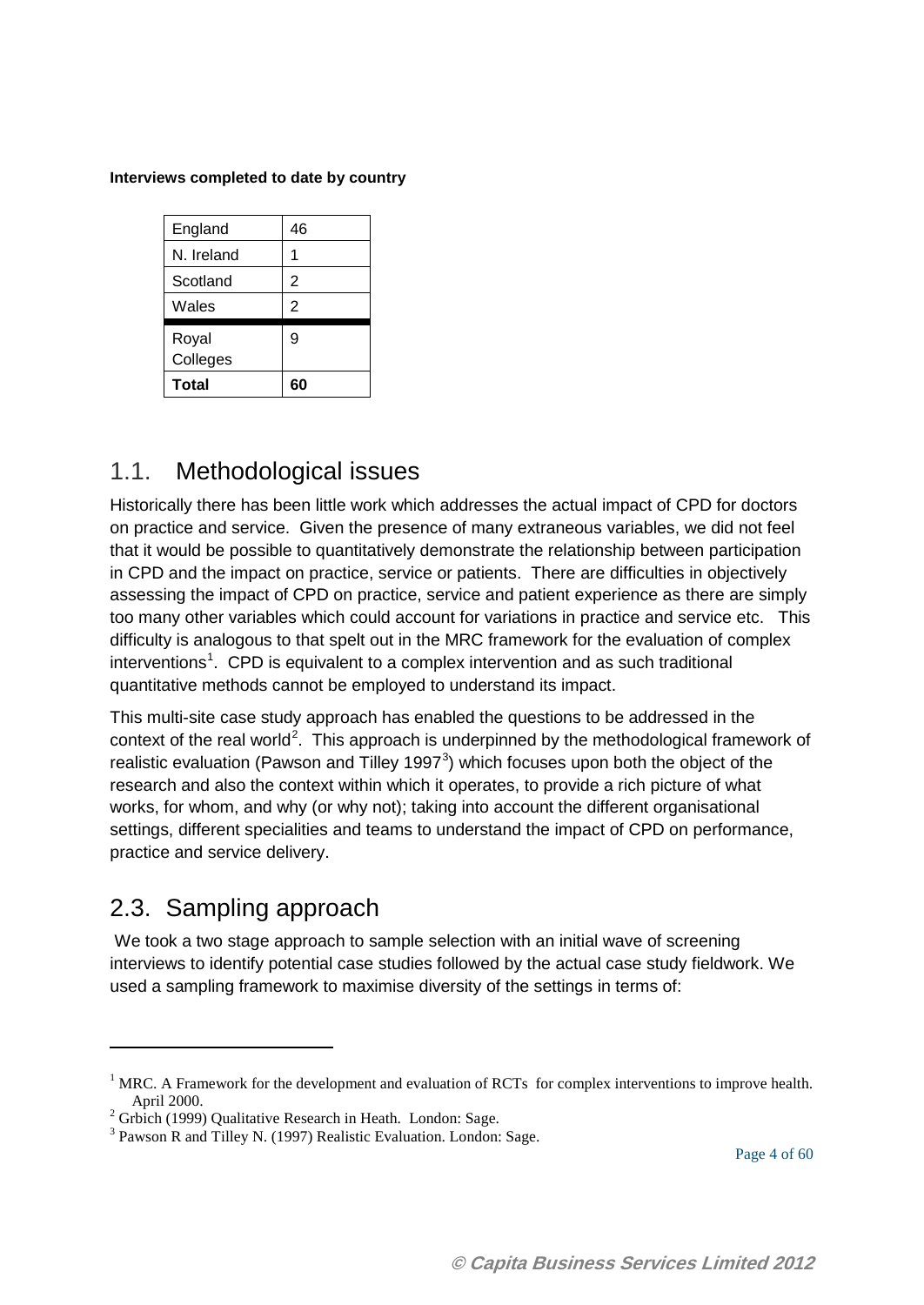- Acute trusts: urban, semi-urban/ rural; district general hospitals; teaching hospitals; size of trust (number of employees)
- Mental Health Trusts: urban: rural: size of trust (number of employees)
- **Primary Care Trusts and Clinical Commissioning Groups**

The trusts were selected using software to generate a stratified random sample as follows:

- 35 acute Trusts
- 10 mental health Trusts.
- 35 primary care settings.

The first wave of interviews were held with Medical Directors, Trust CPD leads, Royal College CPD leads, Heads of Medical Education, HR managers, Heads of Medical Education, local CPD trainers and Deanery staff.

The first wave of telephone interviews using a semi-structured topic guide was adapted to suit a range of settings. Identification of potential case studies proved challenging , identification and recruitment of case study sites was slower than anticipated and in many cases, particularly in hospital based specialities, respondents were unable to think of any CPD which could be used to form a suitable case study. Respondents in primary care were more likely to be able to think of relevant illustrative CPD case studies which might demonstrate 'impact' but in order to minimise participation bias we repeatedly contacted potential sites from other specialities to maximise participation across as diverse a sample as possible.

## <span id="page-6-0"></span>2.4. Case Study Sites

The original aim was to recruit 30 case study sites; with ideally 10 in primary care and 10 in secondary care, and 10 additional case studies to be allocated as exemplars. 23 case studies were completed:

- **Primary care 9**
- Secondary/Tertiary Care 10
- $\blacksquare$  Mental Health 2
- Across all services 2

One case study was set in Scotland and one was set in Wales. We did not identify a case study in Northern Ireland. The remainder were all based in England or covered the whole of the UK such as the RCGP.

Interviews were conducted by experienced qualitative research interviewers , using the topic guide (see appendix ) with a range of different respondents including the training providers, the doctors in receipt of the CPD, the course organisers, Trust managers, commissioners, audit staff, clinical staff and where possible patients .

The number of interviews carried out at each site varied according to the particular case and the number of individual doctors who had undertaken a specific CPD programme. Outcome data were also collected and analysed where appropriate.

Page 5 of 60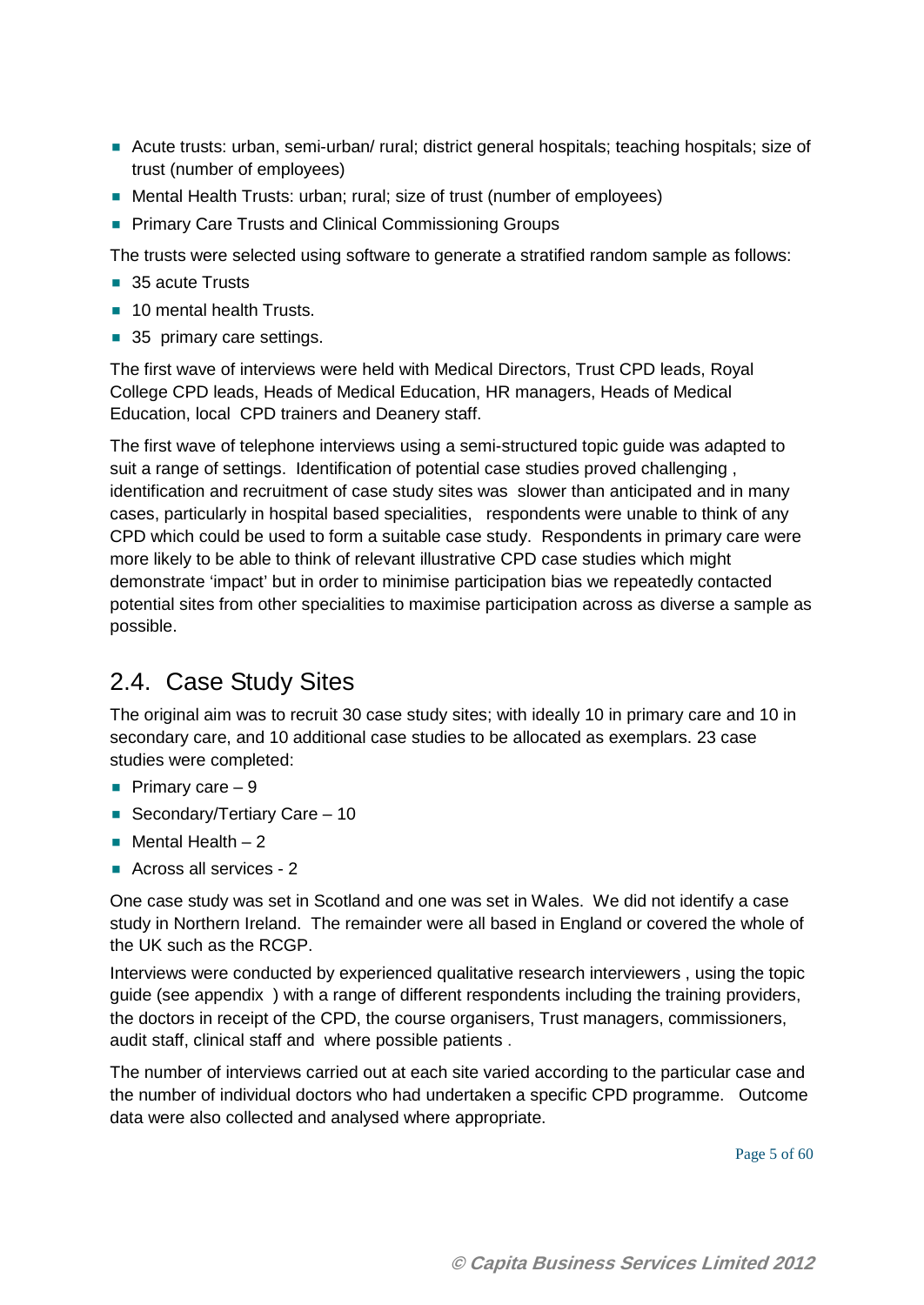## <span id="page-7-0"></span>2.5. Data Analysis

All interview notes and case studies were coded and analysed in NVivo software for further analysis. Qualitative analysis was independently undertaken, by the study authors using the constant comparison methodology to derive the main themes and codes<sup>[4](#page-7-1)</sup>. Following each interview, transcripts were read, and emergent content units were identified, coded, and grouped into themes and later compared across the groups. Each content unit was linked to a referenced item of original data. A number of key themes and sub-themes have emerged from the data. Each main theme and sub-theme has been illustrated with quotations.

Analysis meetings were held between all the study authors that included discussion of the challenging of interpretive analysis within the coding framework. Consideration of reflexivity and potential researcher bias were important; the team comprised two academic general practitioners and a senior social sciences/ health policy qualitative researcher.

**.** 

<span id="page-7-1"></span><sup>4</sup> Strauss and Corbin. (1997) Grounded Theory in Practice. London: Sage.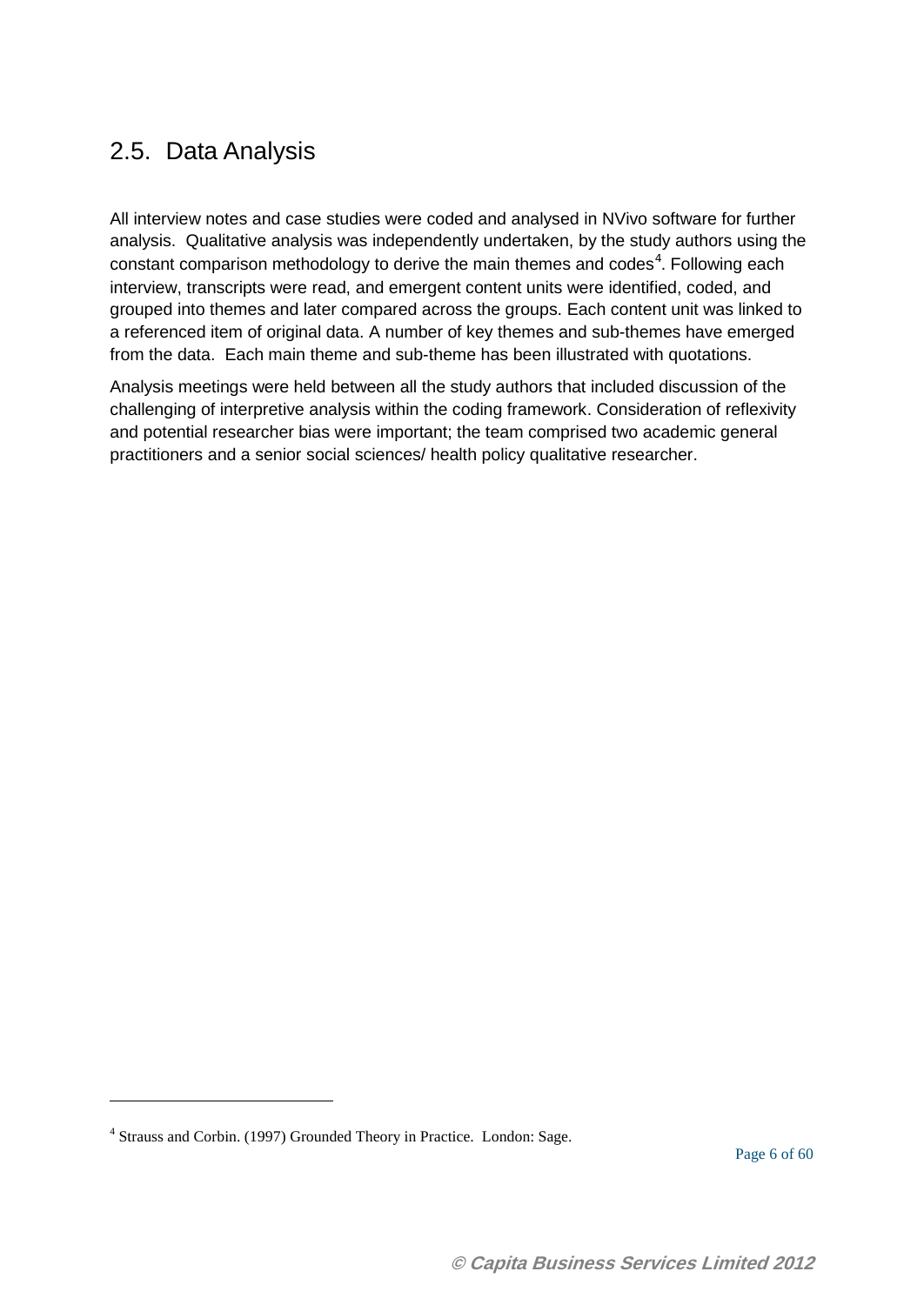# <span id="page-8-0"></span>3. Main Findings

### <span id="page-8-1"></span>3.1. Thematic analysis

We identified seven key themes as follows:

- The impact and benefits of CPD
- Barriers to CPD
- Barriers to the implementation of learning from CPD
- Facilitators of the implementation of learning
- **Divercoming Barriers / Lessons learnt**
- Trust and Royal College Perspectives of CPD
- Cultural differences between Primary and Secondary Care with regard to CPD.

### **Below is a summary table showing the key themes, associated sub-themes and illustrative quotes.**

**Table 1: Summary of themes, associated subthemes and illustrative quotes**

Page 7 of 60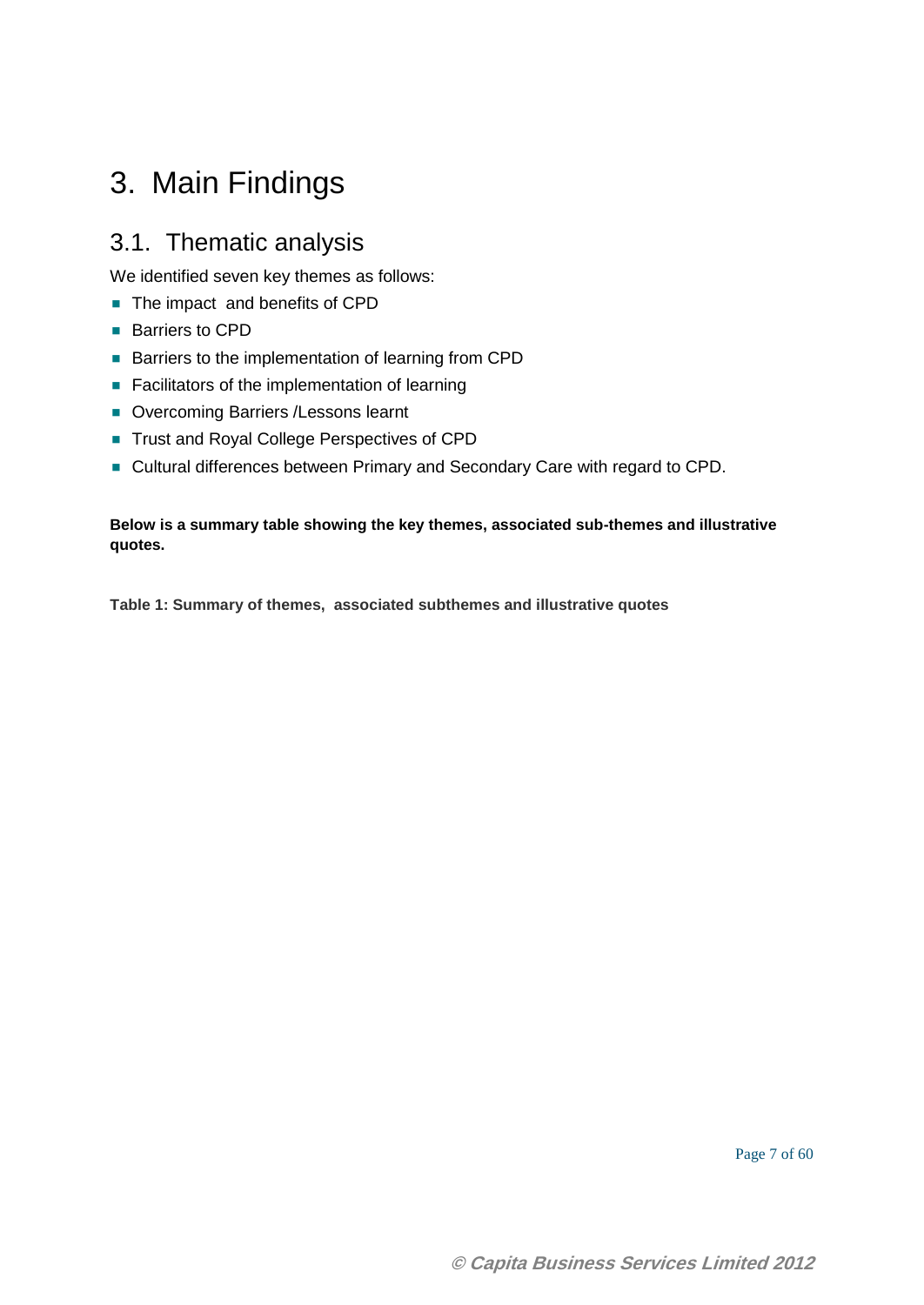|                                                                                            |             | Summary of themes, associated subthemes and illustrative quotes                                                                                                                                                                                                                                                                                                                                                                                                                                                                                                                                                           |
|--------------------------------------------------------------------------------------------|-------------|---------------------------------------------------------------------------------------------------------------------------------------------------------------------------------------------------------------------------------------------------------------------------------------------------------------------------------------------------------------------------------------------------------------------------------------------------------------------------------------------------------------------------------------------------------------------------------------------------------------------------|
| Theme 1:<br>Impact and<br>benefits of<br><b>CPD</b><br>(Case Study<br><b>Perspectives)</b> | a)<br>b)    | Anecdotal or qualitative<br>' An increased confidence in knowing when to prescribe patients to dementia services such as the<br>Memory Clinic' (GP, Dementia Education Case Study 5)<br>'One of key messages, they're keen to see people as (referred) early as possible so that has changed<br>practice. It helped me clarify when I should go down the Research Institute for the Care of the Elderly<br>route rather than the mental health route, (it has) helped on that front' (GP)<br><b>Harder outcomes:</b> 20% decrease in referrals to secondary care for spinal pain (GP, Musculo-<br>skeletal Case Study 14) |
| Theme 2:<br>The barriers to<br>undertaking<br><b>CPD</b>                                   | a)<br>b)    | Time, workload<br>"Time and resource. For example, to attend CPD sessions, have to leave practice early, or GP has to<br>come in on their half day' (GP)<br><b>Funding issues</b><br>'Costs incurred in getting locum cover'. (GP)                                                                                                                                                                                                                                                                                                                                                                                        |
| Theme 3:<br><b>Barriers to</b><br>implementing<br><b>CPD learning</b>                      | $ {\bf a})$ | Time<br>'Time is a major pressure on Consultants in respect of applying learning from CPD activities in that as<br>soon as they return from any length of study leave they are right back in the front line seeing patients'<br>(Consultant, Acute Trust, Case Study)                                                                                                                                                                                                                                                                                                                                                     |
| in practice                                                                                | b)          | <b>Tick box mentality</b><br>"CPD has not been tied into the appraisal process. It has been mainly a tick box to ensure you get<br>enough points rather than looking at what CPD you actually did." (Large Acute Hospital, Medical<br>Director)                                                                                                                                                                                                                                                                                                                                                                           |
|                                                                                            | C)          | Idiosyncratic approach to CPD<br>The Trust regarded Consultants CPD as their own personal responsibility and so long as they met the<br>Royal College guidelines etc. that was sufficient (Medical Director, Mental health Trust).                                                                                                                                                                                                                                                                                                                                                                                        |
|                                                                                            | d)          | <b>Opportunity to implement learning</b><br>It is difficult to quantify the impact of the training since the events being trained for are very rare and so<br>it would not be possible to measure a difference in the number of critical incidents. (Consultant<br>Anaesthetist, Acute Trust, Continuing Scenario Based Anaesthetic Resuscitation Training COSBART<br>Case Study 3)                                                                                                                                                                                                                                       |
| Theme 4:<br><b>Facilitators of</b><br>the<br>implementation                                | a)          | <b>CPD linked to appraisals and PDPs</b><br>We have close links with GP tutors, and have 8 senior appraisers who are there to provide input, to<br>help people struggling with CPD and revalidation. We also have targeted CPD for appraisers, to ensure<br>that they continue to develop.' (Deputy Medical Director, PCT)                                                                                                                                                                                                                                                                                                |
| of CPD                                                                                     | b)          | <b>Reflection</b><br>'Reflective practice is what every doctor needs to do in order for CPD to have an impact.' (Health<br>Board)                                                                                                                                                                                                                                                                                                                                                                                                                                                                                         |
|                                                                                            | C)          | <b>Role of Royal Colleges</b><br>The College is considering whether or not it should contact the Trusts who employ the Consultants who<br>refuse to engage in the audit process for CPD. (RC of Paediatrics and Child Health)                                                                                                                                                                                                                                                                                                                                                                                             |
|                                                                                            | d)          | <b>Role of Deaneries</b><br>'Staff Grades and Associate Specialists (SASG) are a vulnerable group of doctors and need support to<br>access CPD' (SASG lead for Frontier Programme, Frontier Programme Case Study 10)                                                                                                                                                                                                                                                                                                                                                                                                      |
|                                                                                            | le)         | <b>Revalidation</b>                                                                                                                                                                                                                                                                                                                                                                                                                                                                                                                                                                                                       |

Page 8 of 60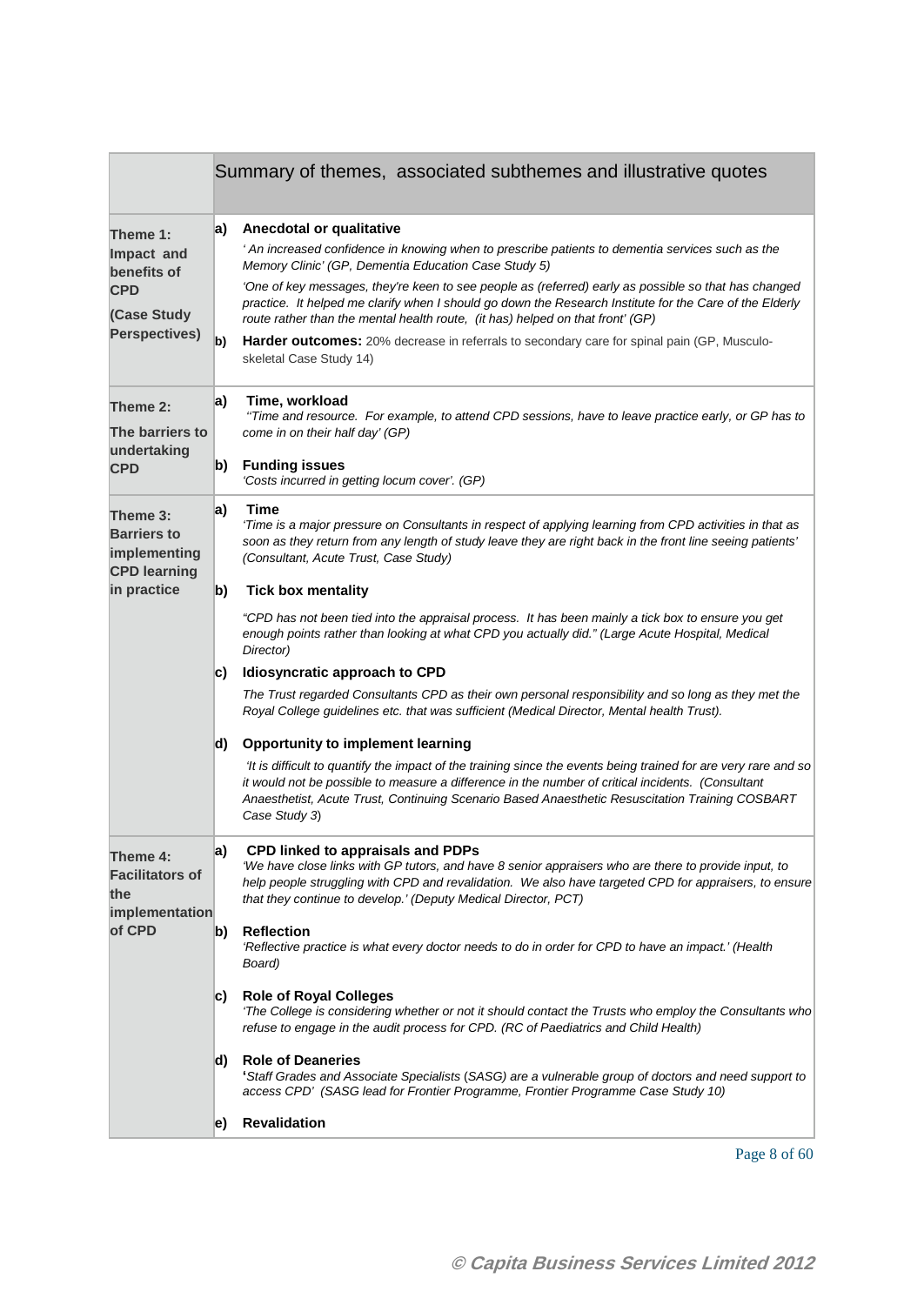|                                     |      | (With the introduction of GP appraisals and revalidation British Association of Sessional Doctors (BASD)<br>recognised that locums and sessional GPs need some extra support to fulfil all the criteria that are<br>required for a GP to gain revalidation' (Course Leader, Bristol Association of Sessional Doctors (BASD),<br>Case Study 17)                                              |
|-------------------------------------|------|---------------------------------------------------------------------------------------------------------------------------------------------------------------------------------------------------------------------------------------------------------------------------------------------------------------------------------------------------------------------------------------------|
|                                     | f)   | Able to test new knowledge without fear or failure or exposure<br>'I think the most valuable thing is the networks you establish in a non-threatening environment, to<br>question your own practice' (Consultant, Secondary Care)                                                                                                                                                           |
|                                     | g).  | Case based audit<br>'Give action points at appraisal – carrying out an audit might be an action point' (Deanery)                                                                                                                                                                                                                                                                            |
|                                     | h).  | <b>Benchmarking</b><br>'The e-learning module produces Challenge Benchmarking Graphs so that GPs can compare their<br>scores with others.' (RCGP, Case Study 8)                                                                                                                                                                                                                             |
|                                     | li)  | <b>Financial incentives</b><br>There was some funding from North Tyneside PCT, which was available for the course organisers to '<br>use to give a financial incentive to practices to get involved.' (PCT)                                                                                                                                                                                 |
| Theme 5:<br>Overcoming<br>barriers/ | a)   | Time and effort required<br>'In retrospect I did a lot of this work myself, which took a fair chunk of my time. It could be possible to<br>delegate this to team members with some planning beforehand I think, if they were properly briefed.'<br>(GP, Case Study 2)                                                                                                                       |
| Lessons Learnt <sub>b</sub> )       |      | The need for ongoing support over and above training<br>' Different GPs have different levels of confidence and some need more support than others, particularly<br>the single handed GPs" (End of Life Commissioner, DNACPR Case Study 6)                                                                                                                                                  |
|                                     | C).  | Using routinely collected data to measure outcomes<br>The course organisers found that routine documentation can be used to support both the<br>implementation of learning and also audit the implementation itself. In this case the drug chart was re-<br>designed to act as a prompt to implement actions which had been covered by the CPD' (Medicines<br>Management CPD, Case Study11) |
|                                     | d).  | <b>Simplicity</b><br>Simplicity and repetition is preferable to complexity' (Consultant, Acute Hospital, Case Study 3)                                                                                                                                                                                                                                                                      |
|                                     | le). | <b>Learning with peers</b><br>The crucial importance is of learning with peers rather than with experts who impart knowledge. In the<br>Practice Based Small Group Learning (PBSGL) participants build from their own knowledge base. An<br>expert coming in does not result in the same kind of learning experience.'(Deanery training for GPs,<br>Case Study 15)                          |
|                                     | f)   | <b>Targeting of CPD</b><br>'Those doctors that turn up at optional educational events tend to those that are most interested in the<br>topic and those that most require training do not attend.' (PCT Commissioner referring to GPs, Case<br>Study 6)                                                                                                                                      |
|                                     | g).  | Winning hearts and minds<br>'A challenging aspect of this project was to achieve a consensus between different parties including<br>general practitioners, the acute teaching hospital and the community provider.' (GP in reference to<br>CPD requiring change across many services, Case Study 14)                                                                                        |

Page 9 of 60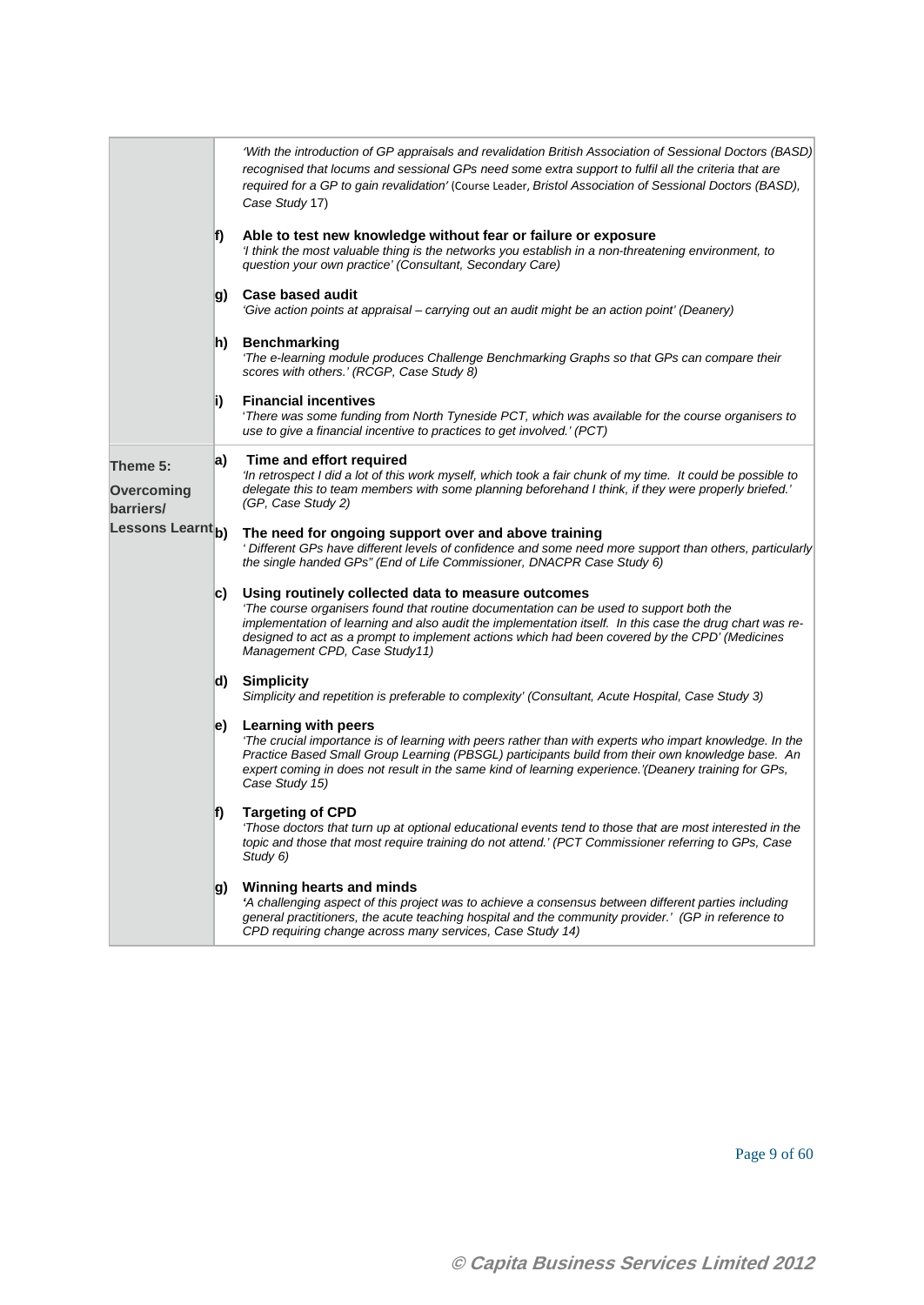| Theme 6:                                                                             |             |                                                                                                                                                                                                                                                                                                                                                                                                                                                                                    |
|--------------------------------------------------------------------------------------|-------------|------------------------------------------------------------------------------------------------------------------------------------------------------------------------------------------------------------------------------------------------------------------------------------------------------------------------------------------------------------------------------------------------------------------------------------------------------------------------------------|
| <b>Trust/Royal</b><br><b>College</b>                                                 | $ a\rangle$ | <b>Maintaining status quo</b><br>'The main benefit of CPD was seen as enabling doctors to maintain their skills' (Royal College)                                                                                                                                                                                                                                                                                                                                                   |
| perspectives of<br><b>CPD</b>                                                        | b)          | <b>Lack of evidence for CPD</b><br>'How much of a difference CPD makes to a doctors practice is very difficult to assess - in some cases<br>CPD is just about collecting points for revalidation and appraisal. Significant amounts of research would<br>be required to assess the true impact of CPD on doctor's performance etc. as it is very difficult to<br>evaluate. (Medical Director, Mental Health trust)                                                                 |
|                                                                                      | IC)         | <b>Role of the RCGP</b>                                                                                                                                                                                                                                                                                                                                                                                                                                                            |
|                                                                                      |             | 'The system is designed to demonstrate they use their learning. They can do this in various ways either<br>with case scenarios, event analyses or audit.' (RCGP Case Study)                                                                                                                                                                                                                                                                                                        |
|                                                                                      | d)          | Expectations of appraisal process/ revalidation                                                                                                                                                                                                                                                                                                                                                                                                                                    |
|                                                                                      |             | 'There will be more robust appraisal procedures with revalidation' (Acute Trust)                                                                                                                                                                                                                                                                                                                                                                                                   |
|                                                                                      | le)         | <b>Focus on technical skills</b>                                                                                                                                                                                                                                                                                                                                                                                                                                                   |
|                                                                                      |             | Doctors here are mainly interested in doing CPD in technical stuff - latest widgets, laser techniques etc.<br>They are not interested in things like communication skills. CPD does not cover balanced skills.'<br>(Medical Director, Acute Trust)                                                                                                                                                                                                                                 |
| Theme7:<br><b>Cultural</b>                                                           | a)          | Extent to which CPD is linked to the appraisal process<br>'We make no attempt to link CPD with their performance'(Medical Director, Acute Trust)                                                                                                                                                                                                                                                                                                                                   |
| differences<br>between<br><b>Secondary</b><br><b>Care and</b><br><b>Primary Care</b> | b)          | Extent to which CPD is selected according to the needs of the individual versus the<br>needs of the organization or the wider community<br>All doctors applying for funding for CPD from the Frontier Programme need to show that the CPD is in<br>their Personal development Plan and they must have a supervisor who will support their application.<br>They need to demonstrate links to organisational objectives as well as personal objectives. (Frontier<br>Programme Lead) |
|                                                                                      | IC)         | The extent to which reflection is undertaken<br>It is essential that reflective learning forms are available on the Bath GP Education website, which<br>prompt GPs to not only think about what they learnt but how to implement their learning in their day-to-<br>day practice' (GP Course leader, Case Study 5)                                                                                                                                                                 |
|                                                                                      | d)          | The type of CPD e.g. multi-disciplinary<br>'This diversity was perceived as a positive move and meant that the groups were able to explore issues<br>from a multi disciplinary perspective' (Deanery in relation to GP training, Case Study 16)                                                                                                                                                                                                                                    |
|                                                                                      | le)         | <b>Tick box mentality</b><br>"Good CPD and PDP hinges on an appraisal with a good appraiser who will challenge you leading to<br>more challenging CPD rather than just tick box CPC." (RCGP)                                                                                                                                                                                                                                                                                       |

## <span id="page-11-0"></span>3.2. Theme 1: The impact and benefits of CPD

The evidence of benefits derived from CPD identified in the case studies is wide ranging from the anecdotal to hard outcomes which can be measured. It is generally assumed that all the case studies led to an increase in knowledge and skills. We know that there is a general belief that all CPD will have benefits and will eventually be implemented but demonstrating this implementation of the learning is more difficult. One course leader in a case study said:

*'Formal assessment of CPD is an incredibly difficult thing to ascertain. Measuring any particular CPD would be lost in the general background of other variables. Everybody does*

Page 10 of 60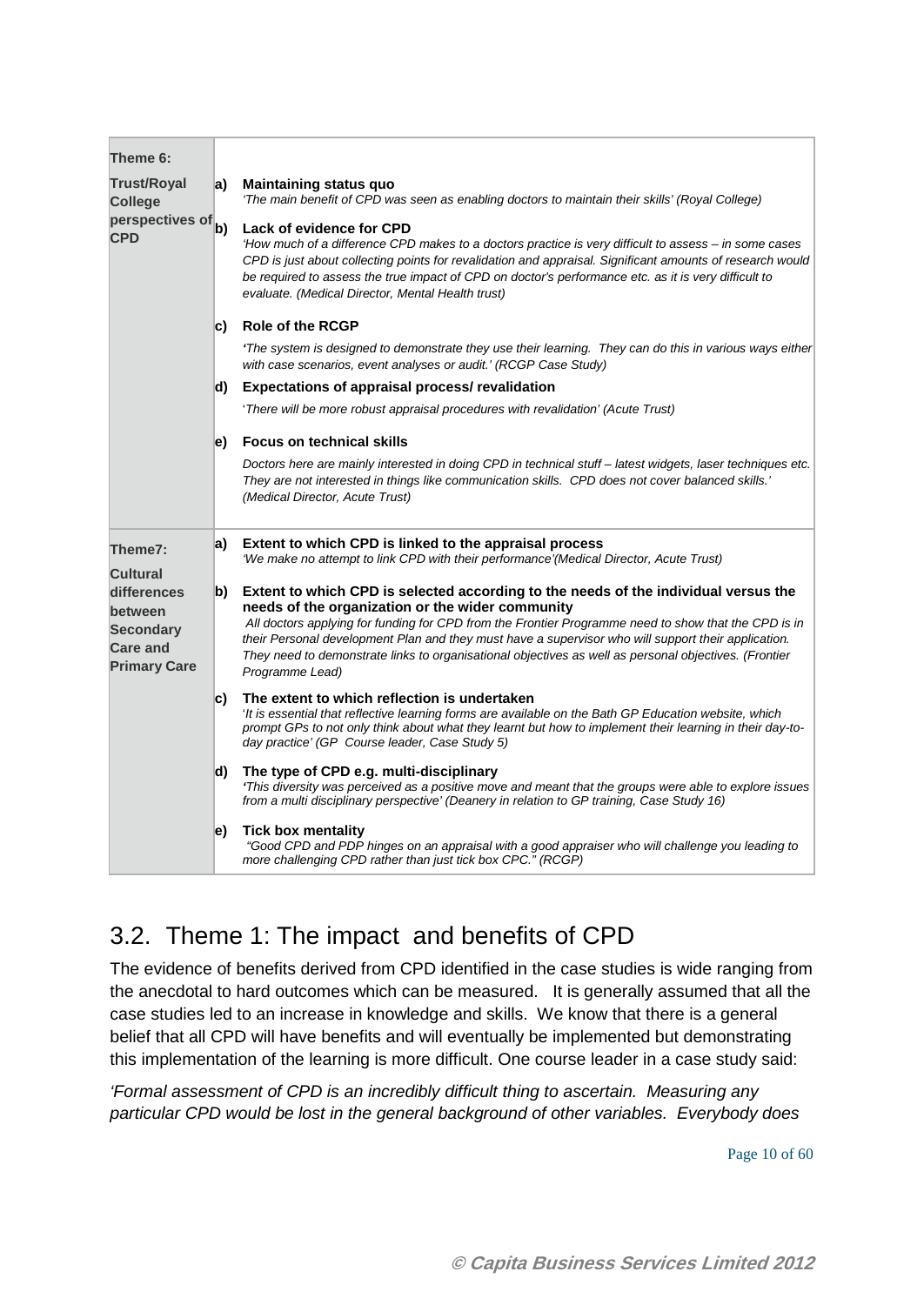*it, there can be no control group. Basically we undertake medical activity and hope that some will stick. We try hard to keep up to date but we don't specifically measure outcomes.' (Consultant, Acute Trust)*

For some of the case studies it was 'too soon' to identify hard outcomes and so only anecdotal feedback was available at the time with an expectation that clear outcomes would be measurable over time. In other cases the event that the doctors were being trained to deal with was so rare that "hard outcomes" would be very difficult to generate, for example with the COntinuing Scenario Based Anaesthetic Resuscitation Training known as COSBART. In COSBART initiative Consultant Anaesthetists were specifically trained to deal with rare emergency scenarios. Those Anaesthetists who undertook this training felt very strongly that the CPD was beneficial to their practice by making them work through particular scenarios as a team and making them ready to cope should a particular situation arise. Similarly with Advanced Life Support Group Training, with the courses on the Major Incident Medical Management, it might be sometime before a course participant was ever in a position to apply their new knowledge/skills.

The impact or benefits of the CPD were identified from a variety of sources:

- $\blacksquare$  Interviews with the participants themselves
- $\blacksquare$  Interviews with the participants' managers
- $\blacksquare$  Interviews with the course leaders/organisers
- Audit data
- Reflective accounts/ feedback completed by course participants, some time after the course was completed.

| Table 2: Summary of benefits of CPD by case study    |                                                                                                            |                                                                                                                                                                                                                                                                                                                                                                                                                                                                                                     |  |
|------------------------------------------------------|------------------------------------------------------------------------------------------------------------|-----------------------------------------------------------------------------------------------------------------------------------------------------------------------------------------------------------------------------------------------------------------------------------------------------------------------------------------------------------------------------------------------------------------------------------------------------------------------------------------------------|--|
| <b>Case Study</b>                                    | Setting                                                                                                    | <b>Benefits</b>                                                                                                                                                                                                                                                                                                                                                                                                                                                                                     |  |
| 1. Advanced Life<br><b>Support Group</b><br>Training | Predominantly<br>secondary care for<br>emergency<br>medicine and<br>paediatrics. Some<br>provision for GPs | 86% of respondents from the Advanced Paediatric Life Support<br>course had put the skills that they had learned on the course into<br>practice and 76% of those commented that the skills they had<br>learned were very or extremely useful<br>100% of respondents from the Managing Obstetric Emergencies<br>and Trauma course had put the skills into practice and 87%<br>commented that the skills they had learned were very or<br>extremely useful<br>Plus anecdotal feedback on a large scale |  |
| 2. Coeliac disease                                   | Primary Care: GPs                                                                                          | Revised guidance                                                                                                                                                                                                                                                                                                                                                                                                                                                                                    |  |
| Guidance                                             |                                                                                                            | Review of prescriptions                                                                                                                                                                                                                                                                                                                                                                                                                                                                             |  |
|                                                      |                                                                                                            | Cost savings to the PCT                                                                                                                                                                                                                                                                                                                                                                                                                                                                             |  |
| 3. COntinuing<br>Scenario Based                      | Secondary Care -<br>Anaesthetists                                                                          | "It makes you practice drills that you would never do normally.<br>When a situation arises, you are fresh, having actually                                                                                                                                                                                                                                                                                                                                                                          |  |

The table below summarises the key benefits identified for each case study.

Page 11 of 60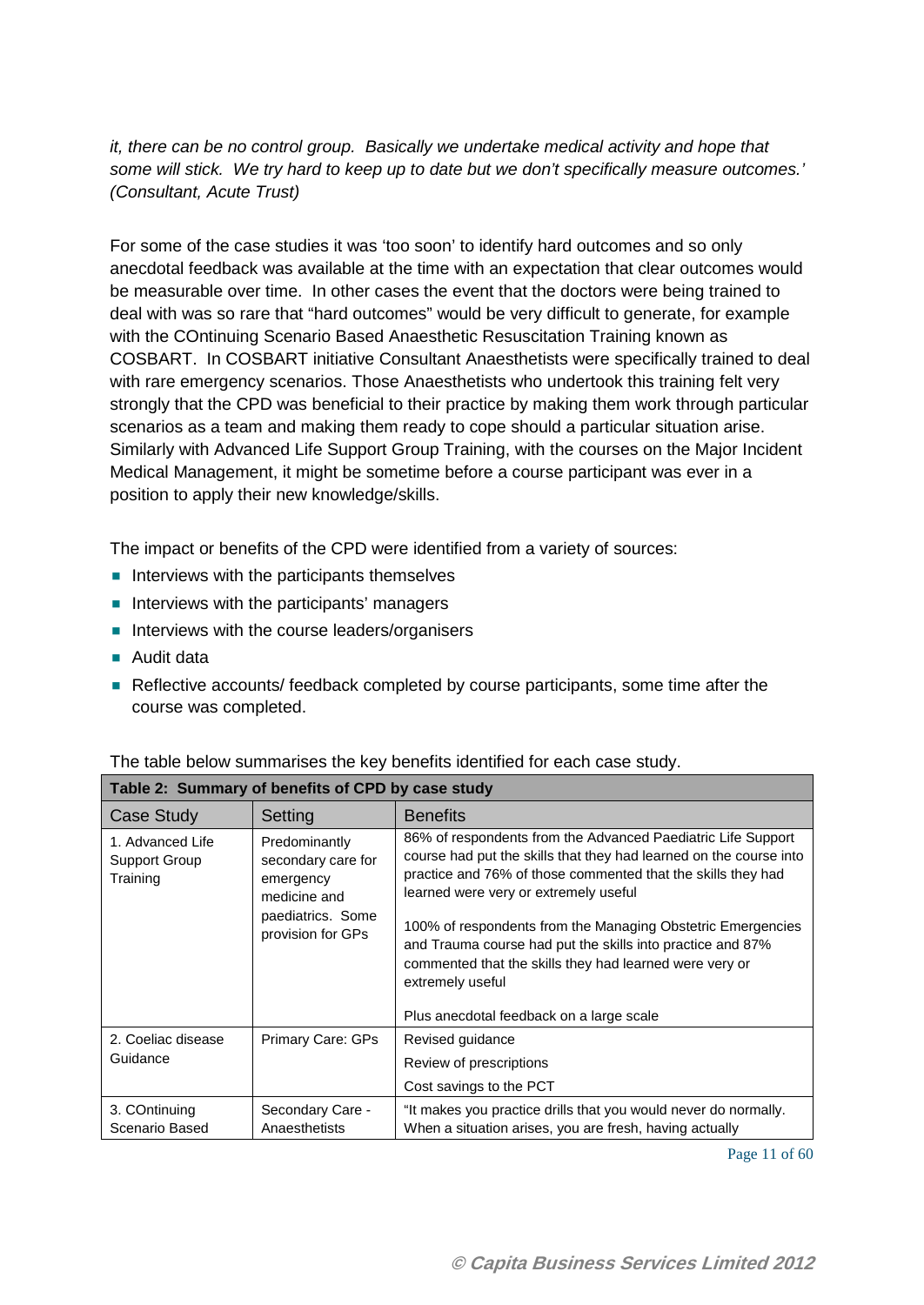| Table 2: Summary of benefits of CPD by case study |                                               |                                                                                                                        |  |
|---------------------------------------------------|-----------------------------------------------|------------------------------------------------------------------------------------------------------------------------|--|
| <b>Case Study</b>                                 | Setting                                       | <b>Benefits</b>                                                                                                        |  |
| Anaesthetic                                       |                                               | performed it just a few months before."                                                                                |  |
| Resuscitation<br>Training (COSBART)               |                                               |                                                                                                                        |  |
|                                                   |                                               |                                                                                                                        |  |
| 4. Community DVT<br><b>Clinical Pathways</b>      | Primary Care: GPs                             | Anecdotal:                                                                                                             |  |
|                                                   |                                               | Increasing awareness of services                                                                                       |  |
|                                                   |                                               | Improving adherence to the referral pathway                                                                            |  |
| 5.Dementia<br>Education                           | Primary Care: GPs                             | Anecdotal:                                                                                                             |  |
|                                                   |                                               | An increased confidence in knowing when to prescribe patients<br>to dementia services such as the Memory Clinic        |  |
|                                                   |                                               | A better understanding of the drugs that are prescribed for<br>people with dementia                                    |  |
|                                                   |                                               | An increased awareness of the services available                                                                       |  |
| 6.Do Not Resuscitate                              | Primary,                                      | The End of Life Register in the community shows a significant                                                          |  |
| Cardiopulmonary                                   | Community and                                 | increase in the number of DNACPR orders issued. In the last 9                                                          |  |
| Resuscitation                                     | Secondary Care                                | months of 2011 there were 99 DNACPR orders made and in the                                                             |  |
| (DNACPR)                                          |                                               | first six months of 2012 this increased to 230 DNACPR orders.                                                          |  |
| 7. Educational                                    | <b>Secondary Care</b>                         | Anecdotal:                                                                                                             |  |
| <b>Leaders Course</b>                             |                                               | Course leaders have conducted a 12 month follow up of course                                                           |  |
|                                                   |                                               | participants based on interviews with the first cohort.                                                                |  |
| 8.Essential<br>Knowledge Updates                  | Primary care                                  | Anecdotal on a large scale (Approx 8,000 GPs complete each 6<br>month module)                                          |  |
|                                                   |                                               | GPs that complete the Updates and pass the self assessment                                                             |  |
|                                                   |                                               | test are asked what they will do differently having completed the<br>learning.                                         |  |
| 9. External Quality                               | Secondary care:                               | EQA provides both education and quality assurance. It is way of                                                        |  |
| Assessment (EQA) in<br>Pathology                  | Pathology                                     | ensuring consistency across professional groups and identifying<br>poor performers.                                    |  |
| 10. Frontier                                      | Secondary Care                                | Increasing the confidence of SASG doctors and their willingness                                                        |  |
| Programme                                         |                                               | to take up leadership roles.                                                                                           |  |
| 11.Medicines                                      | Acute Trust: All                              | Reduction in prescribing error and an overall improvement in                                                           |  |
| Management                                        | doctors                                       | compliance.                                                                                                            |  |
| 12. Mental Health                                 | Mental Health                                 | Anecdotal                                                                                                              |  |
| Law Training                                      | Trusts: Psychiatrists                         | "The vignettes were helpful in boosting my interest in these                                                           |  |
| Programme                                         |                                               | clinical situations to serve patients better".                                                                         |  |
| 13. Mental Capacity<br><b>Act Training</b>        | <b>Mental Health</b><br>Trusts: Psychiatrists | Mental Capacity Act and Deprivation of Liberty Safeguards<br>activity increased by 101% from March 2011 to March 2012. |  |
| 14.Musculo-skeletal                               | Across primary and                            | 95% adherence to new referral pathway. All referrals for spinal                                                        |  |
| Pathway                                           | secondary care                                | care to secondary care are now triaged by physiotherapists.                                                            |  |
|                                                   |                                               | Direct referrals to secondary care dropped to zero.                                                                    |  |
|                                                   |                                               | More appropriate and targeted therapy.                                                                                 |  |
|                                                   |                                               | 20% decrease in referrals to secondary care for spinal pain.                                                           |  |
|                                                   |                                               | Number of patients referred to surgical teams has halved.                                                              |  |
|                                                   |                                               | The surgical conversion rate has increased from 20% to 50%.                                                            |  |

Page 12 of 60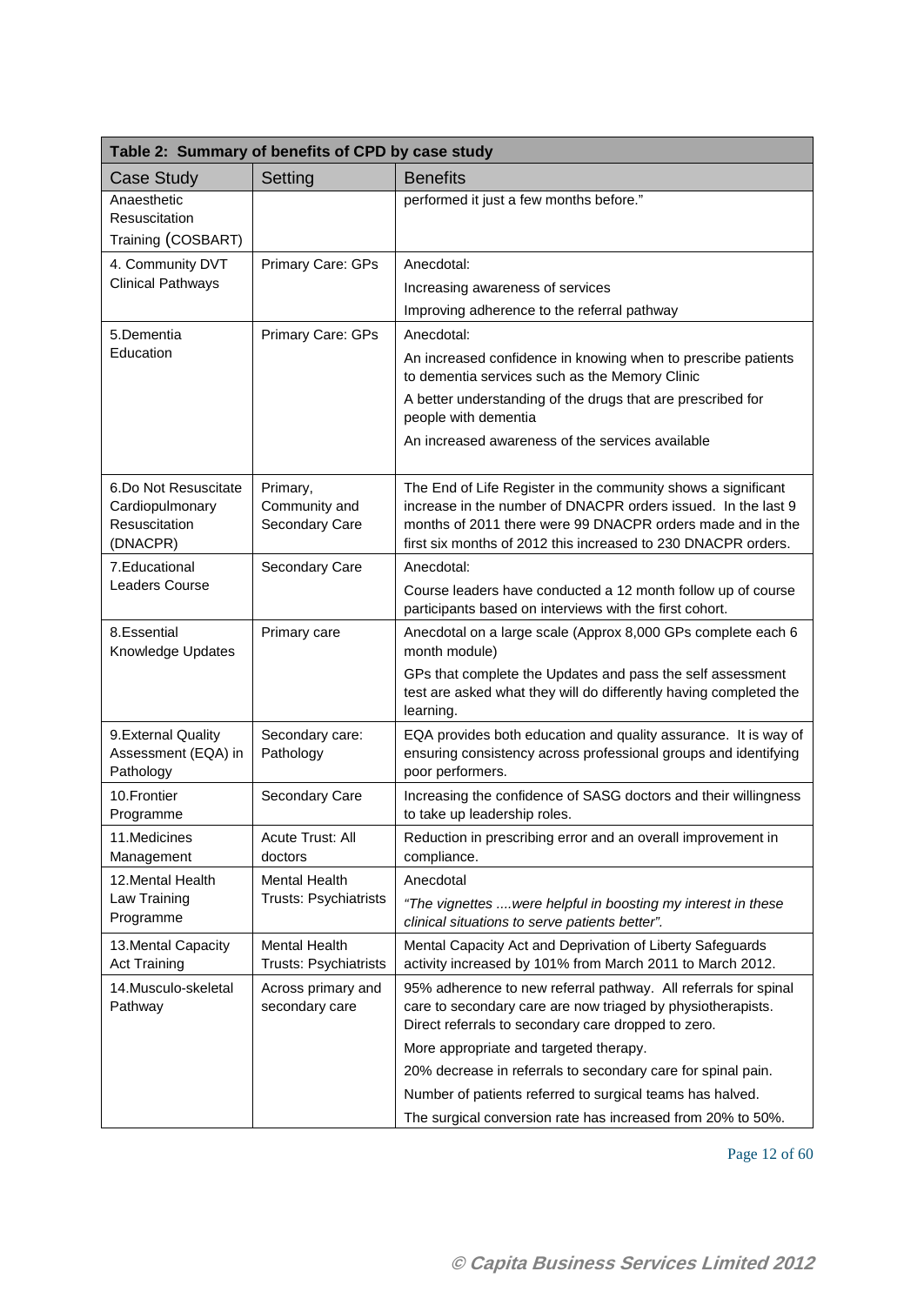| Table 2: Summary of benefits of CPD by case study   |                                                                      |                                                                                                                                                                                                                                                    |  |
|-----------------------------------------------------|----------------------------------------------------------------------|----------------------------------------------------------------------------------------------------------------------------------------------------------------------------------------------------------------------------------------------------|--|
| <b>Case Study</b>                                   | Setting                                                              | <b>Benefits</b>                                                                                                                                                                                                                                    |  |
| 15. Practice based<br>small group learning          | Primary care: GPs                                                    | Qualitative study stressed the importance of the learning<br>environment being conducive to learning and change. Clear<br>finding that participants in small group learning in practice said<br>they had applied their learning to their practice. |  |
| 16. Practice Leaders<br>programme                   | Primary care                                                         | Increased confidence in leading and implementing service<br>improvement projects. Numerous examples of service<br>improvement. Also examples of participants taking on new<br>leadership roles in CCGs.                                            |  |
| 17. Reflective<br>Practice for sessional<br>doctors | Primary care:<br>sessional and<br>locum GPs                          | Anecdotal: The opportunity to reflect on clinical problems,<br>challenging cases and significant events with other GPs in the<br>same situation                                                                                                    |  |
| 18. Regional course<br>for Royal College of         | Secondary care                                                       | Anecdotal:                                                                                                                                                                                                                                         |  |
| Psychiatrist exams                                  |                                                                      | Pass rates improved from 35% to 50 - 60%.                                                                                                                                                                                                          |  |
| 19. Respiratory<br><b>Education project</b>         | Primary care: GPs                                                    | Audits performed at baseline, interim and post training. Data<br>show patient understanding of their condition has increased.<br>Recording of exacerbation has also increased.                                                                     |  |
| 20. Robotic surgery                                 | Secondary Care                                                       | Robotic surgery is less invasive therefore patients recover faster<br>with less blood loss, less need for pain killers and better<br>outcomes e.g. blood transfusion rate for robotic surgery is 3%<br>compared with 33% of traditional surgery.   |  |
| 21. Snakes and<br>Ladders Project                   | Tertiary care with<br>links to Secondary<br>care and Primary<br>Care | Role play enactment over an 8 month period stimulated debate<br>about a wide range of issue, for example about bed<br>management and led directly to service improvement.                                                                          |  |
| 22. Spotting the Sick                               | <b>Primary Care</b>                                                  | Change in the number of referrals to secondary care                                                                                                                                                                                                |  |
| Child                                               |                                                                      | Year 1: 7% decrease in child referrals to secondary care<br>compared with a 1% increase in the control area                                                                                                                                        |  |
|                                                     |                                                                      | Year 2: 4% decrease in child referrals compared with the status<br>quo in the control area.                                                                                                                                                        |  |
| 23. Training the                                    | Secondary Care:                                                      | Anecdotal                                                                                                                                                                                                                                          |  |
| <b>Trainers</b>                                     | Across all<br>specialities                                           | Future accreditation of trainers                                                                                                                                                                                                                   |  |

It is assumed by respondents that all the case studies led to an increase in knowledge and skills but demonstrating the impact of the CPD in terms of implementation of the learning is more difficult.

## <span id="page-14-0"></span>3.3. Theme 2: The barriers to undertaking CPD

Respondents talked about barriers to both undertaking CPD itself and to the implementation of learning from CPD. In terms of undertaking CPD, the four main barriers were perceived to be:

Page 13 of 60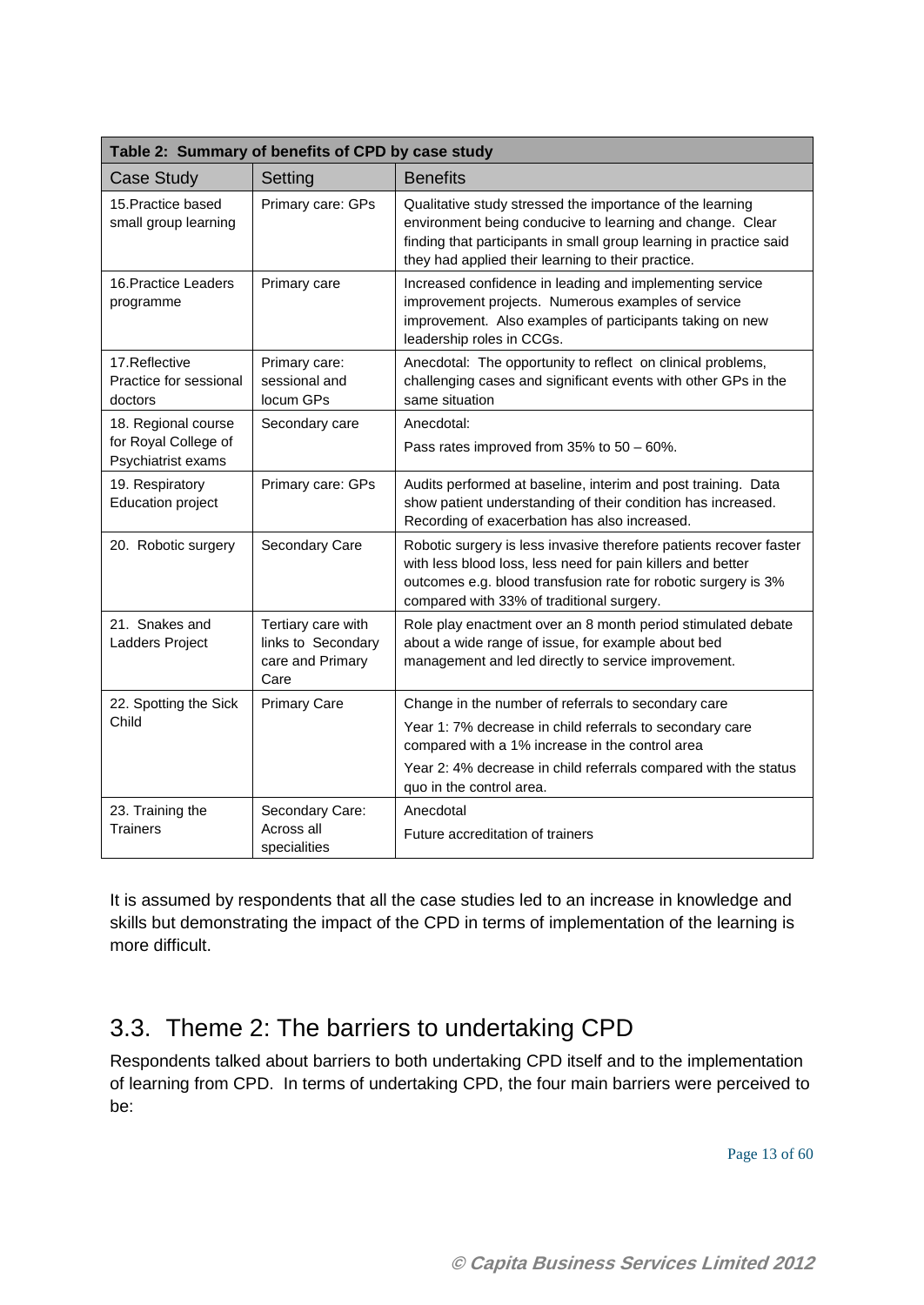- Time/Workload
- Funding issues opportunity cost in time out and / or financial cost of courses etc
- Protected time in consultant contracts generous less so  $/$  absent for staff grade etc
- **Location of CPD**
- Capacity to remove clinical staff from delivering service so they can train as a team

There was a general consensus amongst all respondents that the key issues which mitigated against successful CPD programmes were time pressures, workload and funding. Other potential barriers included the cost of CPD, the length of the course ("one day or half day courses are more popular") and geography (i.e. CPD area might extend over a large part of the country).

### **Time**

Not surprisingly many respondents reported that time was a barrier both to undertaking the CPD itself but also in terms of finding the time to reflect and also to implement learning. Time and clinical pressures on time were cited in several of the case studies as the main barriers to undertaking CPD (Case Studies 12, 17, 18,19, 22, 23). Examples given of time as a barrier are as follows:

*"Time – it's important that the participants, especially senior medical staff believe that the time provided for this project is productive and has value".*(Consultant Psychiatrist, Case Study 18)

*"This is a huge problem for GPs, no time to meet their colleagues and discuss....There is a conflict between service provision and finding time for learning"* (PCT)

*"Time – not only to attend the learning event but time to reflect".* (PCT)

*"Some doctors don't have enough time"* (Acute Trust)

*"There is no time for reflection – everyone is under pressure to deliver urgent clinical need".* (Acute Trust)

The case studies based in general practice indicated that GPs find it particularly difficult to take time out of / from practice to undertake CPD as this can have a direct financial impact and consequences for patient care (Case Study 4, 17, 19) and it can be difficult to find and/or fund locum GPs to fill in.

Several Medical Directors noted that their Consultants 'would say' that time was a problem but that in reality they had plenty of time:

*"Consultants often argue that they have insufficient time but all consultants in this Trust have 10 days study days a year - on top of that there is time to support professional development. Most people have 10 hours a week to support non-clinical activities including 4 hours of CPD a week."* (Acute Trust)

Page 14 of 60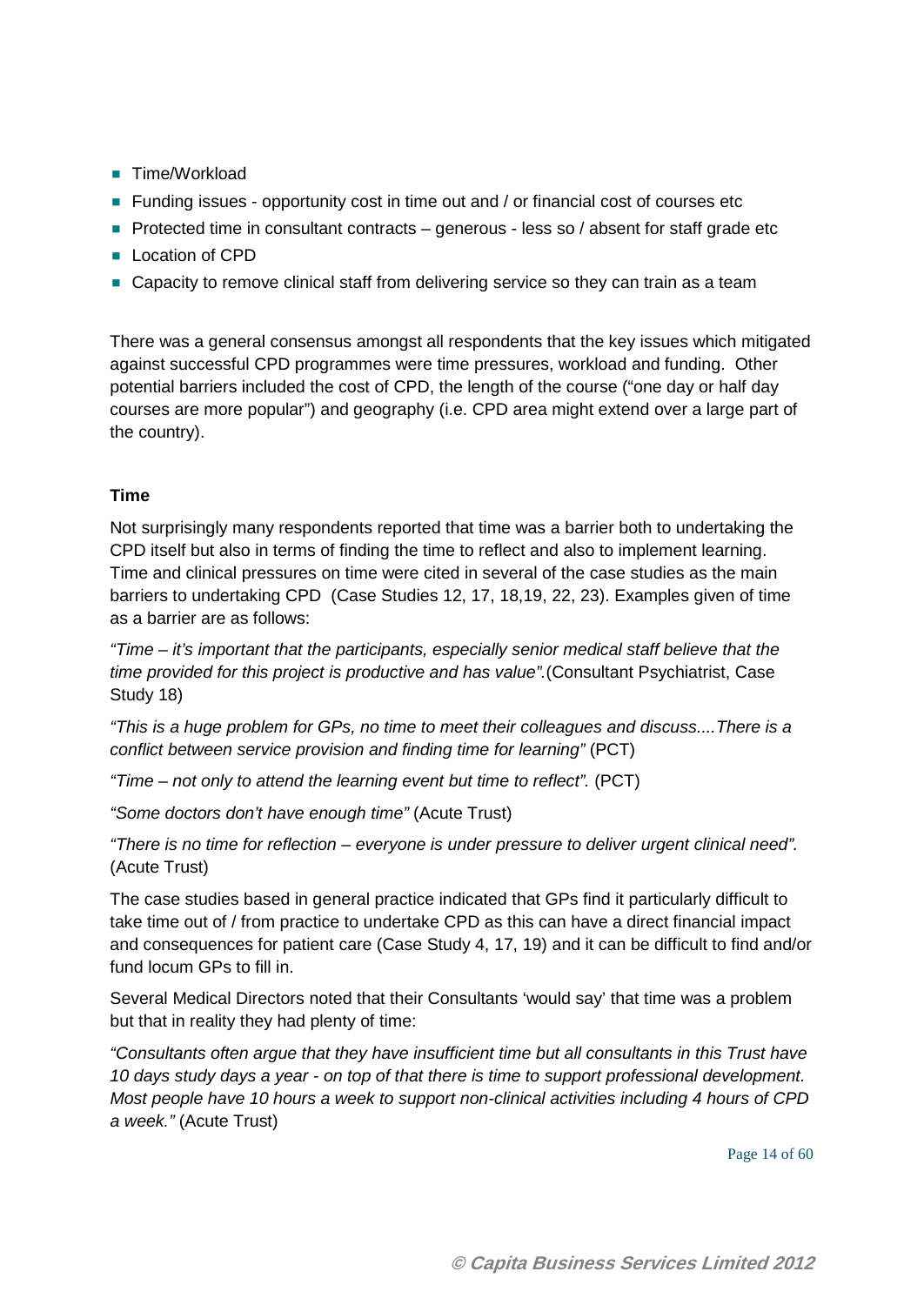For those trying to implement change in service delivery, the personal time commitment often appeared to be overwhelming and was often under-estimated when they set about the task. With hindsight the course leader of the medicines management training only became aware of the huge amount of time required to design and deliver the training on the scale required, during the delivery of the CPD. Similarly the GP behind the organisation of the new musculo-skeletal pathway in Sheffield found the time required to liaise with all the necessary organisations and achieve consensus on the new patient pathway was an 'enormous commitment'.

The commitment required by individuals to implement changes in service delivery or deliver innovation can be a serious deterrent to implement learning and individuals who do not have the support of the senior management of their Trust will struggle. One of the case studies highlights the role played by a single consultant in delivering technological innovation without the support of the Trust in the first instance.

### **Funding**

One particular issue for GPs related to finance was the difficulty in not only funding but also finding a locum to attend a CPD session outside of the Practice. In some cases, this issue had been addressed by the educational provider bearing some of the costs (e.g. Pharmaceutical). Courses need to be well-designed and flexibly delivered, and one PCT medical director expressed concern about a "bean counter" culture of CPD, whereby CPD is measured by points rather than by application.

*"If there is no accessible support people with give up, they will fall at the first hurdle. The training might be great but if there is no backup people will not be able to move on."*

Some types of CPD require a whole clinical team to be trained. For example, new surgical techniques such as the Robotic Surgery impact on the whole clinical team, not just the surgeon and this needs to be taken into consideration when funding this type of CPD.

Finally more innovative types of CPD may require some funding upfront which can be difficult to acquire; for example funding for capital spending over and above participants' time. In one case study (no. 19) much of the CPD had to be self-funded.

### **Protected time in consultant and staff grade contracts**

In several of the case studies, respondents cited the lack of allocated time in consultant and staff grade contracts or job plans for undertaking CPD. (Case study 23). Staff grade doctors reported that protected time was 'less generous'. Pressure of work can mean that doctors in theory have protected time but in practice have to cancel at the last minute, sometimes having to provide cover for other colleagues. (Case Study 1)

### **Location of CPD**

Having to travel to another site to undertake CPD was regarded by some as a deterrent to undertaking CPD. A recipient of the management training offered by the Frontier

Page 15 of 60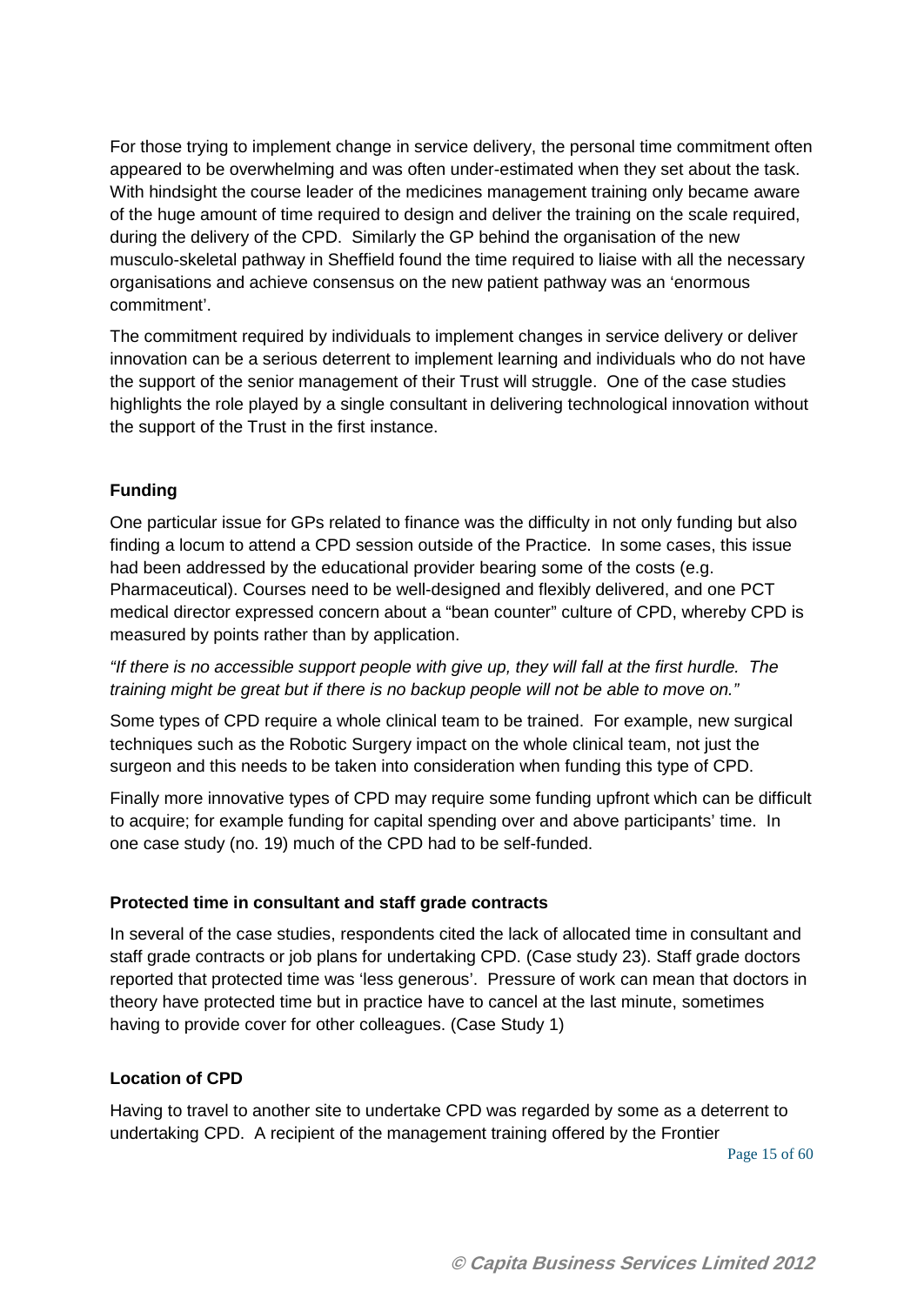Programme (Case Study 10) said that one of the reasons they selected this provider was because the training was delivered at their site. However others felt that it was important that Consultants were able to undertake CPD overseas.

### **Capacity to remove clinical staff from delivering service so they can train as a team**

Some CPD is best taught to teams of clinicians rather than individuals but this can make the allocation of adequate time to the training very difficult in terms of freeing up a number of people simultananeously. This was particularly a problem in the COSBART case study (Case Study 3)

Other deterrents to undertaking CPD were: the timing of the CPD, and the length of the course. One respondent in a case study suggested that older doctors were less likely to engage in CPD delivered by e-learning. Another suggested that single-handed GPs were less likely to attend CPD events than other GPs.

### <span id="page-17-0"></span>3.4. Theme 3: The barriers to the implementation of CPD learning in practice.

There were four main topics emerging as the main topics to implementation of CPD as follows:

- $\blacksquare$  Time
- $\blacksquare$  Tick box mentality
- Idiosyncratic approach to CPD
- Opportunity to implement learning.

### **Time**

Over and above finding the time to attend CPD events, respondents also cite time as a barrier to implementation. In particular, time is seen as a barrier to reflection which is regarded as part of the implementation process:

*"There is no time for reflection – everyone is under pressure to deliver urgent clinical need".* (Acute Trust)

*"Time is a major pressure on Consultants in respect of applying learning from CPD activities*  in that as soon as they return from any length of study leave they are right back in the front line seeing patients and therefore don't always have the opportunity to apply what they have *learnt. Many of the changes to patient care which arise from CPD activities require time for the doctor to discuss them with colleagues and managers etc. before they can be implemented – frequently this time just isn't available and therefore the service improvements just don't materialise."* (Mental Health Trust)

Page 16 of 60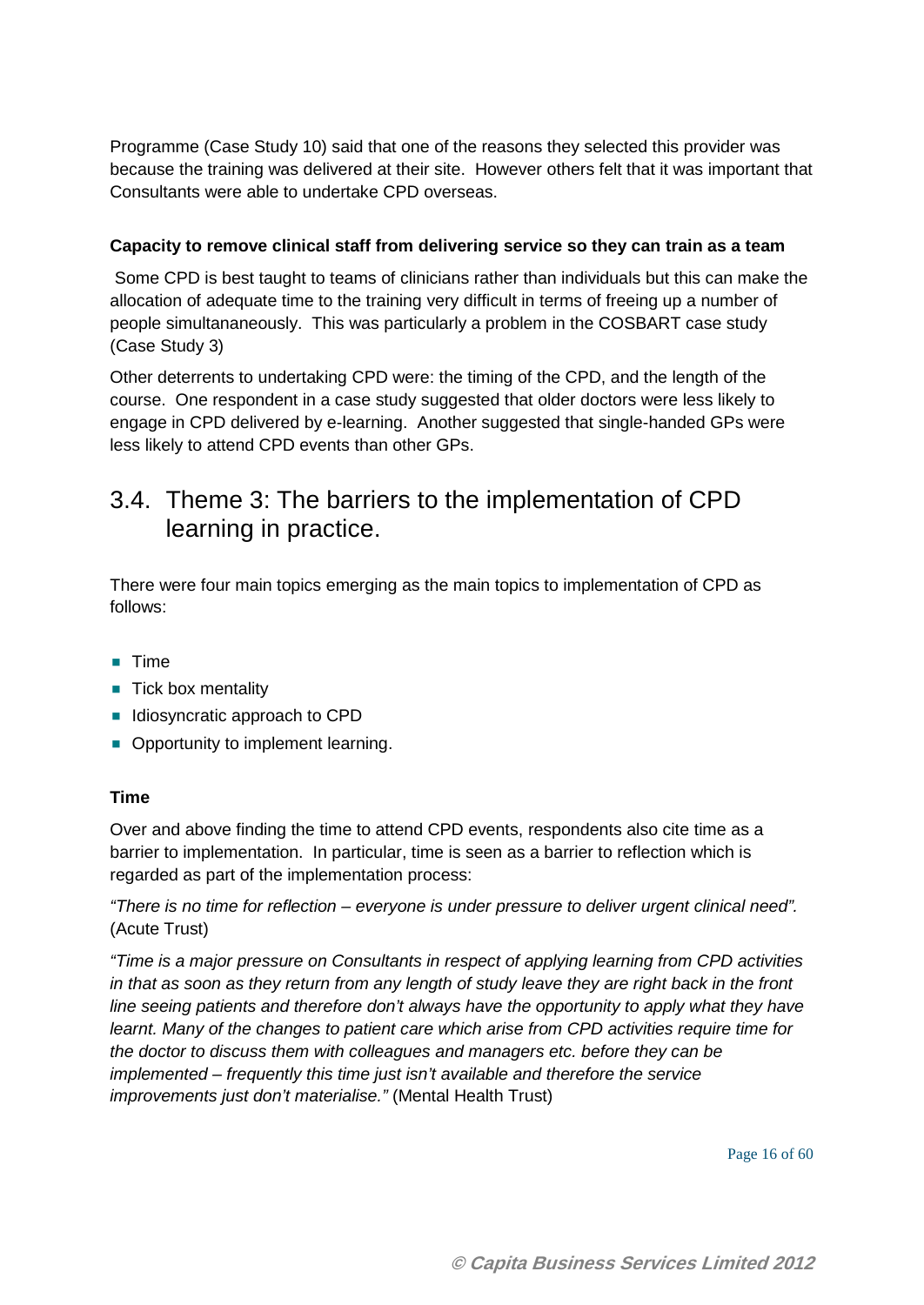*"We all need time to reflect, particularly on unexpected events ....The problem is how do you record your thoughts/events that lead to learning on a busy day..... good ideas just float away on the wind"* (Clinical Appraisal Lead, PCT)

The commitment required by individuals to implement changes in service delivery or deliver innovation can be a serious deterrent to implement learning and individuals who do not have the support of the senior management of their Trust will struggle. One of the case studies highlights the role played by a single consultant in delivering technological innovation without the support of the Trust in the first instance.

### **Tick box mentality**

A number of respondents talked about the focus on collecting CPD points rather than on actually developing and implementing new skills. The Royal College of Obstetrics and Gynaecologists expressed concern that Trusts were not paying enough attention to CPD and noted that they tended to treat it as a 'tick box' activity. They also identified the dangers of this approach and described the main benefit of CPD as "enabling doctors to maintain their skills".

This was confirmed by a number of Trust respondents:

*"CPD has not been tied into the appraisal process. It has been mainly a tick box to ensure you get enough points rather than looking at what CPD you actually did."* (Large Acute Hospital, Medical Director)

A Medical Director of a PCT suggested that CPD in past has just been a "tick box". He went on to suggest this had been overcome by using the formative elements of the appraisal; the formative stage being to identify their CPD and develop a good PDP. This viewpoint was supported by the RCGP:

*"Good CPD and PDP hinges on an appraisal with a good appraiser who will challenge you leading to more challenging CPD rather than just tick box CPD."* (RCGP)

The main groups of doctors who had difficulty in respect of achieving adequate CPD were "locums, those in private practice and those in very specialised areas of practice".

Another Trust (Medical Director, Mental Health) thought that the main barrier to implementing learning from CPD was the *"organisation resistance to new ideas – people come back from events full of enthusiasm which, if not identified and nurtured quickly i.e. within a week, can soon be deflated".* In response to this, the Trust has identified someone to act as innovations lead to fulfil this role of nurturing and develop an innovations network within the Trust.

Another Trust reported that *"Many Trusts have very risk averse cultures which don't encourage innovation in terms of approaches to treatment"* (Assistant Medical Director for Continuing Professional Development, Mental Health Trust) and thought that the key to overcoming such barriers was a better relationship between the Trust Executives and its staff. However, an organisation will only change when there is need, vision and urgency to do so.

Page 17 of 60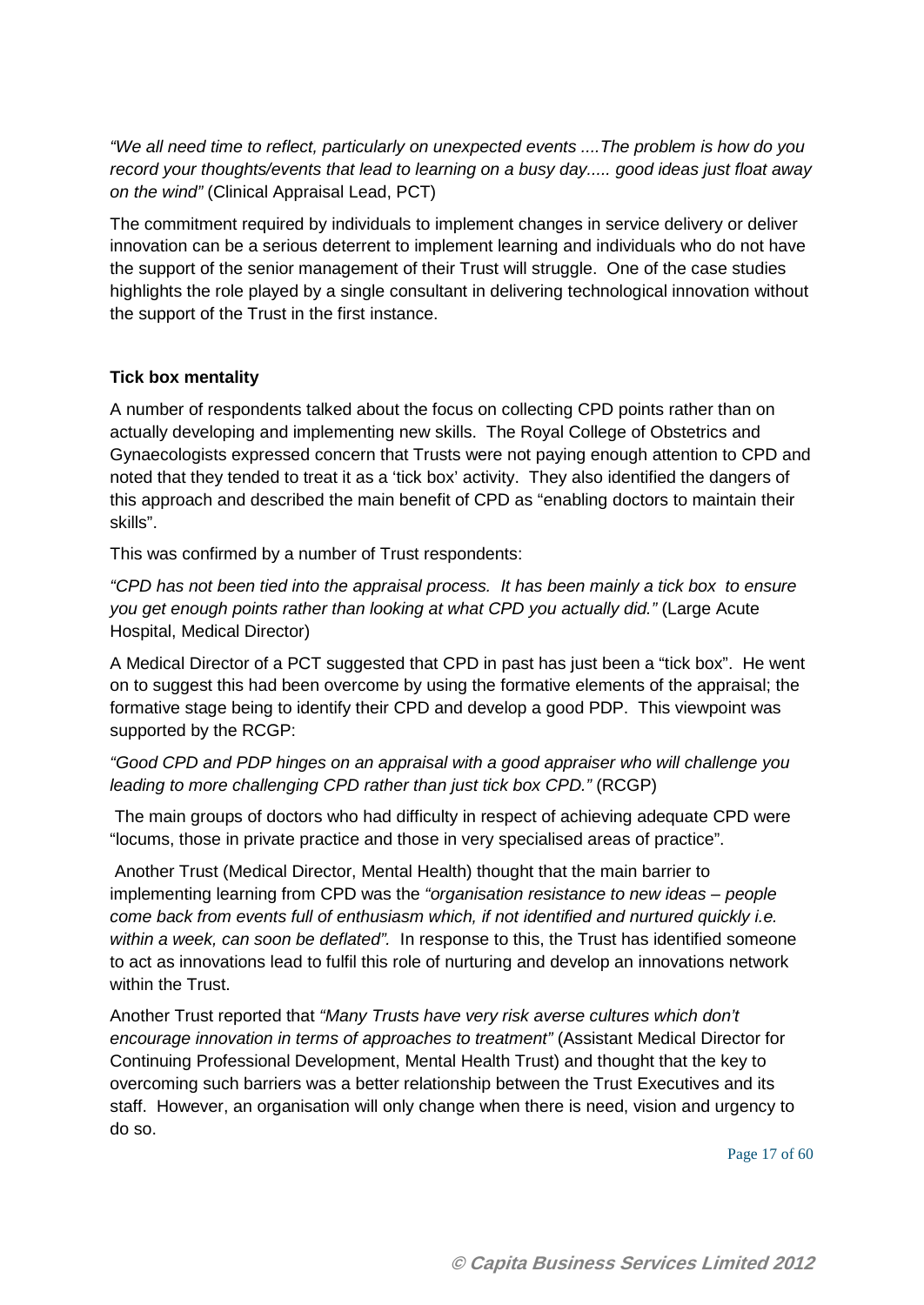### **Idiosyncratic approach to CPD**

Several respondents told us that CPD was entirely a matter for individuals and that Trust or organisational objectives did not play a role. This view tended to come mostly from Secondary Care. This was often combined with a view that CPD was not linked to the appraisal process. Whilst individual doctors in these circumstances may well have successfully have implemented their learning, CPD activity in isolation means that it may be difficult for this to be documented and less likely that line managers would have a role in challenging individual doctors to demonstrate their implementation of learning.

*"It is very much up to individual doctors to do what CPD they want."* (Large Acute Trust)

*"By and large people choose the CPD they want to do based on what they fancy.*

*CPD has not been tied into the appraisal process." (Medical Director, Large Acute Trust)* 

*'I think there can be an organisational culture issue. People don't join the dots. They don't appreciate that CPD should be helping them professionally rather than just something that they enjoy. We need to ask what they can bring back from their learning as if they come back*  saying they knew it all already then why did they go.' (Medical Director, Integrated Acute and Community Trust)

### **Opportunity to implement learning**

Not all CPD can be implemented at will on completion. Some CPD relates to education about rare clinical conditions or scenarios which doctors may only encounter once every few years. For example, the COSBART training delivers training for Consultant Anaesthetists in rare emergency scenarios that they may encounter in an anaesthetic emergency in theatre such as hypoxia, drug reactions, and blood loss. These are rare occurrences in theatre and so there is no guarantee that participants will get an opportunity to implement their learning. Similarly the case study featuring dementia training for GPs is considered necessary because on average a GP might only see four or five patients with dementia per year which makes it difficult to build up any expertise in the area. Following training, a GP may also wait some time before they see a relevant patient.

A similar problem exists with CPD for leadership. Both the leadership case studies noted that not all delegates attending leadership training are in a position where they can exercise their new skills and they may have to wait some time for the opportunity to arise. Whilst opportunities to manage others can be created this often depends on the support of others within the organisation. This makes measuring the implementation of CPD in leadership and management a difficult exercise.

## <span id="page-19-0"></span>3.5. Theme 4: Facilitators of the implementation of CPD

A wide range of facilitators were identified to support the implementation of CPD:

Page 18 of 60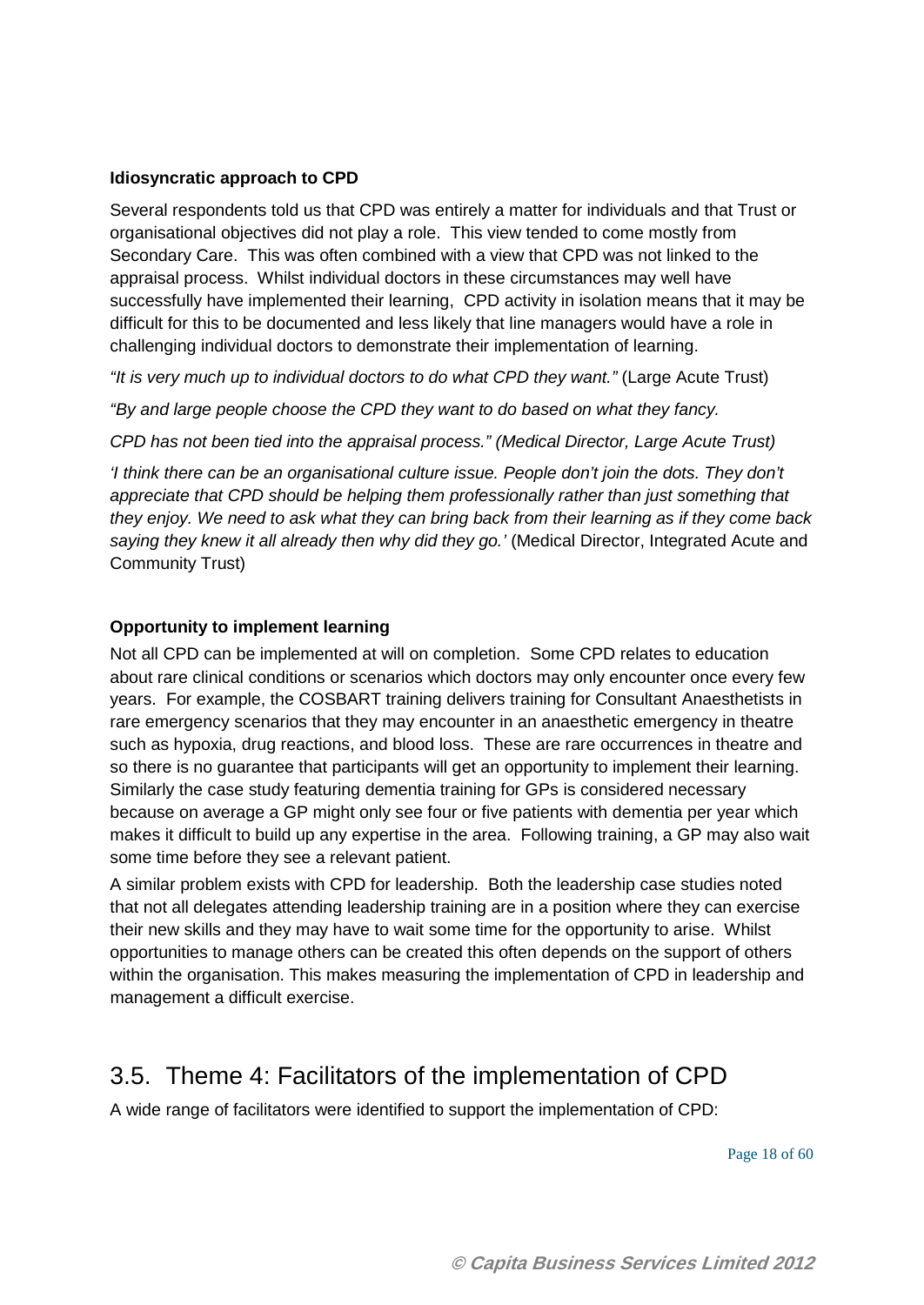- CPD part of bigger process i.e. tied into PDPs and appraisals
- Strategically driven CPD
- The importance of reflection
- **Exercise 2** Leadership and the Role of Royal Colleges
- Able to test or practice new knowledge or skills without fear of exposure.
- **Role of Deaneries**
- Case based /audit
- **Benchmarking**
- **Financial incentives to implement learning**

### **CPD linked to appraisals and PDPs**

For many of the Trusts interviewed as part of this project, CPD took place in isolation to other activities and was not linked to PDPs or the appraisal process. Those Trusts which had integrated the process were in a better position to demonstrate implementation of CPD - that is not to say that CPD does not have an impact in those Trusts which do not link CPD to the appraisal process, but rather that implementation is very much left up to the individual to initiate. It also means that at an organisational level there is little awareness of what CPD has taken place and even less idea as to whether it has been implemented.

In some of the Trusts in which CPD was linked into the appraisal process this was not as robustly as it might be. Some Trusts were able to make the link on paper but did not as yet have the electronic systems they needed to manage the process online. For example:

*"At the moment we don't have a process to capture information on CPD – there is no central CPD database for example."* (Large acute Trust)

Some of the case studies demonstrated a close relationship between the CPD undertaken and the appraisal process. For the Frontier Programme delivering CPD to Staff grades and associate specialists, all applicants have to demonstrate that the CPD they wish to undertake is reflected in their Personal Development Plans and also have to show how the CPD will meet organisational objectives as well as their own personal ones.

A representative of a Health Board in Wales noted that they had such an electronic system in primary care but not as yet in secondary care. The system had a quality assurance component which picks up detail in the Personal Development Plan [PDP] at later stages. The system allows the Health Board to identify patterns in terms of training needs to inform the delivery of local training.

The ability to aggregate appraisal data was also noted by another Welsh Health Board:

*"The CPD group gets quarterly aggregated data on needs coming out of the appraisal process. Data is [sic] also captured by the doctor online and is reviewed at the appraisal interview".*

The same Health Board had also issued guidance on demonstrating impact for use by appraisers. The guidance was informed by the Welsh Deanery which provided one day

Page 19 of 60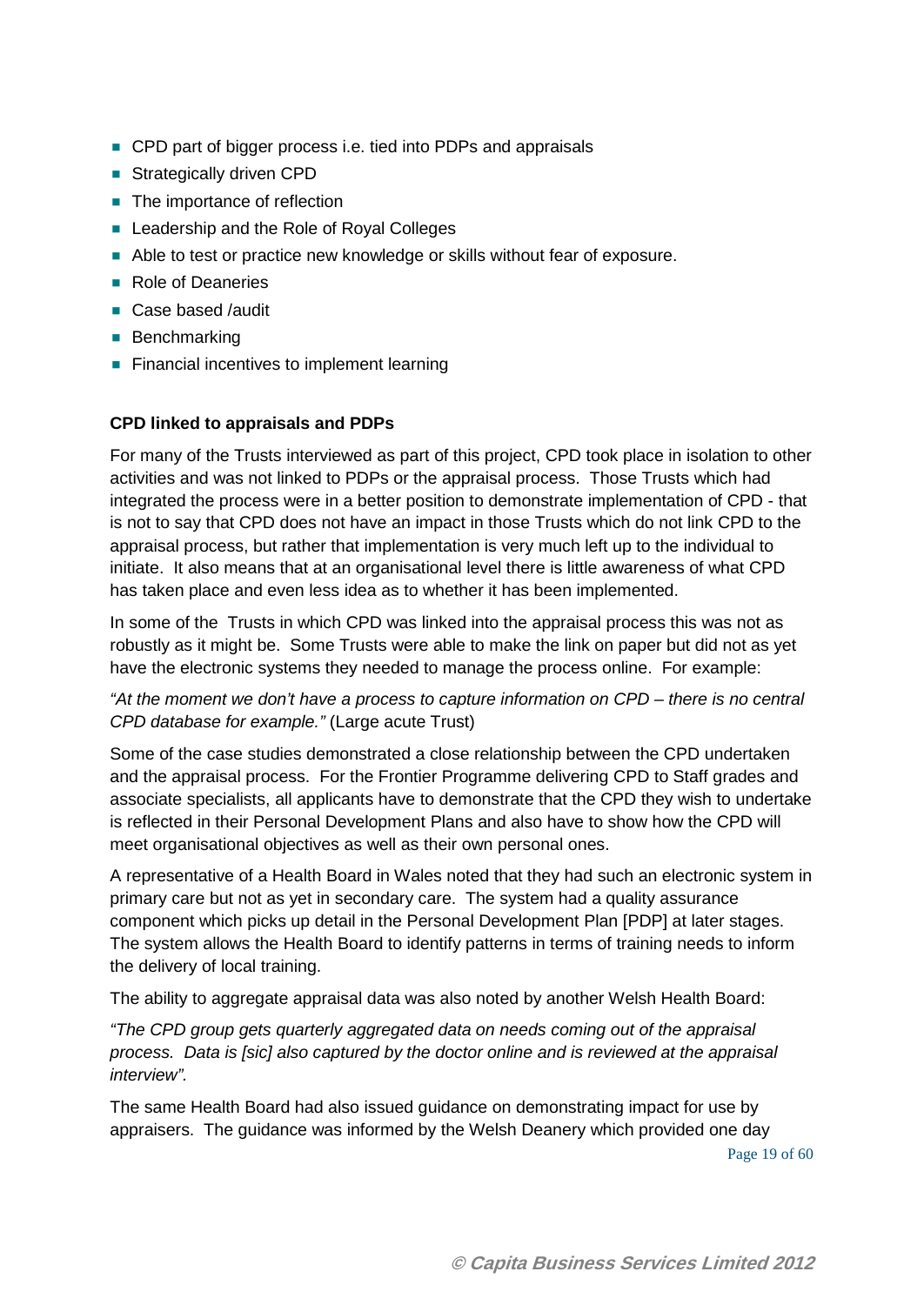workshops on how to look at the impact of CPD using audit and reflective practice. A representative of the Welsh Deanery confirmed that the same office was responsible for both CPD and appraisal and said that they encouraged a strong culture of challenge in the appraisal. The Welsh Deanery also conducts quality assurance of appraisals and reviews the challenge that has been introduced in the process. The same emphasis on demonstrating the implementation of CPD was not evident in the Scottish data.

### **Strategically driven CPD**

The previous section noted that the individual responsibility for CPD can act as a barrier to implementation. The other end of the spectrum is strategically driven CPD driven by organisations such as the employing Trust, PCT, Health Board or a Royal College (See Case Studies 3,4,5,6,8,9,11,12,13,14, 1922). Trusts have traditionally driven mandatory CPD such as compliance issues around child protection and Do Not Resuscitate policies. Indeed in some Trusts the delivery of mandatory CPD has been their sole interest in CPD. However, there does seem to be a gradual shift with Trusts taking a greater interest in the identification and delivery of CPD:

*"CPD has long been seen as personal to the individual Doctor. There is now a move towards an individual Doctors CPD activities being aligned with the Trusts objectives – this has proved to be a steep learning curve in terms of cultural change.*

*The Trust took on responsibility for Community Services in April 2011 and since then has been in a process of reorganisation which has led to opportunities for CPD activities involving Doctors from both the Mental Health and Community Services i.e. CAMS.*

*The line between purely clinical CPD and management development is becoming blurred as more clinicians are becoming involved in leading the development of services i.e. Clinical Commissioning Groups."* (Medical Director,Community Trust)

*"There has been a fundamental change in how CPD activities are viewed. In the past a Consultant undertook CPD activities which were of personal interest to him/her. Following on*  from that the Consultant might decide to develop a service in which they could use their *special interest in which they had undertaken CPD. Nowadays there is a much greater emphasis in service development being driven by the Trusts objectives, the divisions plans to achieve those objectives and the Consultants contribution towards the achievement of those plans etc."* (Mental Health Trust).

CPD which is part of a larger strategically driven project is more likely to be implemented. For example, the Dementia Education Case Study was funded by South West SHA and driven locally by a multi-disciplinary team including the PCT, Consultant Psychiatrists together with representatives from academia and the voluntary sector. Their view was that:

*"The collaborative approach has paid dividends for us, getting the right people and discussing the training, what is the best way of doing this, comes back to our local strategy".*  (GP Facilitator, PCT ).

Page 20 of 60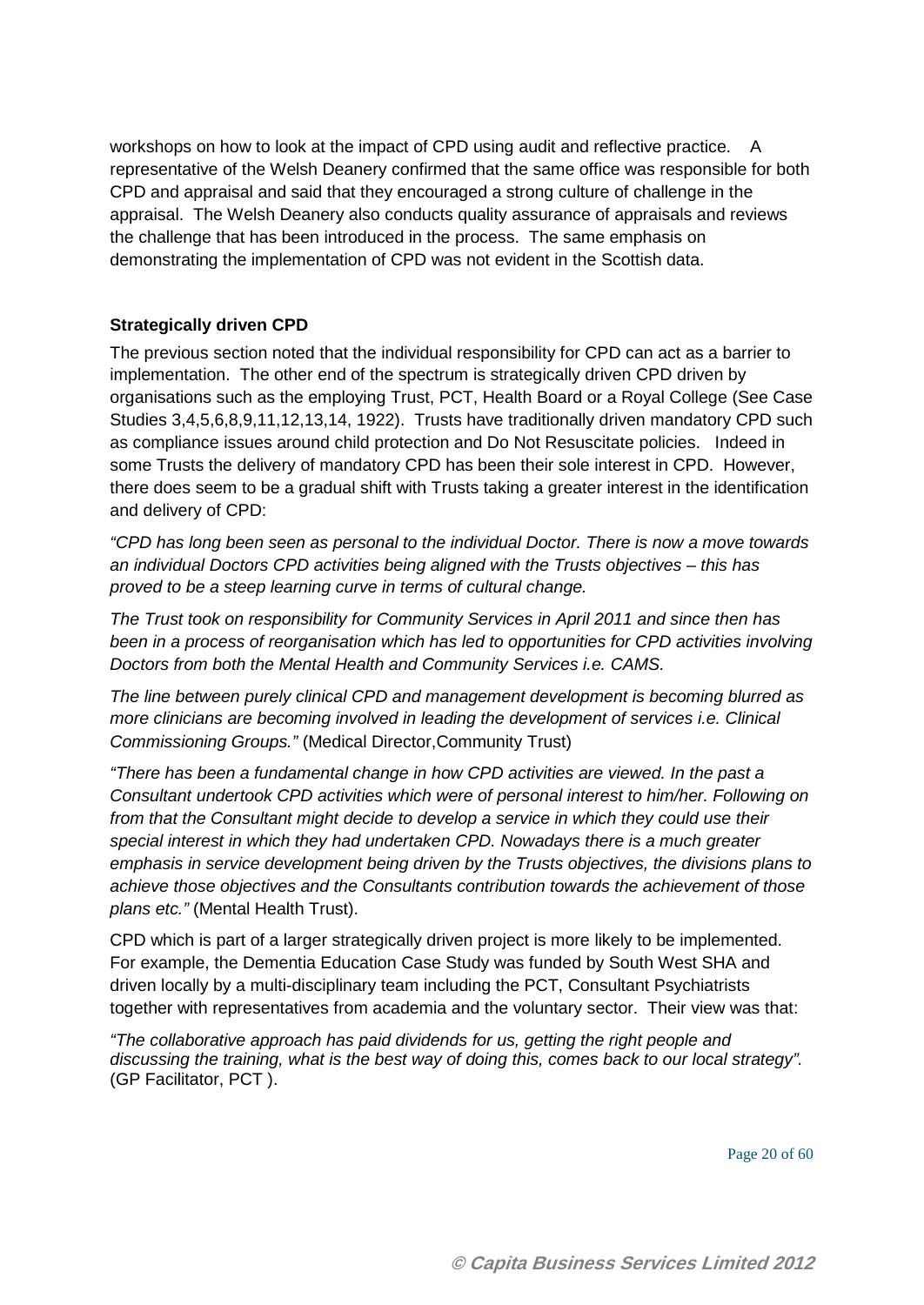Similarly the Do Not Resuscitate Case Study was stimulated by the East of England SHA and driven locally by the PCT but involved close co-operation from the local acute Trust and the local ambulance service.

### **The importance of reflection**

One key theme emerging from the interviews was the importance on reflection and how appraisal/revalidation had brought this to the forefront of CPD. Several respondents reported that reflection was particularly difficult for older learners but was becoming routine for new graduates. Most respondents put a great deal of faith in reflective processes as being key to the successful implantation of improvements to care, although there was a large variation in this belief that this reflection could make a difference to care. For example, responses varied from *"well, it's really a nurse's thing"* or *"We don't use reflective practice for doctors – nurses use this approach but not doctors"* (Large acute Trust) to being a *"core activity"* in general practice CPD.

Several respondents suggested that reflection did not need to be a formal activity and was considered something that took place anyway, sometimes at an unconscious level:

*"There is no time for reflection – everyone is under pressure to deliver urgent clinical need. Reflection is almost an alien word. Consultants may do it anyway but they don't call it that."*  (Secondary Care)

Respondents discussed both the time implications of reflection and the way that a forced activity might undermine something that all doctors do anyway at an unconscious level.

*"We all need time to reflect, particularly on unexpected events on a busy day. The problem is how do you record your thoughts....tried to do this with a variety of techniques e.g. electronic spreadsheets, post it pads"*. (PCT)

Some respondents called for a greater focus on reflection. *"There has to be a shift from providing evidence of attending CPD to providing evidence of reflection"*. (Large acute Trust)

Many respondents noted older doctors found it harder to reflect whereas younger doctors were more familiar with the concept. A respondent responsible for professional support from a Deanery made some interesting observations about older doctors struggling with CPD:

*"I work with doctors in difficulty and often find that these doctors coming to me have problems understanding how CPD works – they bring their certificate but don't produce any reflection. Especially the older doctors who are not used to working in this way. I encourage them to reflect. I think their lack of reflection is often why they get into difficulties. Lots of the doctors that I see trained when medical education was less sophisticated. The younger doctors are now trained to think and practice more reflectively."* (Deanery)

Additional support is required for those people (e.g. older doctors) who do find reflection and learning harder, particularly when they return to their practices. The impact of different ways of including reflection in the delivery of CPD was also recognised as an important component of any CPD package. Following an online CPD module with follow-up, one key issue identified was the importance of the interaction and the opportunity of GPs to meet their local

Page 21 of 60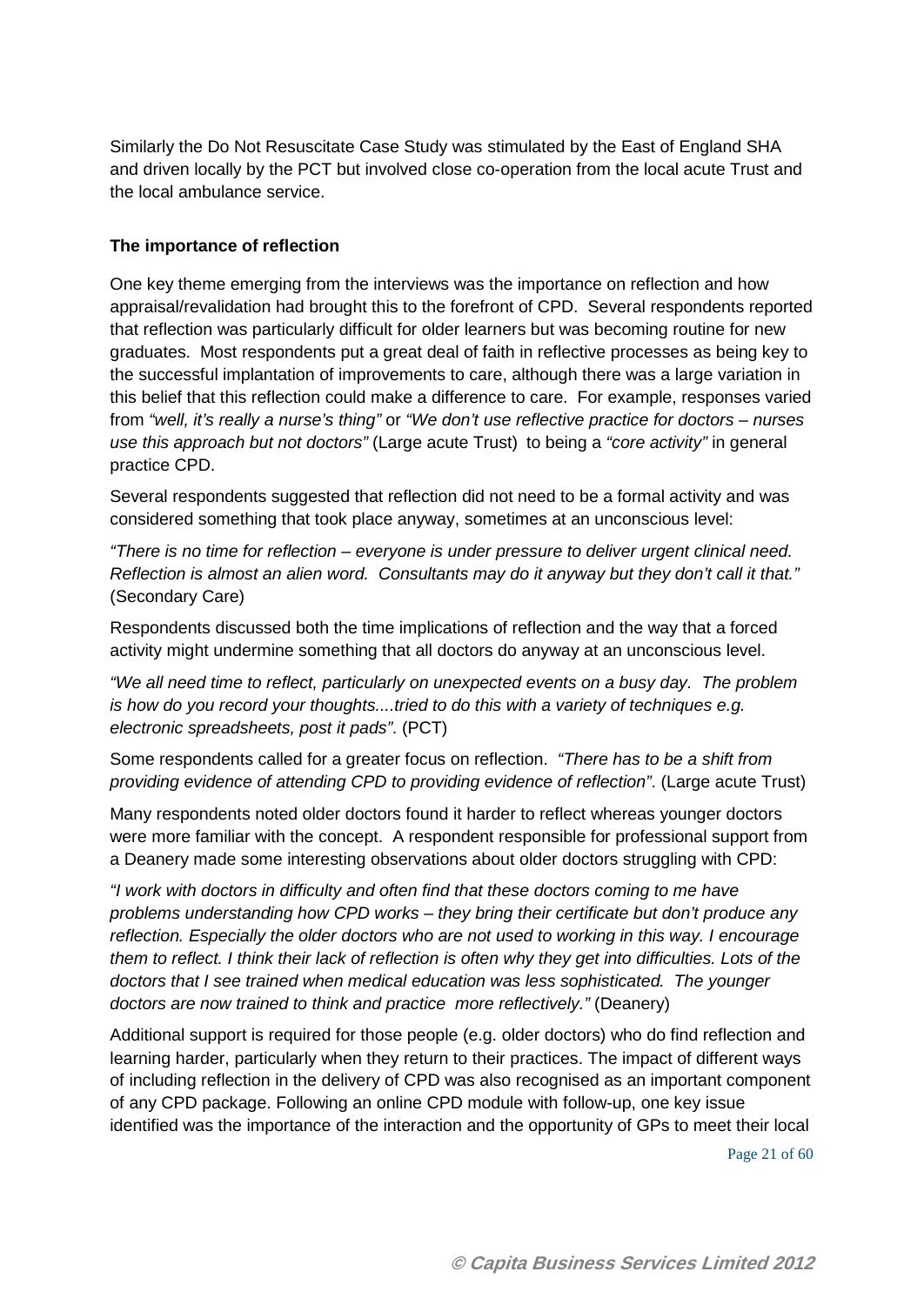specialist clinicians. This personal aspect of CPD was highlighted by a number of respondents who also pointed out the importance of having a good speaker providing the opportunity for some networking. Again, reflection was emphasised as an essential component to digest what had been learnt at a particularly CPD session and this, of course, was dependent on there being sufficient time to do this. The consultant contract contains up to 2.5 SPAs per week which can be used for CPD, although some Trusts had negotiated this amount of time down to 1.5 SPAs per week. In addition, consultant colleagues had a wide range of budgets available to support their learning, although this had also been reduced recently. There was no such provision for GPs who have no protected time for CPD and have to fund their own learning

Other respondents emphasised case-based learning coupled with audit and the importance of cascading knowledge through an organisation to maintain enthusiasm and commitment to the new learning One respondent said that where reflection is left entirely up to the individual it is haphazard and variable. Most Trusts noted that without support from the employing organisation CPD is unlikely to be long-lasting and helpful and that support to benefit from CPD is required at all levels including the notion of support networks.

One of the case studies (Dementia Education case Study no.5) is an excellent example of how a little support with reflection in terms of providing a supporting structure can aid the process and so aid the implementation of CPD:

*"It is essential that reflective learning forms are available on the Bath GP Education website, which prompt GPs to not only think about what they learnt but how to implement their learning in their day-to-day practice, as well as a prompt to feedback their learning to colleagues in practice, either formally or informally to ensure the information cascades down."* (GP Course Organiser)

### **Leadership and the Role of the Royal Colleges**

Although the educational materials produced by all the Royal Colleges (particularly the RCOG, RCPCH and the RCGP) was commended as excellent by many respondents, it was the RCGP that had made most progress towards completing the learning cycle by supporting the implementation of learning in Practice. For their annual appraisal GPs are expected to earn 250 points over a five year cycle. The RCGP has developed a new system which does not involve counting time but instead looks at challenge and impact. GPs are asked to demonstrate the difference that their learning has made to their professional behaviour and the final system, which is linked to appraisal, still has a time element to it i.e. one hour's worth of activity equates to one credit. However, if a GP can demonstrate impact he or she can get double the number of credits and the system is designed to demonstrate that their CPD learning has been implemented in Practice. The evidence required may include case scenarios, event analysis or audit. The RCGP also offers peer review of completed audits to members for inclusion in their Personal Development Plans. In addition, they may simply share a new protocol with their Practice, this new system is being used for appraisal. However, this scheme is not compulsory nor is it an easy option or as straightforward as one might think.

Page 22 of 60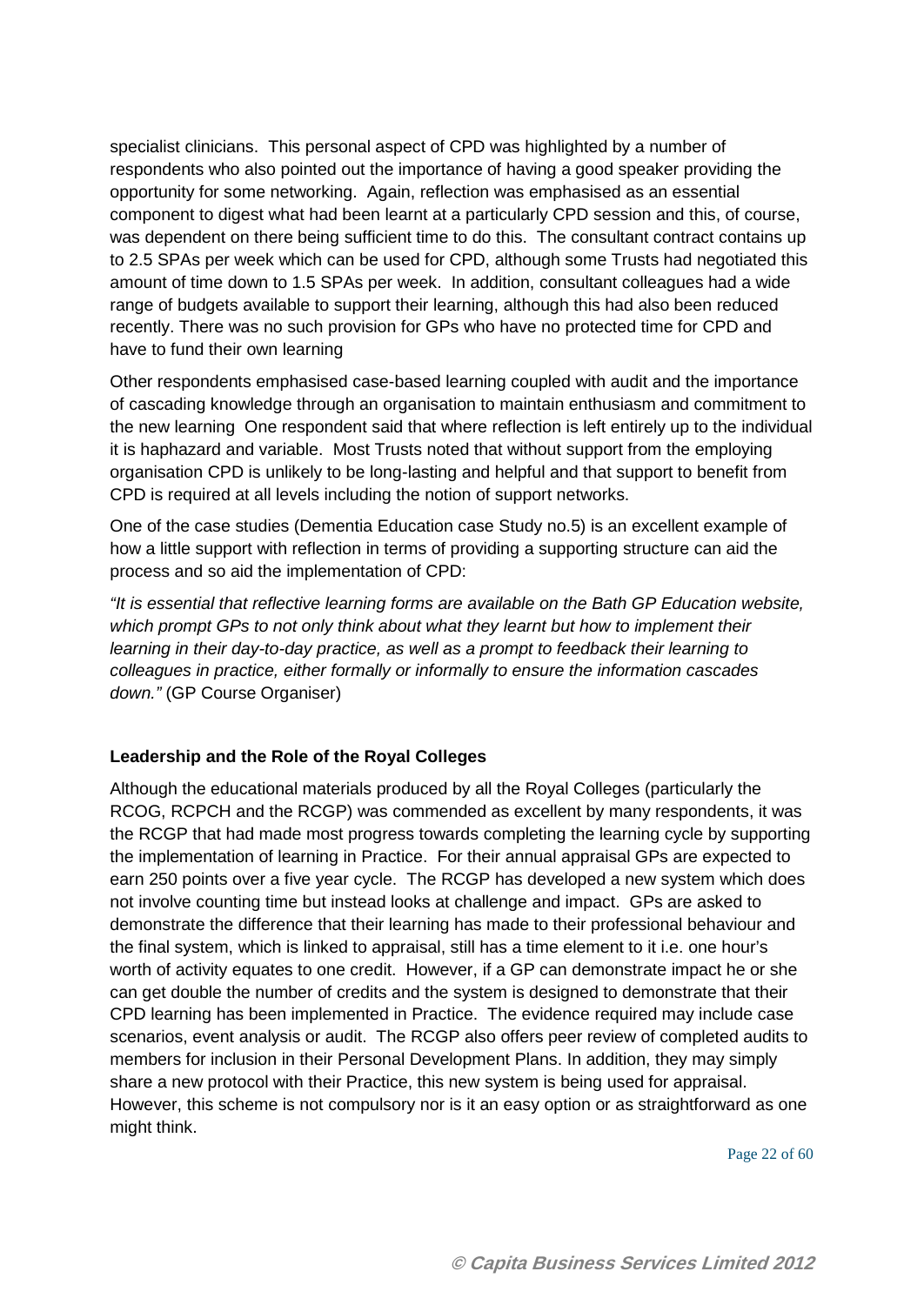### *"Good CPD and a good PDP hinges on an appraisal with a good appraiser who will challenge you leading to more challenging CPD rather than just 'tick box' CPD".* (RCGP)

The RCGP scheme allows for reflection based credits and it is no longer good enough to get a certificate of attendance. However despite these great efforts at getting learning into practice, the evidence that CPD has had a real impact on GPs practice and performance is based primarily on self report and remains generally anecdotal.

Again, another Foundation Trust thought that for CPD to be effective it had to be properly planned and linked with a PDP and service delivery.

*"Much CPD fails to be implemented because it's brought back by the individual consultant to the 'wrong setting' or at the 'wrong time' and then isn't implemented locally."* (Consultant Child and Adolescent Psychiatrist, Mental Health Trust)

The importance of CPD leadership was identified by a Scottish Health Board [where there is already a joint vision between managers/policy makers and medics] as crucial to success – CPD ideas need to be supported to make them happen. Barriers to successful CPD, though, are primarily cultural; e.g. conservatism, narrowness of thought and entrenched professional conservatism, and that often people are not always well-placed in a hierarchy to put forward a case for change. These issues were identified independently by another Scottish Health Board who talked about changing attitudes towards CPD and the "resistance" from older doctors. Other Health Boards thought that the process of working together in a group was particularly valuable; the crucial importance was learning with peers rather than *"experts who come and tell you things"* but the content needed to be of interest and delivered in 'bite size' chunks. One integrated Trust (primary and secondary care) also identified the organisational culture as being an important issue in the success or otherwise of CPD. They thought that their doctors did not always appreciate that CPD should be helping them professionally rather than just being something that they enjoyed. To address this they rewarded and encouraged people whenever they share and bring learning back from a CPD event – they have a rather *"cheesy clinician of the month award and a newsletter that emphasises how we value people doing these things".*

The Royal College of Anaesthetists promoted approaches to CPD which do not have significant costs e.g. shadowing colleagues but in addition, they have a significant eLearning platform (e-learning for anaesthetists) and publishes a CPD journal as part of the British Journal of Anaesthetics.

### **Role of Deaneries**

Deaneries were responsible for four of the 23 case studies (Case Studies 7,10, 15 and 16) and they have an important role in facilitating the implementation of CPD. They are currently responsible for funding and delivering CPD to Staff Grades, Specialty Doctors and Associate Specialists (SASG) and they also provide leadership programmes for doctors in both Primary and Secondary Care across the country. In both cases the Deaneries worked hard to encourage the reflection process and the implementation of programmes for SASG. The Frontier Programme based at the London Deanery, for example, which is responsible for

Page 23 of 60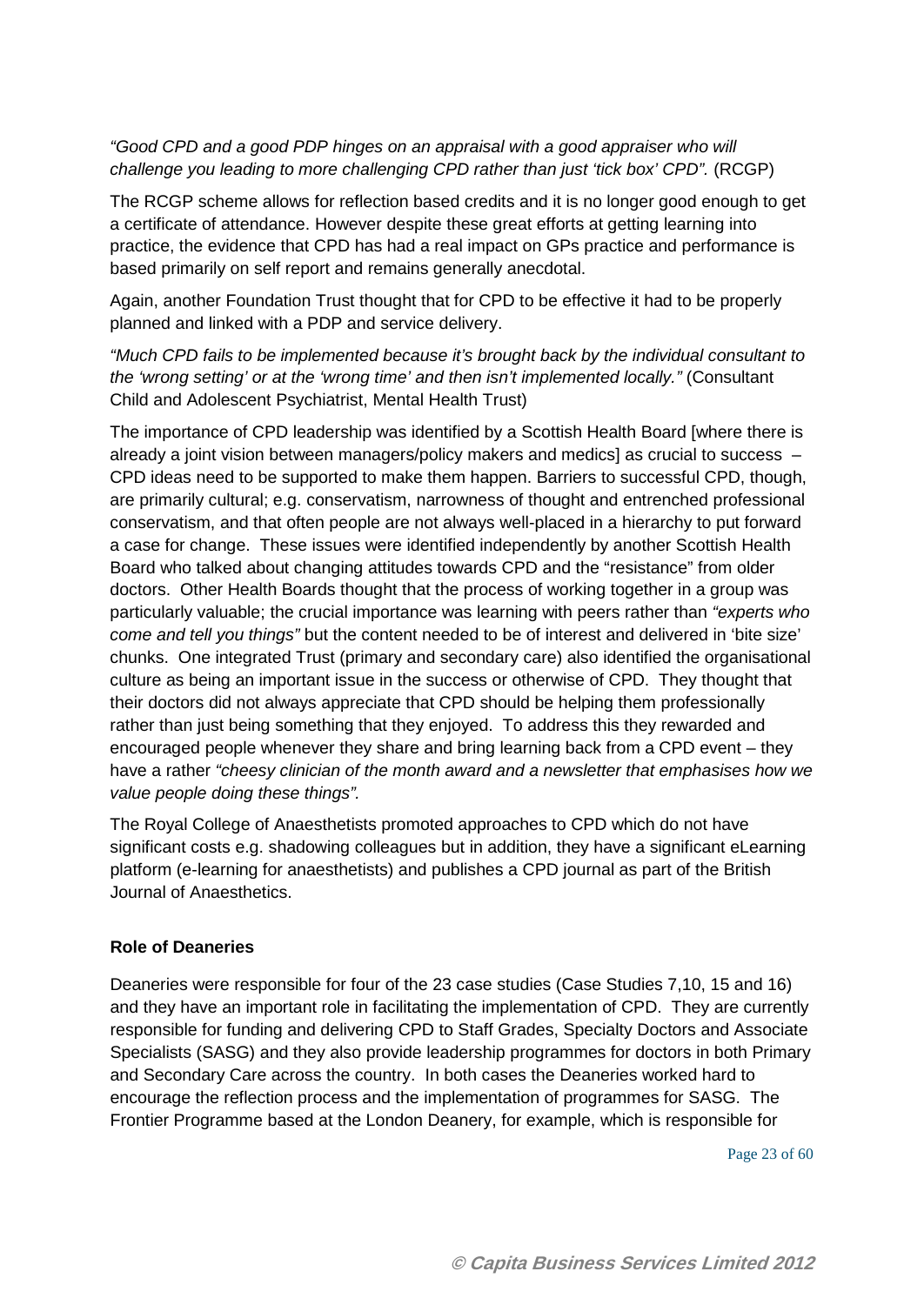delivering CPD to SASG doctors, reported that applicants for their funding have to demonstrate that the CPD they wish to undertake is noted in their personal development plans. On completion of the CPD, all recipients are asked to write a reflective account of their training and state how they CPD will impact on their practice, their organisation and on patient care. Recipients of funding are followed up at 6 months after completion of training. In delivering leadership programmes, the Deaneries usually work closely with those undertaking the courses to support them in implementing service improvement and change management. The work undertaken by the Deaneries facilitates good practice by demonstrating how CPD fits into the learning cycle and supports large numbers of doctors of this process.

### **Revalidation**

There was a widely held opinion that revalidation would be an incentive for doctors to complete the entire learning cycle and produce evidence of the impact of their learning; this was true for both primary and secondary care as well as the Royal Colleges.

*'Revalidation will make a difference – initially the reaction will be negative but eventually people will see the benefits of it.*' (Medical Director, PCT)

*'Doctors will be expected to use a reflective learning approach and look at how CPD has changed their practice or how it has helped them to identify services that need to be developed etc. This has been driven by the revalidation requirements'* (Director of Medical Education, Health Board in Northern Ireland)

*'There are a small minority of the 5% sample who don't respond to requests for evidence of CPD activities and are uncooperative. It is hoped that revalidation will have a positive impact on this minority'* (Royal College of Paediatricians)

The impending influence of revalidation was also identified in the cases studies as a facilitator of the impact of CPD, for example:

*'With the introduction of GP appraisals and revalidation BASD recognised that locums and sessional GPs need some extra support to fulfil all the criteria that are required for a GP to gain revalidation'* (Course Leader, Bristol Association of Sessional Doctors (BASD), Case Study 17)

Essential Knowledge Updates provided by the RCGP have been developed to contribute, in due course, as part of the managed CPD scheme to the provision of evidence of a GP's learning and application in their personal portfolio for revalidation purposes. (Case Study 8)

Pathologists also use the External Quality Assessment Schemes to inform their appraisals and expect it to also inform their revalidation in the future.(Case Study9)

### **Case based audit**

Page 24 of 60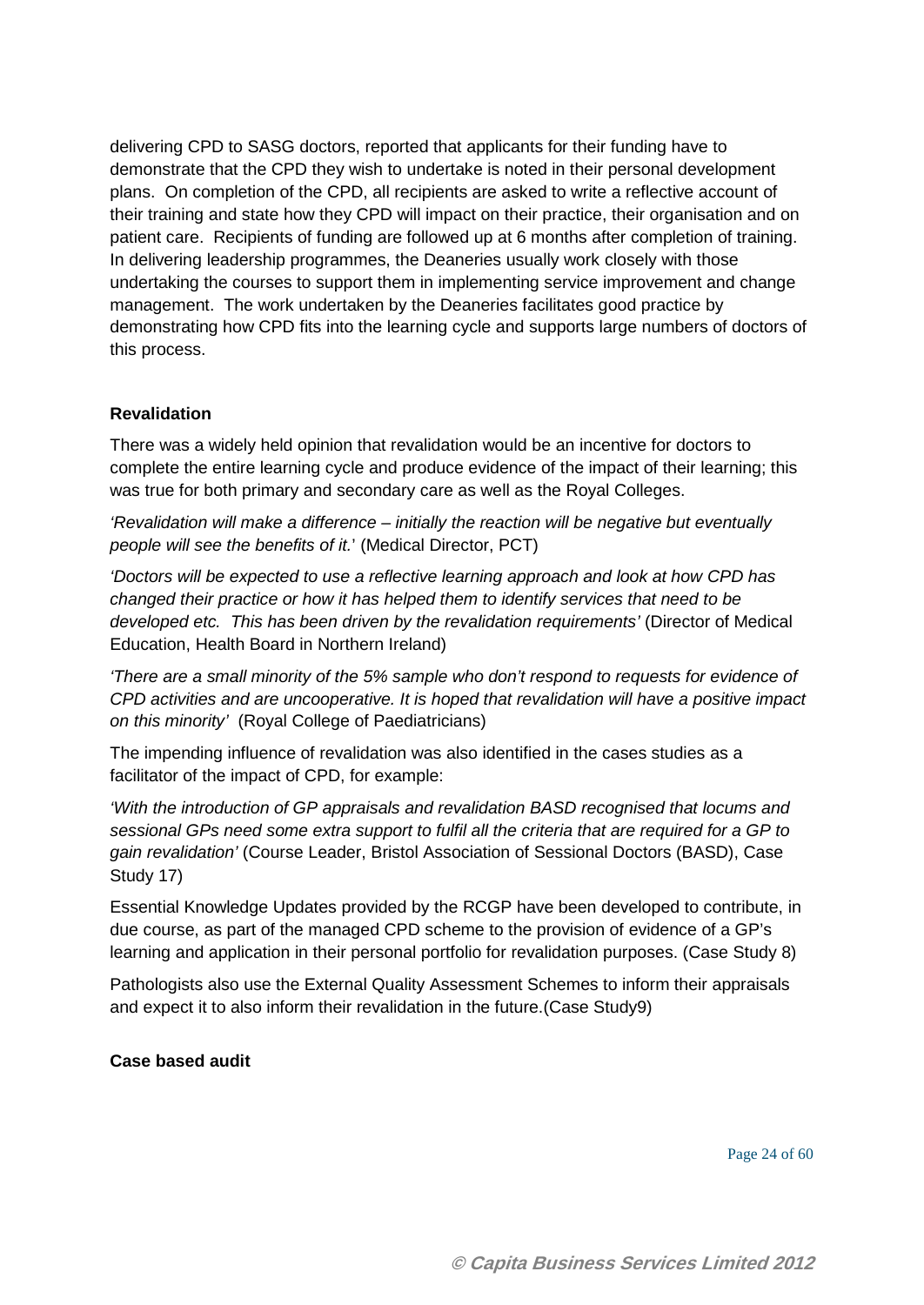Several of the case studies employed audit to measure the impact of their CPD. Some of these were large scale audits to identify change across a number of doctors. Examples of case studies which used an audit approach were:

- Essential Knowledge Updates: RCGP (Case Study 8)
- Medical management (Case Study 11)
- Musculo-skeletal pathway (Case Study14)
- Coeliac Disease (Case Study 2)
- Do Not Resuscitate Training (Case Study 6)
- Mental Capacity Act (Case Study 13)
- Respiratory Education project (Case Study 19).

Some case studies were able to conduct audits pre and post the CPD and some were able to also conduct a follow up audit which allowed time for the implementation of skills. The following case studies used follow up audits:

- Advanced Life Support Group administered a survey to all participants 6 months after completion of the training. (case Study 1)
- Coeliac Prescribing Guidance case study used a pre and post audit supplemented with a follow up audit to monitor prescribing behaviour. (Case Study 2)
- Do Not Resuscitate Training used continuous audit data to monitor the number of Do Not Resuscitate Cardiopulmonary Resuscitation orders made over time which allows a comparison to be made before and after the delivery of the CPD. (Case Study 6)
- **E** Essential Knowledge Updates provided by the RCGP requires participants to complete an online survey with 50 questions – this is an open book test. Participants are also asked to give feedback on the programme including giving feedback on what they would do differently having completed the Knowledge Challenge. (Case Study 8)
- Gwent Respiratory Education Project conducted baseline, interim and final audits in each of 38 practices using POINTS Audit Software. (Case Study 19)

### **Ability to practice or test new knowledge without fear of exposure**

The importance of the anonymisation of learning achievement was a common theme emerging from the case studies and it took a number of forms. For instance, in both the Essential Knowledge Updates programme run by the RCGP and the External Quality Assessment Scheme run for Pathologists results are fed back anonymously but benchmarked to their peers. In the pathology schemes even where the candidate receives sub-standard scores and is monitored in terms of future progress, the identity of the candidate is not disclosed to anyone - even those running the scheme. In another case

Page 25 of 60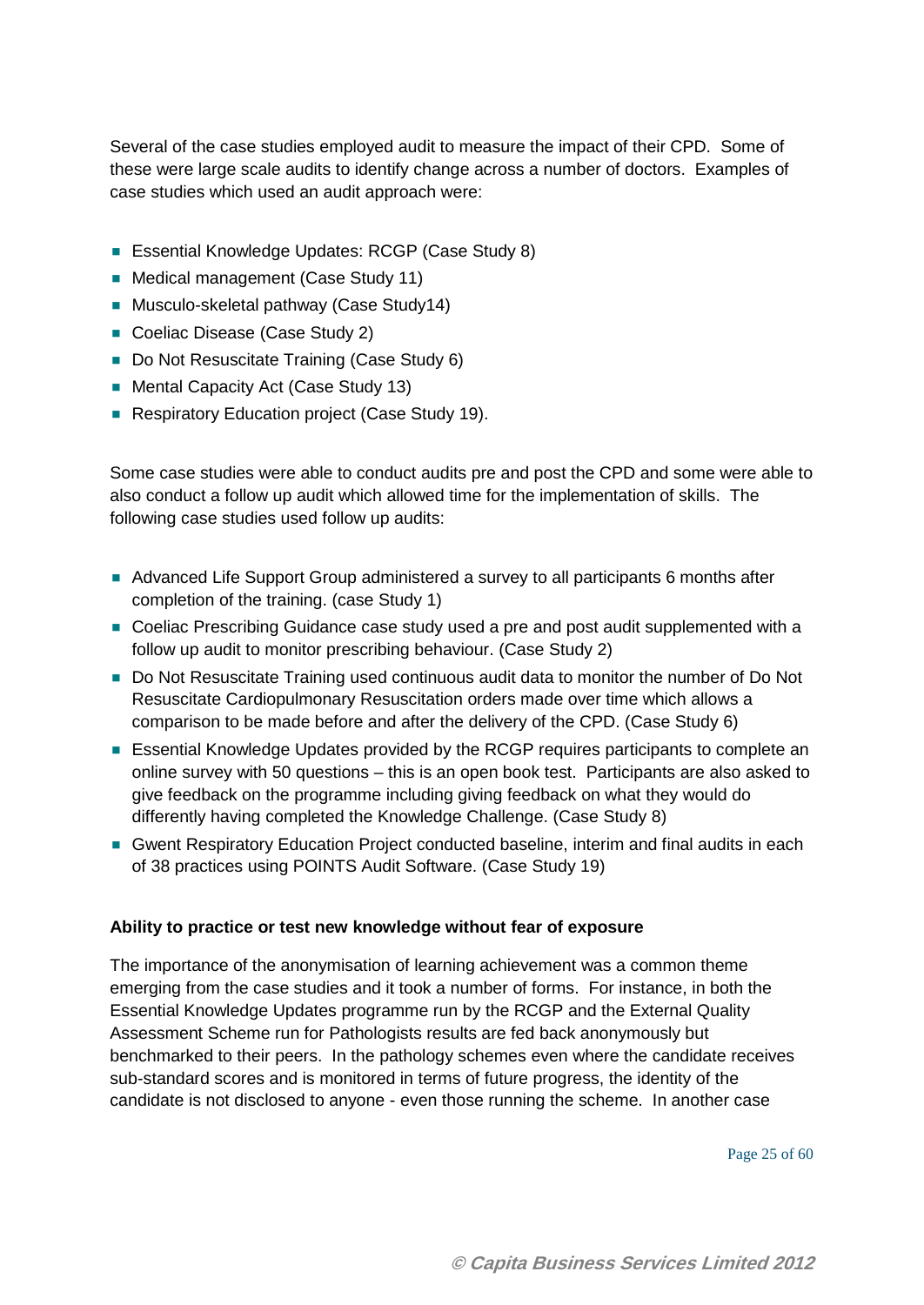study the participants in the CPD were concerned about showing ''weakness'' in a multidisciplinary setting and so the single disciplinary approach to CPD was retained.

### **Benchmarking**

The ability to compare and benchmark those who have undertaken the CPD is perceived to be a motivating force in implementing their learning. The benchmarking may be at individual level or it may be broader at practice and ward level. However the Medicines management case study noted that making comparisons at an individual level was more meaningful and useful than data comparisons at ward level.

The RCGP administers a Knowledge test six months after the completion of CPD and the results for each participant are benchmarked against their peers with over 8,000 GPs participating in each six monthly session.

The Gwent Respiratory Education Project used the audit data to allow GPs at each practice to review their performance in relation to others and to then plan appropriate actions as a result. They found that 'evaluating patient outcomes as part of the programme was a real driver and motivator'. Similarly the 'Spotting the Sick Child' project identified the importance of sharing success in order to generate peer pressure amongst GPs.

### **Financial Incentivisation of GPs**

Just one case study referred to the use of financial incentives in primary care (See Spotting the Sick Child). Financial incentives are used widely in primary care to ensure widespread implementation usually in the form of payment for enhanced services.

### <span id="page-27-0"></span>3.6. Theme 5: Overcoming barriers to CPD and lessons learnt

The data on overcoming barriers and lessons learnt have been condensed into one theme. Seven main sub themes were identified which are described below:

### **Time and effort required**

With hindsight many respondents admitted that they had under-estimated the amount of time and effort required to implement their learning, especially if this involved service improvement. (Case Studies 3, 11 and 14). In many cases this required additional secretarial and administrative support which had not always been allowed for. Respondents also noted that there was insufficient protected time to discuss with peers, plan implementation and disseminate or cascade learning with the wider team. Some respondents noted that with better planning they could have delegated more to others rather than trying to do everything themselves.

Page 26 of 60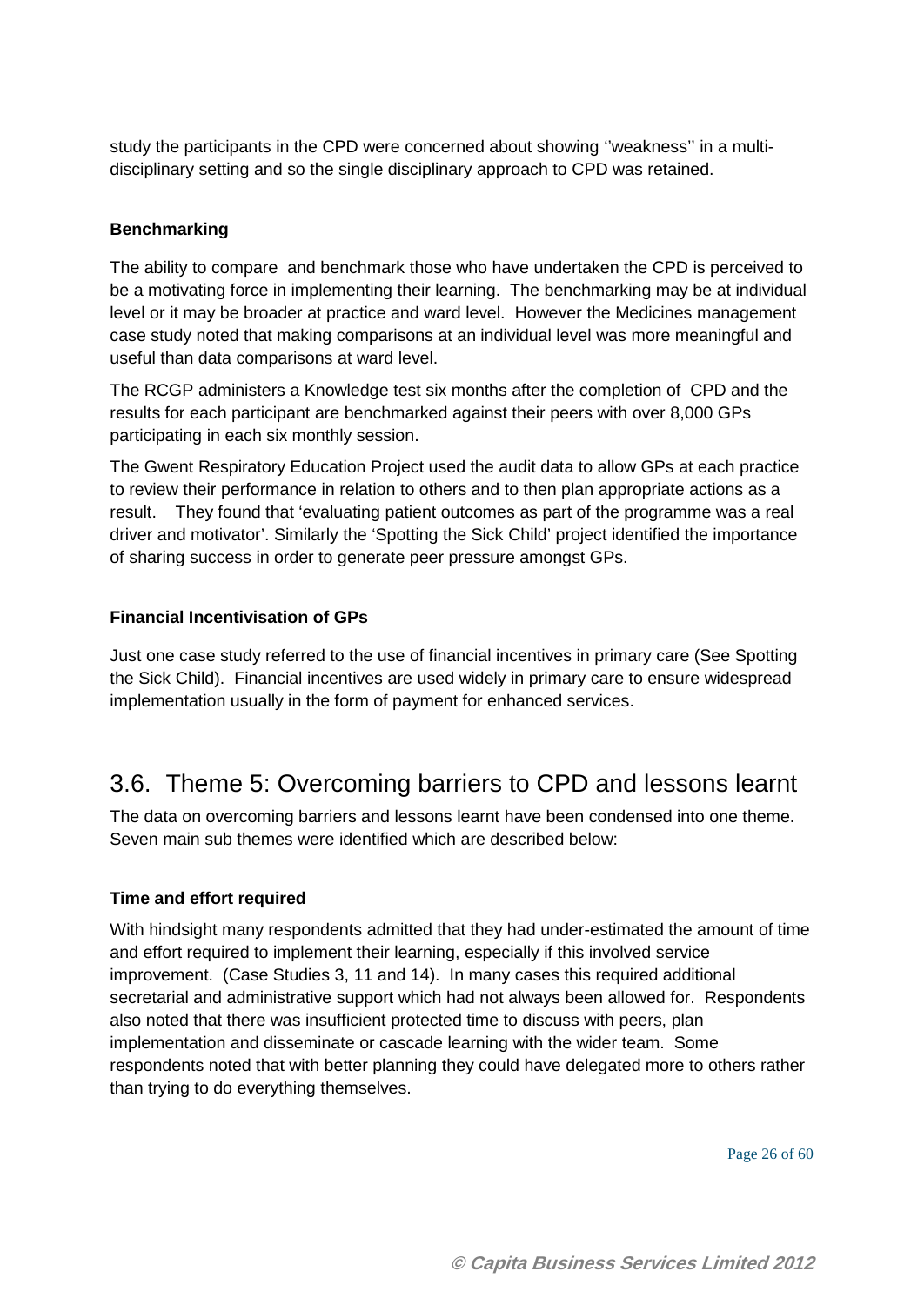### **The need for ongoing support over and above training**

The findings emerging from the case studies suggest that it can be difficult to implement learning from CPD in isolation. A common theme emerging from the case studies was the need for ongoing support for doctors who were expected to implement their learning especially where this was part of a wider service change initiative. For example, the medicines management CPD in an Acute Trust initially had a problem with 'stragglers' who did not attend the training and older doctors who could not see the point of the training. Rather than simply circulating audit data on prescribing, the Trust set up a taskforce with multi-disciplinary teams (with a consultant in each team) who undertook visits to wards to support compliance and provide advice on improvement. They also issued weekly messages to Trust employees.

Support from individuals was crucial to successful implementation in many projects. For example in the Do Not Resuscitate project, a Palliative Care Consultant and End of Life Facilitator were available to give individual support to GPs and others.

In the Robotic Surgery project mentors were used to support learners and their role was considered pivotal. However they also noted that individuals should not move from the role of trainee to mentor too quickly and they advised that individuals require considerable experience themselves before taking on the role of mentor.

The development of a website was considered essential to the success of the musculoskeletal pathway project. An all encompassing website was developed to support behaviour change amongst GPs which included all the information they needed including patient information leaflets, assessment tools, educational material and referrals forms. The website also contains a section for patients where they can complete the assessment tools for themselves. The website played a vital role in helping the many partners in the project focus minds and achieve consensus on the detail of the pathway.

DVDs were the outputs from two of the case studies. The Regional Course for the Royal College of Psychiatry Exams has been produced as a DVD which is now sold widely through the UK and abroad. The Snakes and Ladders Project run at Great Ormond Street has led to both a book and a DVD.

### **Using routinely collected data to measure outcomes**

The Medicines Management case study found that it was relatively easy to adapt or design routine data collection tools which would be used anyway to collect the data required to audit the implementation of learning rather than trying to set up some entirely new form of data collection which participants may resist. Secondly they found that the unit of analysis in the audit needs to be at the level of individual doctor rather than a higher level such as ward or practice. Benchmarking is a useful tool motivating changes in practice but it needs to be at an individual doctor level if further support is to be given.

*'The drug chart was re-designed to act as a prompt to implement actions which had been covered by the CPD'.* (Audit Manager, Acute Trust, Case Study 11)

Page 27 of 60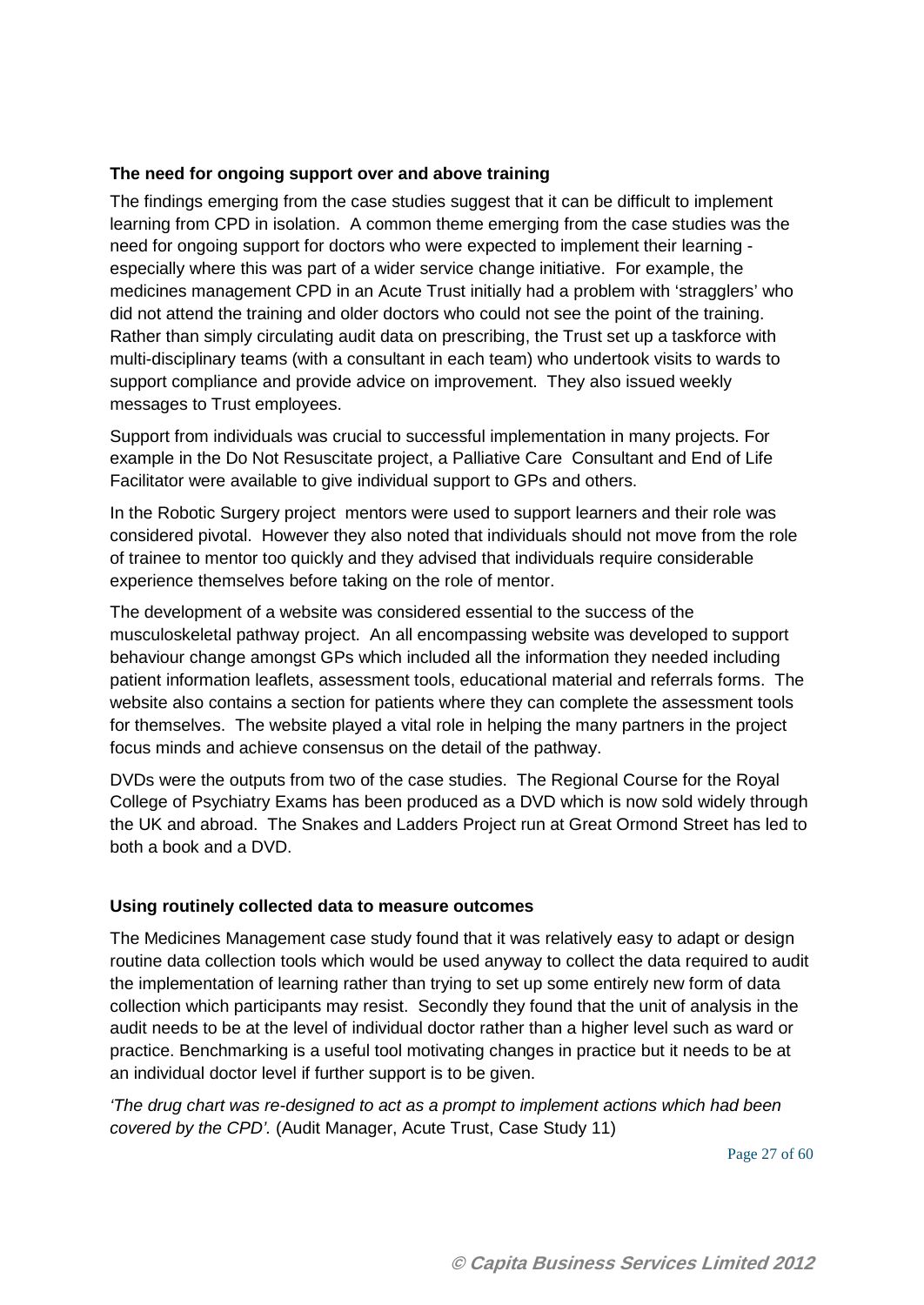Other respondents also noted the benefit of using existing data sources to monitor the impact of CPD:

*"We have done lots of work on COPD measuring the impact using audit plus – it's an automated audit gathering anonymised patient record data from GPs records. Our audit shows that the training we have done in this area has had an impact and that the quality of care for COPD has improved."* (Health Board in Wales)

### **Simplicity**

Another theme that emerged repeatedly from the case studies and interviews was the need for simplicity or as one course organiser put it *'doing simple things well*" (Gwent Respiratory Education Project). In the Do Not Resuscitate CPD case study one of the lessons learnt in implementing the CPD was that the process for sharing information between services had to be kept as simple as possible because anything complicated would hinder compliance. Similarly the COSBART case study noted that "*Simplicity and repetition is preferable to complexity."* 

The need for simplicity extended the evaluation of outcomes. North Yorkshire PCT noted that *"simple audits are a great way of measuring outcomes as a result of CPD. We encourage GPs to do simple one criterion audits rather than trying to save the world. They can get a real buzz from this – leading onto gold standard double cycle audits".*

#### **Learning with peers**

Learning with peers rather than with expert was deemed to be of crucial importance in the Practice based small group learning case study. The course leader considered this approach led to a different kind of learning experience with deep learning which in turn facilitated implementation of learning.

### **Targeting of CPD**

A number of case studies (e.g. Dementia Education, Do Not Resuscitate) noted that it was 'all too easy' to set up well attended CPD events. However, the delegates were in many cases likely to be those doctors with a particular interest in topic matter and that what really mattered was reaching those who have no interest in the subject matter as these are the people that might benefit the most from the CPD. This might mean that special events have to be held for those doctors who do not attend the initial round of CPD or other ways found of delivering the CPD to them.

### **Winning Hearts and Minds**

A number of the case studies talked about the importance of trying to 'win hearts and minds' when attempting to change the culture of practice with a CPD initiative. The case study on CPD for the Mental Capacity Act suggested that it is better to refrain from being too

Page 28 of 60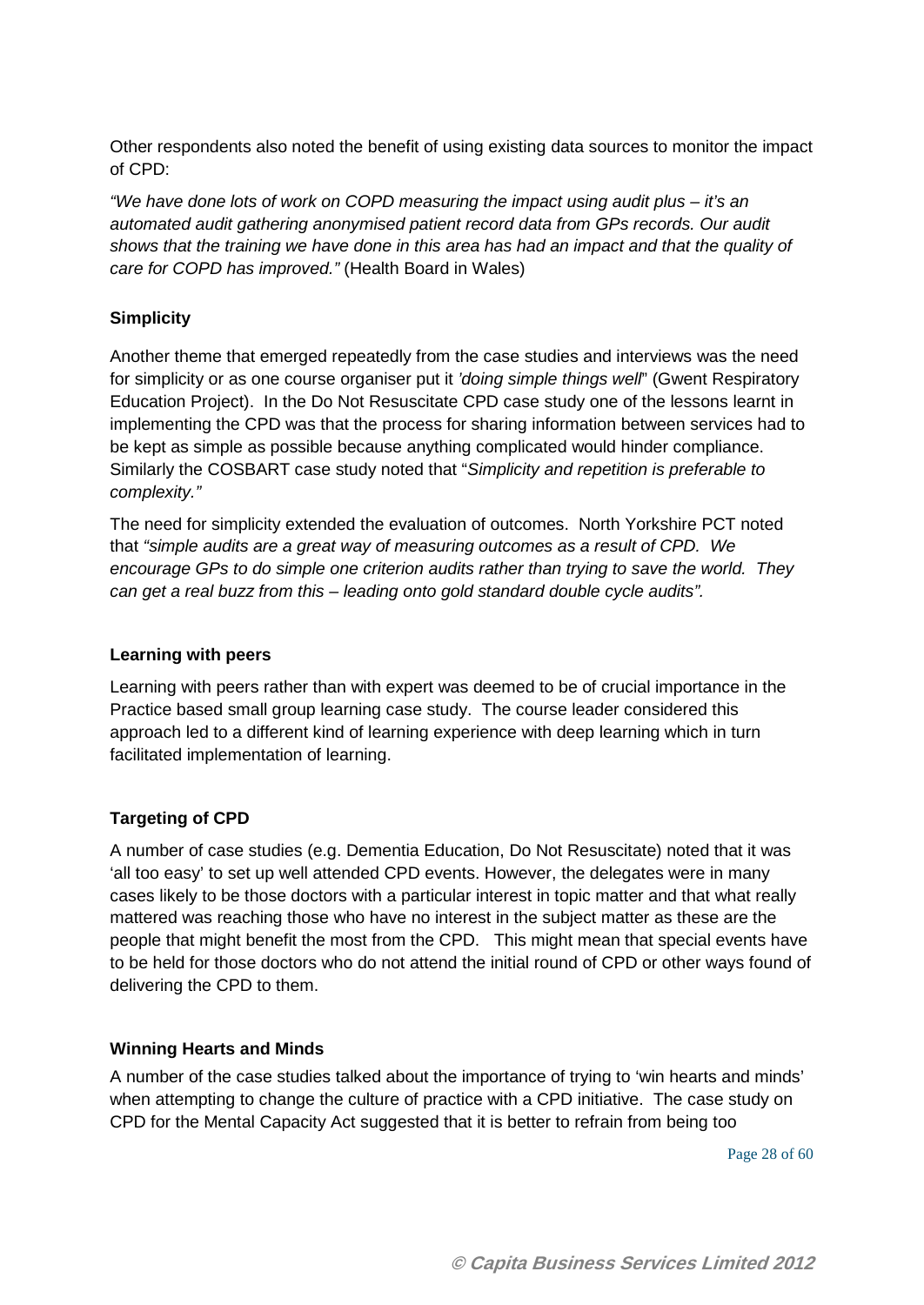prescriptive or being too driven by targets. CPD aimed at changing behaviour needs to be 'owned' by the doctors undertaking it so they do not feel that they are being forced to change their practice.

It was also noted that doctors and other professionals affected by the implementation of CPD need additional time and support to process the changes and think about how they could be implemented in practice.

*"we had to constantly stop and reflect on how it was being implemented to ensure that we were not just delivering a training programme but also a process through which all affected could be involved and supported to make the necessary changes in their everyday practice in a way that was acceptable to them".* (Course leader, Community Services Provider)

## <span id="page-30-0"></span>3.7. Theme 6: Trust perspectives of CPD

There is huge variation in the attitude of senior Trust management towards CPD with some Trusts 'directing' the CPD and others with a more 'laissez faire' attitude – large differences between primary and secondary care organisations were apparent – a major driver for some of these differences in the way that CPD is organised and delivered in the two sectors was 'protected time' [for consultants] and funding arrangements [business approaches, role of pharmaceutical industry and GPs having to pay for their own locums etc]. In addition there was a wide variation in views where CPD should take place.

For example, a key issue which was highlighted by the Royal College of Surgeons was the importance of surgeons being able to attend international events to learn about how services and procedures are undertaken in different countries, although, "consideration needed to be given to whether or not such procedures would be ethically acceptable in the UK". The solution proposed was more time for surgeons to attend such international events.

One Deanery had a rather broader definition of CPD that "*CPD goes on all the time in professional conversations. Consultants teaching has a profound impact on the process of learning"*. This had an impact on where the Deanery thought that CPD should take place. The key to successful CPD was structure and the creation of the right environment to ensure that CPD had a high status, was valued and accountable. The importance of everybody needing to 'buy in' was also emphasised by a number of Trusts.

More than one Acute Trust identified the lack of implementation as the result of poor management and poor leadership. No follow through and a lack of evaluation were described as the major barriers to effective CPD and there was some pessimism about the possibilities of changing the current learning culture: e.g*. "There are pockets of excellence but most won't change their ways with revalidation".* (HR Director, Acute Trust)

Other Trusts disagreed with this and thought that revalidation would make a big difference: *"initially the reaction will be negative but eventually people will see the benefits of it. Doctors will need to demonstrate personal change; this is a simple move but very powerful and this is to be welcomed"* (Clinical Appraisal Lead, PCT).

Respondents at Trust level (mainly Medical Directors and Medical Education leads) were asked about the impact of CPD on practice in terms of the change engendered in individual

Page 29 of 60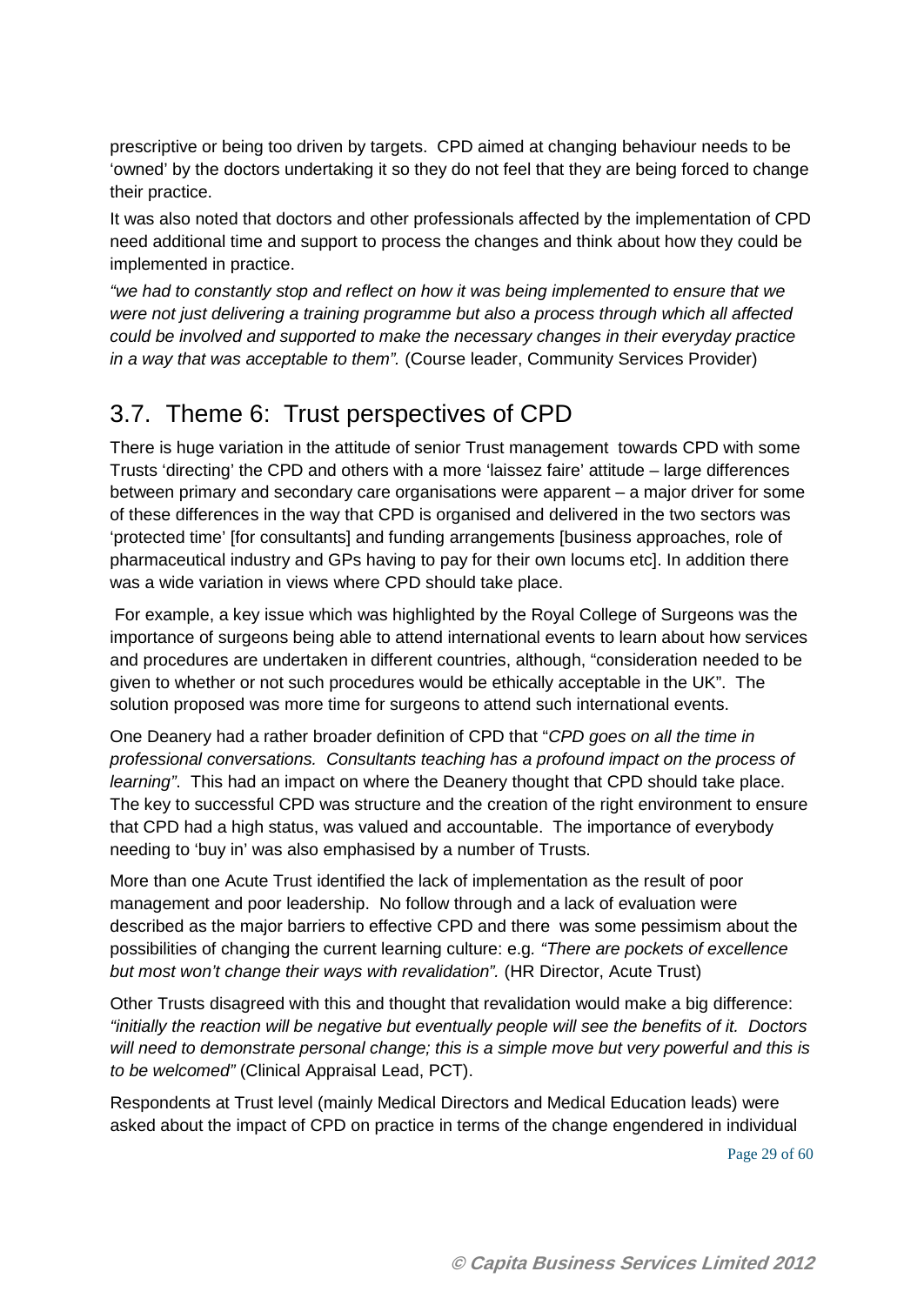doctors, for example, in the way that care was provided by doctors/teams and improvement in patient/service outcomes. There was a clear consensus amongst respondents at Trust level that CPD did have an effect not only on individual doctors but also in the way that care was provided to patients. However respondents at this level of the organisation struggled to produce evidence to support this belief when asked. Typical responses were as follows:

*"I think it does but it's an act of faith." (Deanery)* 

*"hope it has an impact otherwise I wouldn't be doing this job*"

"take it as given" (PCT)

*"I believe that CPD has an impact on patients and practice".*

*"I know that as a result of CPD, doctors have better skills and are more up to date but that isn't the same as looking at the impact on practice and performance."* (Health Board, Scotland)

One respondent described CPD as *"70% affirming current practice, 20% gaining new ideas and 10% identifying new ideas that can inform/change their practice"* (Director of medical Education, Integrated Health and Care Trust in Northern Ireland) whilst another respondent described CPD as having three levels of impact on an organisation: organisational, individual and group.

Trusts identified the main influences on the impact of CPD as being:

- **Maintaining the status quo**
- Lack of evidence of impact related to cost of evaluation & difficulty in measuring impact
- Role of Primary Care
- Role of appraisal/revalidation
- Focus of Acute Trusts on technical skills.

### **Maintaining the status quo**

In some Trusts there was a belief that CPD merely enabled doctors to maintain their existing standards and keep up to date. In one Large Trust providing tertiary services, the view of the Medical Director was that CPD merely helping doctors maintain their current standards rather than leading to improvements. Conversely he believed that innovation in the Trust was driven by the doctors themselves, not by CPD. The Royal College of Obstetricians and Gynaecologists supported this viewpoint:

*"The major benefit of CPD was seen as enabling doctors to maintain their skills. In respect of improvements in patient care, CPD was perceived as not making anything worse but maintaining the status quo or hopefully improving a doctor's performance".*

### **Lack of Evidence for impact of CPD**

Many respondents stated that although they believed that CPD must intuitively have a beneficial impact, they also commented on the lack of evidence for its effectiveness:

Page 30 of 60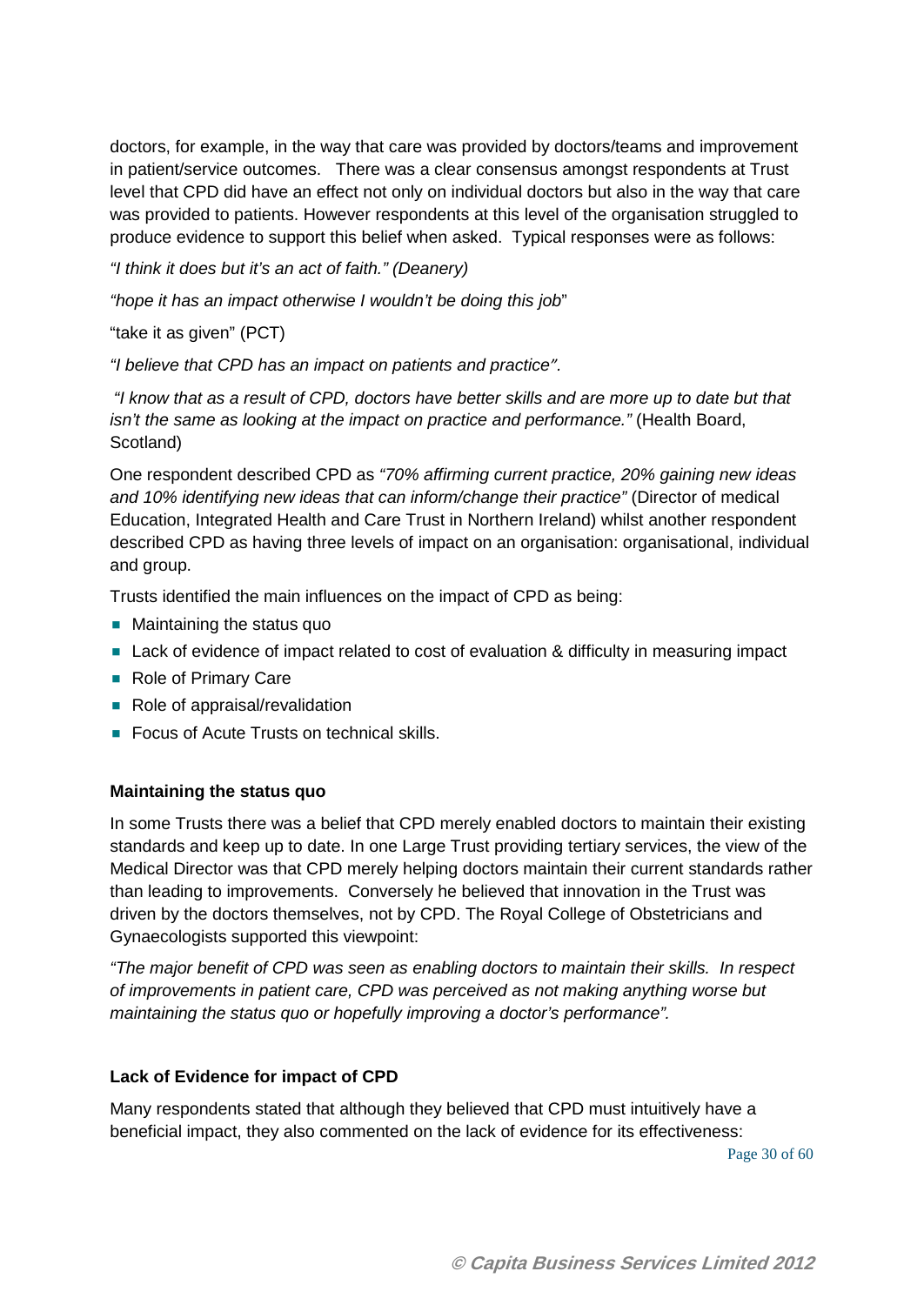*"Proving this is a magic bullet" (Medical Director, PCT)*

*"We don't measure this" (PCT)*

*"We need better ways of demonstrating this as there is a lack of hard evidence" (Mental health Trust)*

*"We don't attempt to measure this. We make no attempt to link CPD with their performance" (Secondary Care)*

*"It is difficult to prove evidence of this, could not do this" (Secondary Care)*

The reasons for the lack of evidence for the effectiveness of CPD included the difficulties of demonstrating an impact but, in particular, the cost of such a necessarily robust evaluation on the CPD programme. Formal evaluation of CPD is rare, although doctors in primary care are encouraged to use audits to measure the implementation of their CPD. Just one of the case studies proposed using an experimental approach with a control area to measure the impact of the CPD (Spotting the Sick Child in a Primary Care setting).

One primary care respondent said that they asked CPD participants to undertake "small audits" to measure change, although others viewed CPD as *"a methodology for people to keep up to date"* (Director of Medical E*d*ucation, Secondary Care)*.* The importance of planning CPD learning was emphasized, with one respondent reporting *"a link between those who plan their learning and those who achieve real change as a result of their CPD"* (Clinical Appraisal Lead, PCT).

Respondents also acknowledged the incremental process of changing practice: *'The other thing to realise is that change is often incremental, and that we don't realise how much we've changed our practice over a period of time until we reflect back, but this will have changed patient and service outcomes.*(Medical Director, PCT)

### **Role of Primary Care**

Most Trusts we spoke with had no way of measuring impact or even collecting feedback. The exception to this was General Practice. The RCGP, for example, recommends a system whereby the number of CPD 'points' may be doubled up to a maximum of 30 of the required 50 points per annum awarded if the individual can demonstrate that they have implemented their learning in practice. As a consequence GPs are motivated to undertake small scale audits and write reflectively about the application of knowledge to practice in order to demonstrate implementation/ impact.

*"Simple audits are a great way of measuring outcomes as a result of CPD. We encourage GPs to do simple one criterion audits rather than trying to 'save the world'." (PCT)*

Several respondents said that they invested in training needs assessment but very rarely completed the learning cycle by measuring the outcomes of the subsequent training.

### **Role of appraisal / revalidation**

Page 31 of 60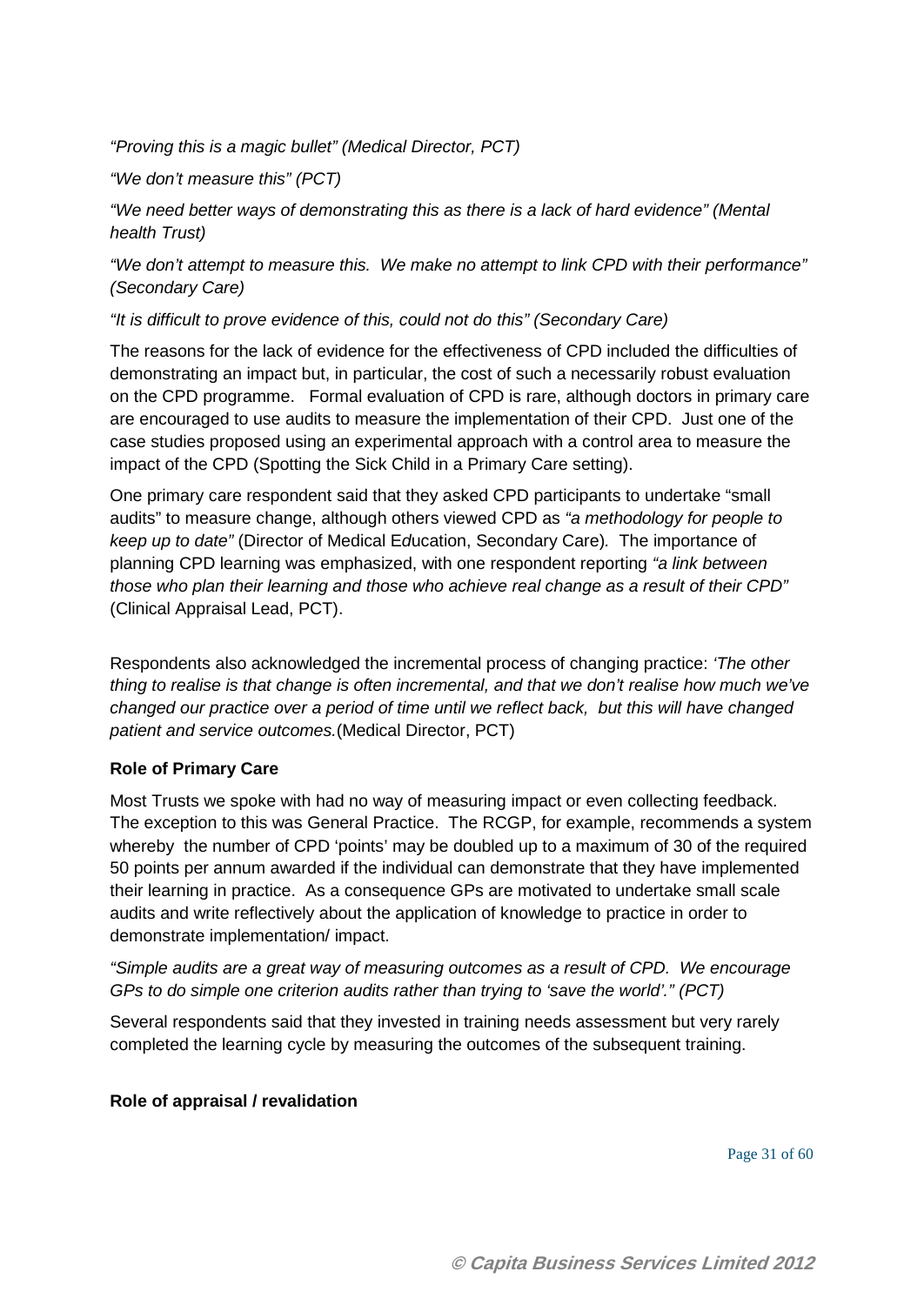A great deal of hope was invested in the linking of CPD with the appraisal cycle and in the immediate future the potential links with revalidation*.* Expectations for revalidation were very high and many respondents were assuming that the revalidation process would bring the organisation greater control over CPD and tie into other procedures such as appraisals and Personal Development Plans [PDPs].

*"Revalidation, perhaps, offers the best hope for an impact on patient care of CPD".* 

However, one medical Director of a large Teaching Hospital did not have high hopes for revalidation in respect of CPD:

*"Don't think we can change a culture, there are pockets of excellence, but most won't change their ways with revalidation."* (Acute Hospital)

Respondents in secondary care were most likely to make statements about how they expected revalidation to link up CPD with the appraisal process in the future and therefore make it easier to assess both the implementation and the impact of CPD. It was rare for a representative of a Trust in secondary care to state that their CPD activity was linked to their appraisal process or that it was recorded centrally in anyway. By contrast most representatives of Primary Care Trusts said that their CPD activity was already linked into the appraisal process which immediately gave them a clear overview of the CPD activity in their area and the extent to which it was being implemented.

Aligning individual objectives of CPD with those of the Trust was a desired aim of a number of the Trust respondents – however, this again was more wishful thinking than reality with one Trust director pointing out that

*"we make no attempt to link CPD with their performance and the consultants were able to chose the CPD they wanted to do based on what they fancy"* (Medical Director, Acute Trust)*.* 

Strategic input from an organisational perspective into the type of CPD undertaken was most common in primary care and more likely to be absent in secondary care.

### **Focus of acute trusts on 'technical skills'**

Other comments from Acute Trusts were that the *"doctors were really only interested in doing CPD in technical stuff. latest widgets, laser techniques etc. They are not interested in such soft areas like communication skills'.*

#### "*CPD does not cover balanced skills."* (Acute Trust)

Much generic CPD was thought to be more suitable for multidisciplinary training, although there was very little evidence in these interviews of such training taking place. No claims for effectiveness were made for the CPD delivered as part of mandatory training in secondary care; it was considered to be almost a separate category. In some cases mandatory training was seen as detracting from 'real' CPD and considered a waste of resources and time.

Page 32 of 60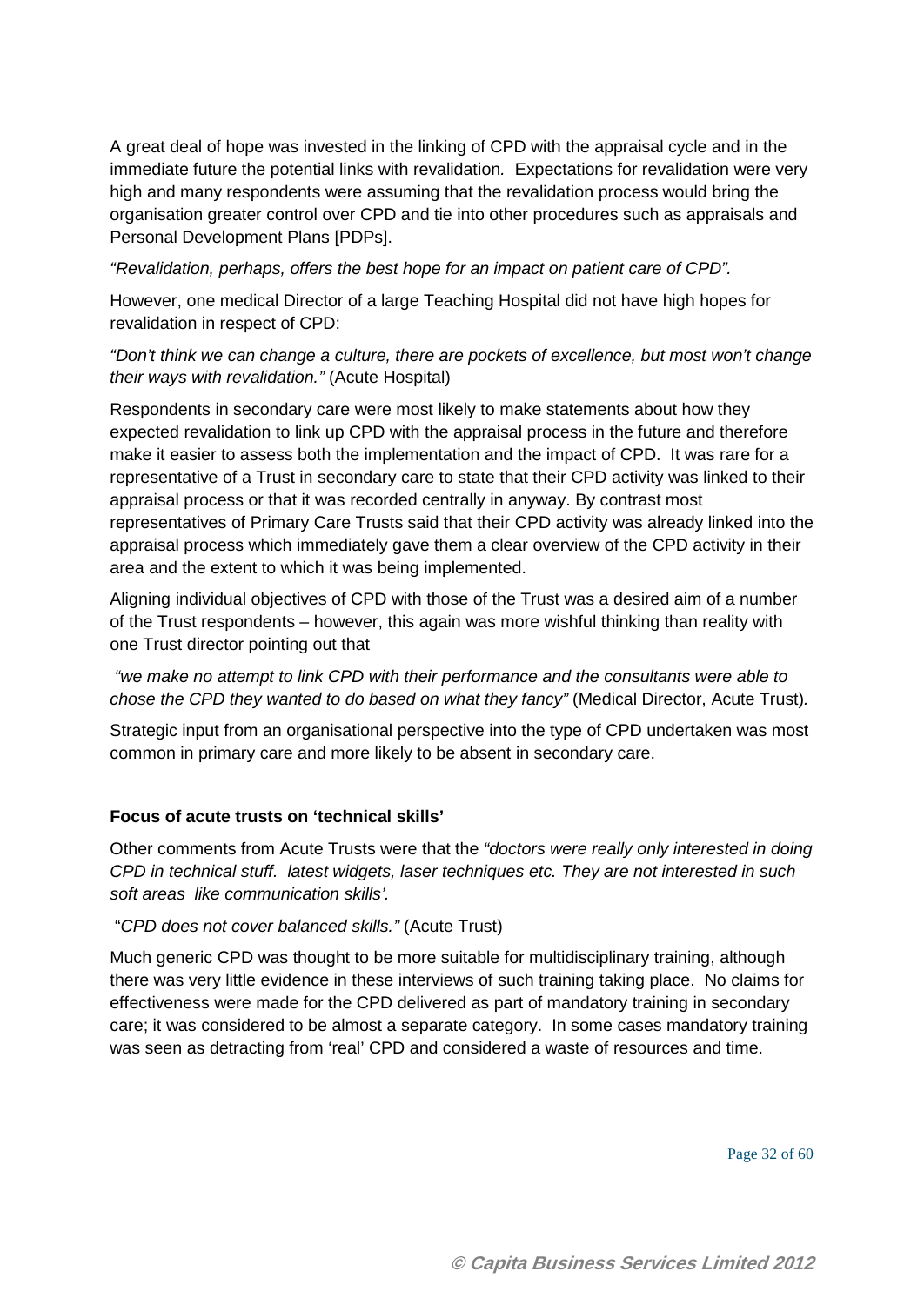### <span id="page-34-0"></span>3.8. Theme 7: Cultural differences between how CPD is organised in primary care and secondary care

The research found cultural differences between primary and secondary care in terms of:

### **The extent to which CPD is linked to other PDPs or appraisal**

In primary care CPD seems to be more likely to be part of a learning cycle where the need for the CPD has been identified in the PDP and the appraisal the following year will follow up on whether the CPD was actually undertaken and also whether it has been implemented in Practice. In many of the secondary Trusts included in the study, CPD took place in a vacuum and was neither linked to organisational strategic objectives nor appraisals. Where CPD takes place in isolation there is a greater scope for it to be either not implemented or for a lack of documentation about its implementation.

### **The extent to which CPD is selected according to the needs of an individual vs a vs the strategic needs of the organisation/community**

Where CPD was centrally organised and/or delivered in secondary care, it tended to be in relation to mandatory training only. This was generally not regarded as ''true'' CPD by many respondents. By contrast, in primary care, there appeared to be more CPD delivered as part of a strategically based need on behalf of either the PCT or the community. Doctors in primary care are more likely to partake of CPD which meets the needs of the employing organisation, or the wider community. However there are some examples of CPD which impacts on the wider community and which follows patient pathways across primary and secondary care such as the Do Not Resuscitate training delivered in South Essex which was delivered to GPs, community staff, ambulance staff and hospital employees.

### **The extent to which reflection is undertaken**

All the Royal Colleges represented in this study said that they supported reflection but the degree to which they actively support the process and recording of reflection varied between Colleges. For instance the Royal College of Paediatricians strongly encourages their members to use reflective practice and encourages them with College systems to record it but the quality of the recording of reflection is limited and difficult to assess. It is hoped that the amount of reflection undertaken will increase through appraisals.

### **The type of CPD e.g. multi-disciplinary**

Page 33 of 60 It was clear in the interviews that GPs were more likely to be participating in multi-disciplinary CPD than their secondary care colleagues. Doctors in secondary care appeared to be resistant to the concept of multi-disciplinary learning even where the activity they were being trained for required the participation of other professionals. There was an anxiety that they could not show a lack of knowledge in front of other professional groups. This concern was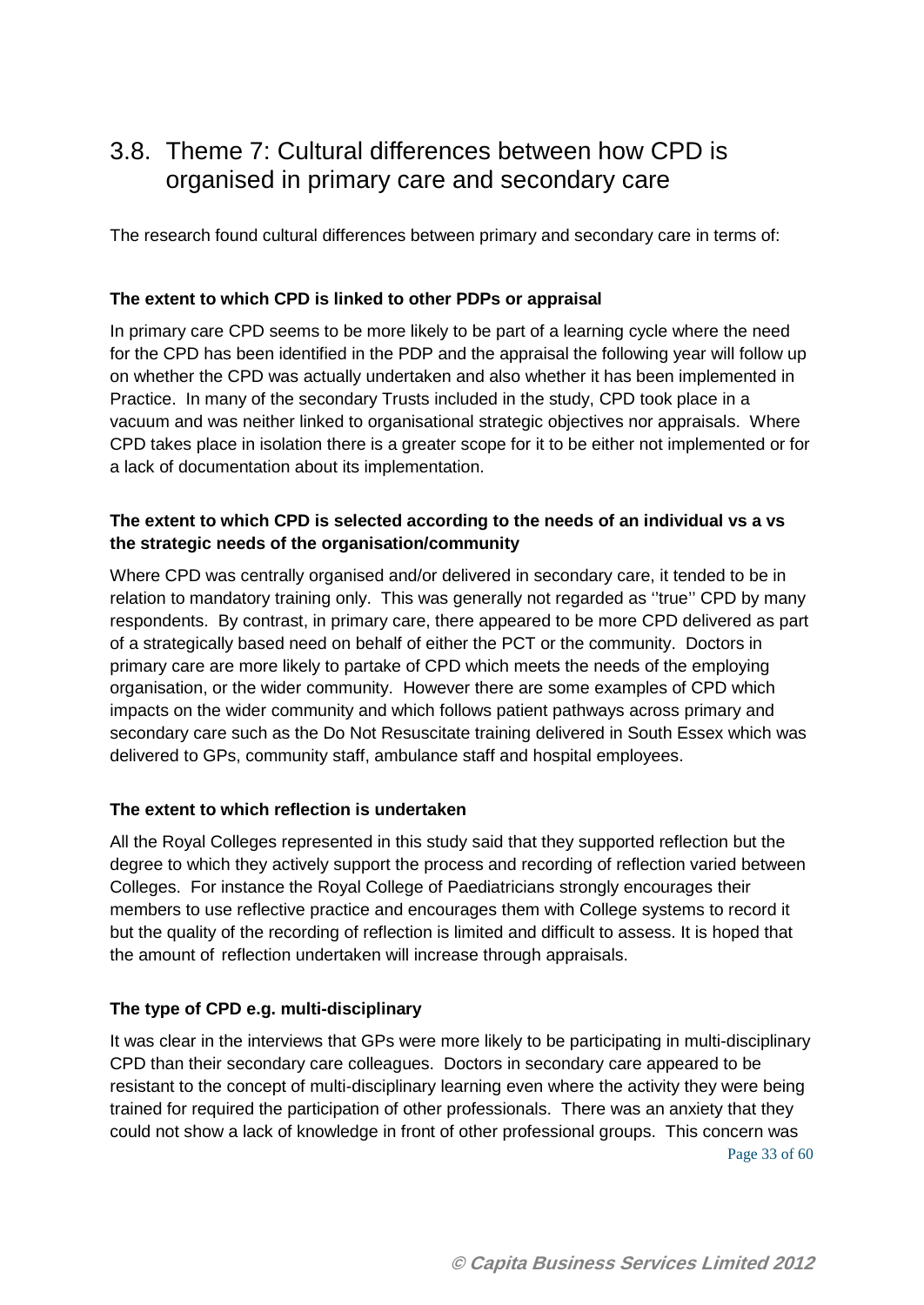not raised by doctors in primary care. The following comment was typical of some Trusts in Secondary Care:

"*We don't do that much work (CPD) with multi professional teams. We have tried to do this but I have faced resistance, both from doctors and nurses in making this happen. There has not been much sharing of knowledge."* (Large Acute Trust)

### **Secondary care – tick box mentality 'as long as enough points'.**

The findings collated here would suggest that doctors based in primary care are more ready for revalidation than their colleagues in secondary care. The following quote illustrates the expectations of GPs in relation to their CPD.

*"Not necessarily expected but GPs should demonstrate impact – take back what they have learned to practice. Is there any point in going to CPD events if there is no impact? Gone are the days when GPs listened, and thought there's a point earned. But we have to make education relevant and interesting."* (Medical Director PCT)

From the evidence collected it would appear than doctors in many large acute Trusts are not used to their CPD being linked to their PDPs or their appraisals. Culturally doctors in secondary care are not expected to document how they may have implemented their learning nor to record evidence of reflection. This means that the requirements for revalidation may be quite challenging initially for many doctors based in secondary care.

Page 34 of 60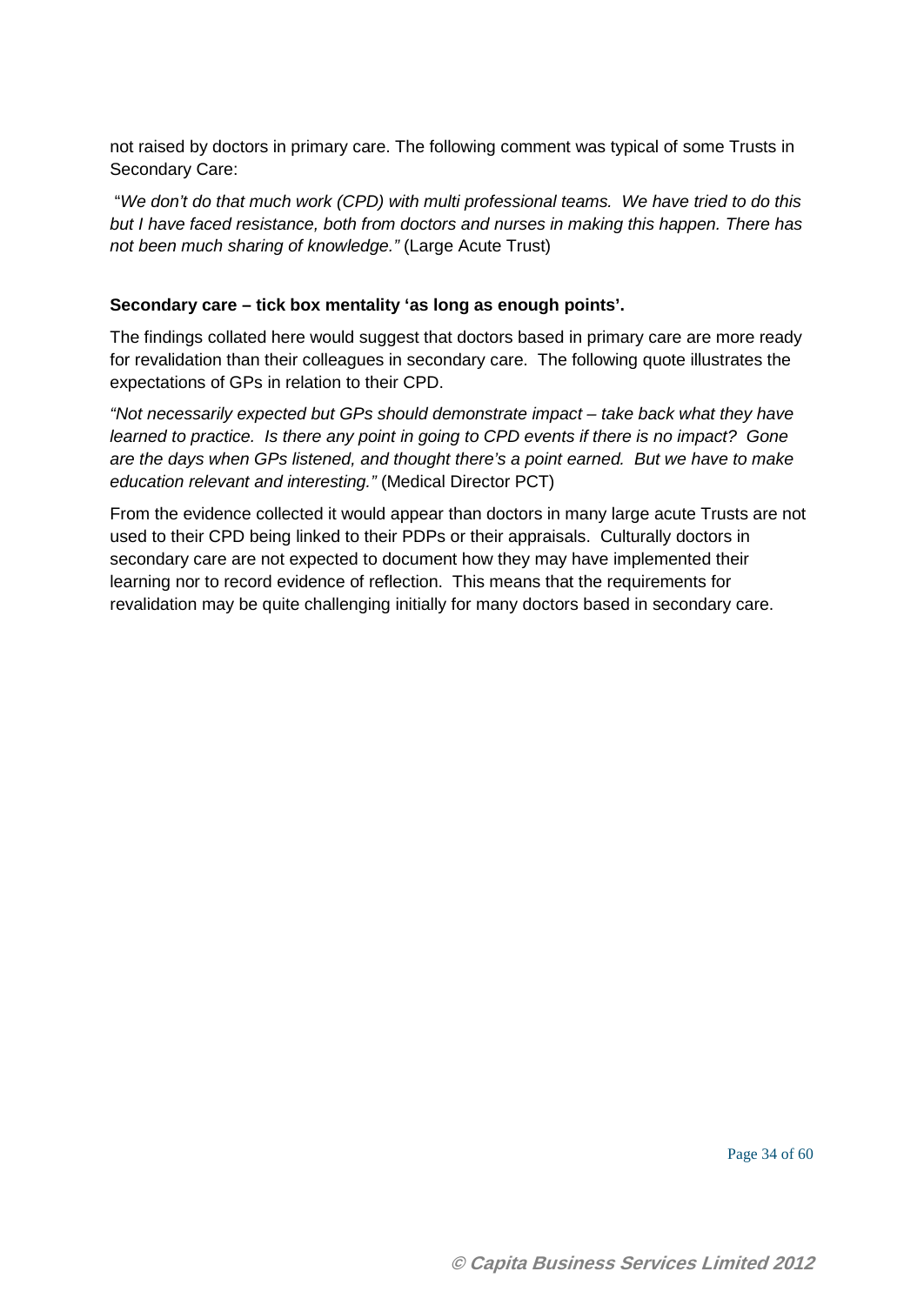# <span id="page-36-0"></span>4. Discussion/Review and Summary of Findings

### **How does doctors' participation in CPD affect their practice and performance?**

Whilst there is an absolute belief in most cases that Doctors' participation in CPD does improve practice and performance, respondents were hard pushed to give examples of this. However the case studies attached do provide plenty of examples where CPD is seen to improve practice and performance, for example:

- The CPD provided by the Advanced Life Support Group has been put into practice by 86% of participants who attended the Advanced Paediatric Life Support course and 100% of those who attended the Managing Obstetric Emergencies and Trauma CPD said they had put the skills into practice.
- The Dementia Education Case Study shows how GPs are changing their approach to patients with dementia on completing the CPD programme.
- The respiratory Education Project for GPs shows how GPs have communicated better with their patients and improved their monitoring of respiratory symptoms.

For some respondents however, there was a clear belief that CPD only enabled doctors to maintain the status quo rather than leading to an improvement in clinical care per se.

### **How does participation in CPD contribute to improvements in patient or service outcomes?**

There are a number of examples of CPD contributing directly to patient or service outcomes but they are difficult to identify unless they are part of a wider service improvement project. Case studies which demonstrate clear examples of patient or service improvement which are attributable to CPD are as follows:

- The Musculo-skeletal pathway programme has led to 95% compliance with a new referral pathway, a 20% drop in referrals for spinal pain over two years and a surgical conversion rate increasing from 20% to 50%.
- Do Not Resuscitate (DNACPR) Training has successfully implemented information sharing in relation to Do Not Resuscitate Orders across Primary, Community and Secondary services in South Essex. Doctors are now more confident to make DNACPR orders and the numbers in the community have increased from 99 in the last 9 months of 2011 to 230 in the first 6 months of 2012.
- The Practice Leaders Programme is supporting a wide range of service improvements including improving patient access through physical redesign, redesign of chronic disease management systems, and improved information for and communication with, patients.
- Mental Capacity Act Training has led to a significant increase in activity recorded within 2011/2012 since the implementation of the training action plan in October 2011. Mental Capacity Act activity rose by 194.52**%** and Deprivation of Liberty Safeguards activity rose by 600**%** after implementation in October 2011.

Page 35 of 60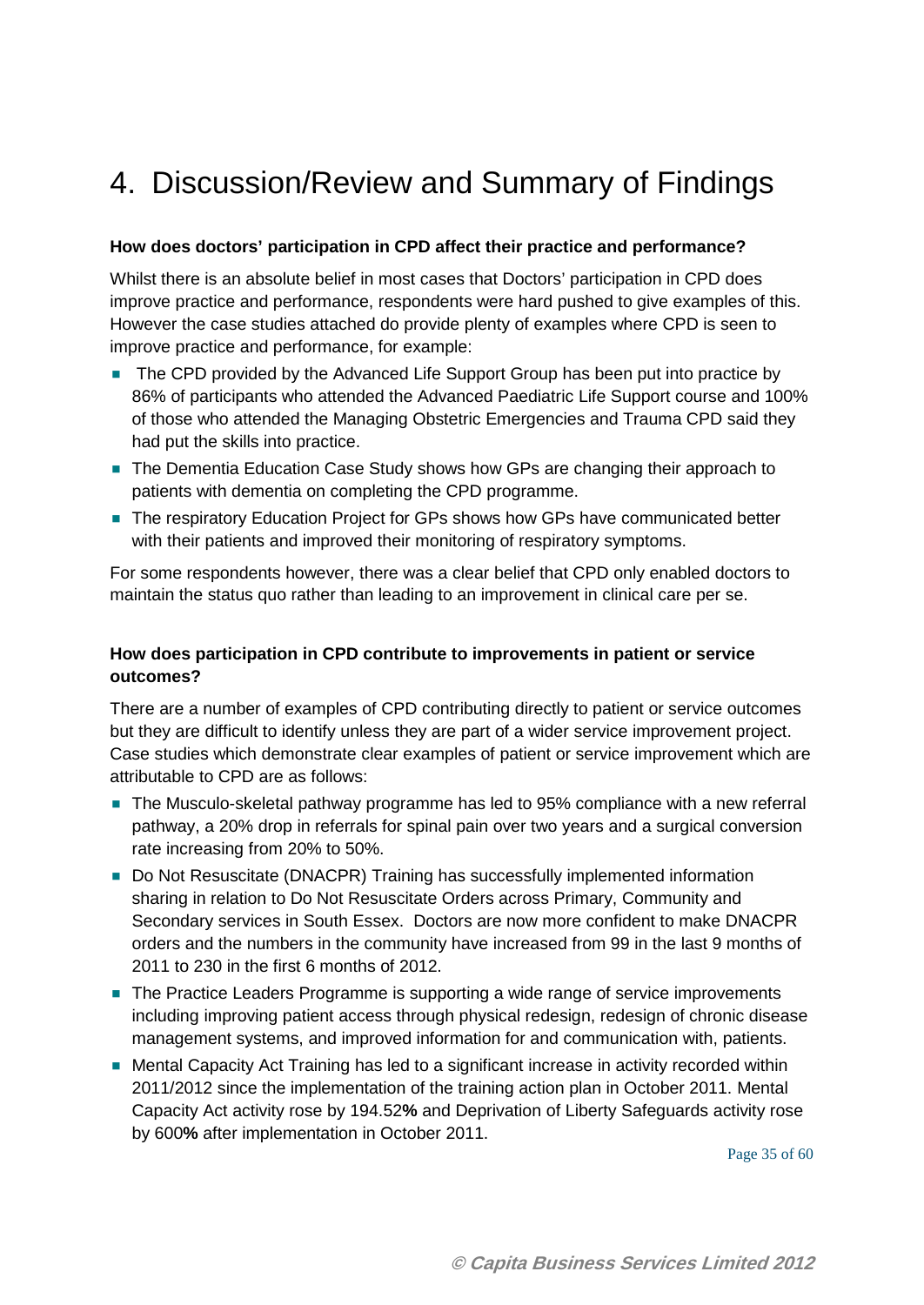- The Respiratory Education project patients now have an increased understanding of their condition and 77% leave their COPD review in primary care knowing what to do if their symptoms worsen. Recording of exacerbations has increased from 23% to 77% and practices can now offer support to those patients based on their exacerbation rates.
- Robotic surgery developing expertise in this area has led to less invasive operations and this has enabled 70% of patients to go home the next day and improved the blood transfusion rate which is just 3% compared with 33% for traditional surgery.
- The Snakes & Ladders Project sparked an engagement from hospital based clinicians including doctors to tackle service improvement. Several projects were initiated as a result of this CPD including reviewing the processes for bed management and improving communication between tertiary and secondary care.
- Spotting the Sick Child showed a 7% decrease in referral activity in the Clinical Commissioning Group (CCG) compared with a neighbouring CCG in the first year and a 4% drop in year 2.

### **Can you identify examples of good or innovative practice in CPD?**

The research indicated that examples of good and innovative CPD were plentiful. However it was difficult to identify the outcomes of good CPD and the extent to which it actually had an impact on practice. The number of examples where CPD was part of a completed learning cycle was limited. Similarly the extent to which reflection is encouraged in some Secondary Care Trusts was also very limited.

The 23 diverse case studies provide examples of CPD occurring across specialities and settings (primary care , secondary care and community care and across the UK). In order to confirm that learning has been effective, this study attempted to evaluate both the process and outcomes of the CPD experience. Outcomes, where evaluation of CPD by the learners occurred, include both subjective issues such as a modification of attitudes and more objectives measures like knowledge and skills acquisition that lead to a change in practice.<sup>[5](#page-37-0)</sup>

The GMC has long advocated a shift from traditional forms of undergraduate and postgraduate teaching to an adult learning approach with a focus on the needs of the individual learner central to the process and involving problem centred learning.<sup>[6](#page-37-1)</sup> Good and innovative CPD as illustrated by the diverse case studies incorporated established principles of effective medical education (adult learning theory) and adequate resources (administrative support, protected time for clinicians) in order to maximise the impact of the CPD on individual clinical practice and organisational goals, such as ensuring that core updates in knowledge and skills are provided regularly for clinicians and in order to drive improvements in patient services.

1

Page 36 of 60

<span id="page-37-1"></span>

<span id="page-37-0"></span> $<sup>5</sup>$  Morrison, J et al. (2003) Evaluation. *BMJ* 326:385-387<br> $<sup>6</sup>$  GENERAL MEDICAL COUNCIL. Tomorrow's doctors. Recommendations on undergraduate medical</sup></sup> education. London: GMC, 1993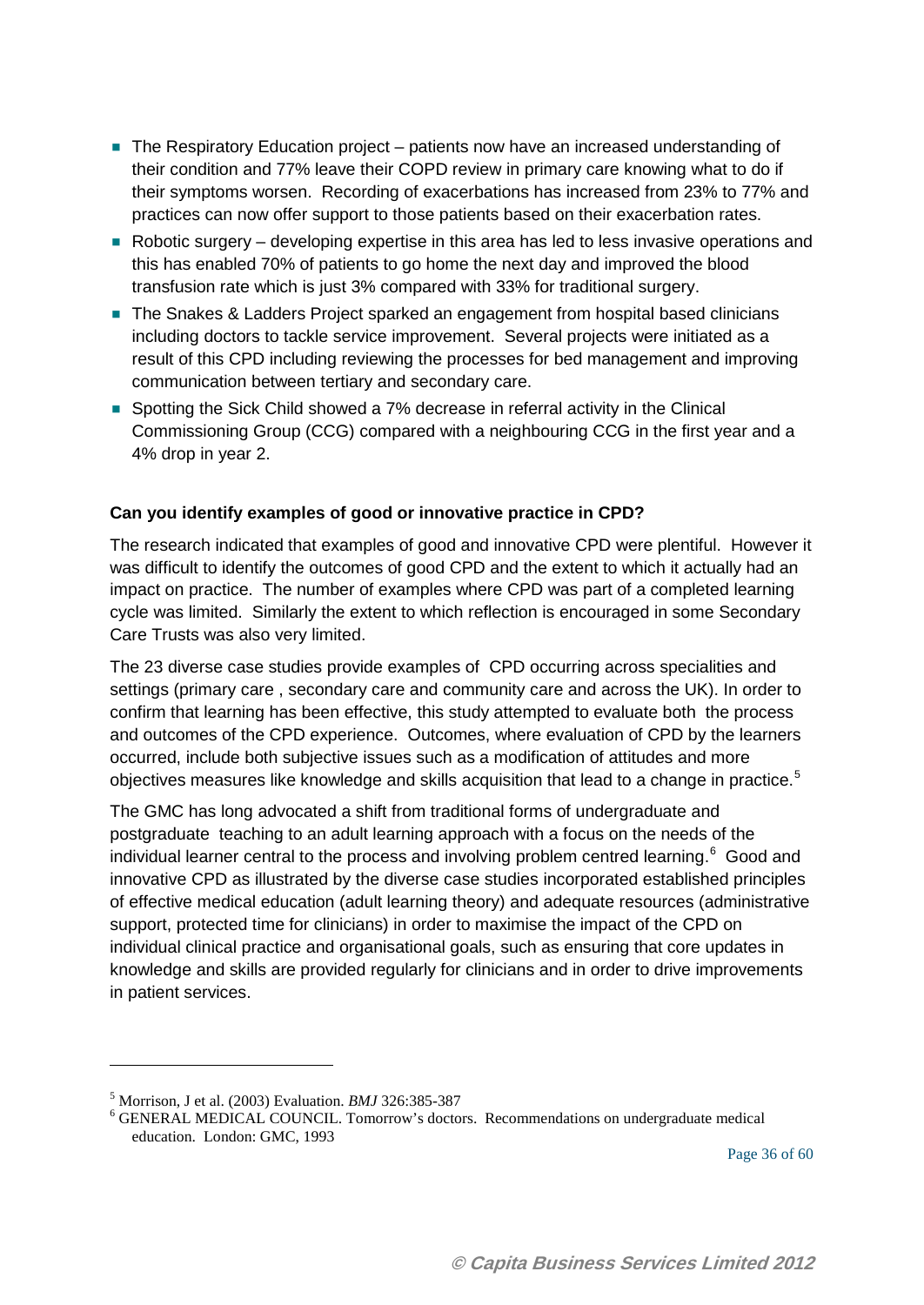According to Knowles,<sup>[7](#page-38-0)</sup> adult learning theory is underpinned by five assumptions:

- adult learners are independent and self directing;
- adult learners have accumulated significant experience, which is a resource for learning:
- **adult learners value learning that integrates with the demands of everyday working life;**
- adult learners are more interested in immediate, problem centred approaches than in subject centred ones.
- Overall, adult learners are usually more motivated to learn by internal drives than by external ones.

By contrast however, experienced learners such as postgraduate trainees or hospital specialists may prefer a superficial and pedagogic approach to learning. $8$ 

The key elements associated with good or innovative CPD, which engaged learners, maximised participation in and access to the CPD activity, and additionally prompted organisations (Royal Colleges, NHS Trusts, Clinical Commissioning groups, Deaneries) to enable good and innovative CPD were as follows:

Evidence based and / or improving uptake of good practice guidelines ( Case Studies 1.2,4, 5, 11,15,19, 22)

Fulfilling statutory training requirements ( Case Studies 3, 6, 12,13,18,)

Multidisciplinary ( Case Studies 3, 6, 12,13,18,)

Flexibility: timing of courses to maximise access; flexible CPD delivery to suit disciplinary group, 'hard to reach clinicians (1:1, group, uni- versus multidisciplinary CPD), choice of modules, core course material with additional learning modules (Case Studies 1-6, 10,11,13, 15,16, 17)

Link to CPD credits, appraisal and future revalidation requirements (Case Studies 3, 7, 8, 9, 10,15,17)

Encouraging reflective practice: learner identifies impact of CPD on practice, how new knowledge and skills may benefit patient care ( Case Studies 5, 7, 10, 15, 16, 17)

Audit in order to monitor clinical outcomes of educational intervention with feedback to participants (Case Studies 2, 11, 23)

Peer benchmarking (Case Studies 8, 9, 11,22)

**.** 

Web based resources which included pre-course and post course learning materials, self and course assessment, access to patient information (Case Studies 3, 6, 7, 8, 10, 14, 15, 22 )

Quality assurance: structured trainer course with interval re-training, course evaluation and feedback embedded in process and enabling courses to become more responsive over time to learner and organisational need (Case Studies 1, 3, 7, 9, 12, 16 20)

Page 37 of 60

<span id="page-38-1"></span><span id="page-38-0"></span><sup>&</sup>lt;sup>7</sup> Knowles, M et al. (2005) The Adult Learner. Sixth Edition. London, Elsevier  $8$  Newble, D. (2002) Don't presume about experienced adult learners in medicine. BMJ 325:)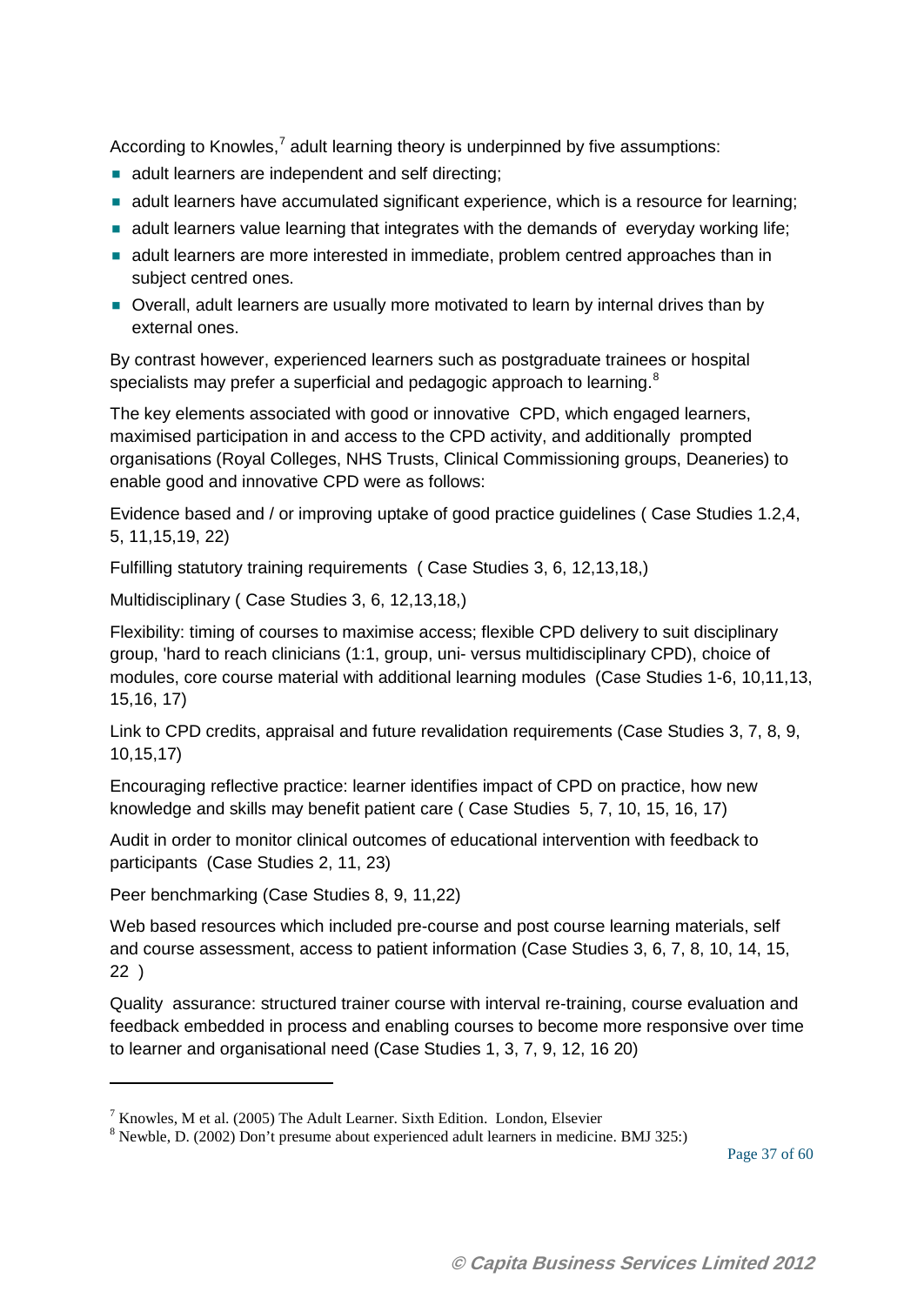Local needs assessment: either by survey of learners or to enable organisational/ service delivery objectives to be better achieved by 'up-skilling' the workforce (Case Studies 1, 2, 7,10, 11, 12, 13, 14, 15, 16)

A 'local champion' to drive innovative CPD within an organisation (Case Studies 2, 20)

Interactive CPD within peer groups was overwhelming preferred

Didactic 'expert' teaching was preferred for unique technical skills eg Case Studies 20 'Robotic surgery '. However, didactic delivery of CPD was most effective where peer mentoring or 'real-life' problem solving vignettes/ activities were incorporated into courses (Case Study 3)

Dedicated, adequately resourced course administration was important ( but often lacking) in order to provide effective evaluation and feedback , quality assurance of course content and sustainability of unique CPD which could include 'branding' and commercial marketing of courses).

### **Can you identify examples where CPD may have contributed to changes to an individual's practice and/or changes to the way care is provided either by a team or individual?**

The process of identifying CPD which may have contributed to changes to an individual's practice and/or changes to the way care is delivered has been difficult. In very few cases were respondents able to speak about the outcomes of their CPD. There is a strong belief that CPD does have a positive effect on doctors' practice and performance as well as on the wider service delivery but in parallel to this belief there is an awareness that there is very little evidence for the impact of CPD. In most cases this is because there is little attempt to measure the outcomes of CPD. It may be that doctors define evidence at an unrealistically high level. The "gold standard" in medical research is the Randomised Controlled Trial (RCT) and many respondents talked about the difficulty of implementing an RCT in relation to CPD and stressed the difficulty of attributing change in practice or performance solely to CPD. Much educational research would adopt a lower level of evidence such as simple before and after studies without controls. Doctors in primary care were more likely to conduct simple audits to demonstrate improvements in clinical practice.

Where CPD is integrated with Personal Development Plans and the appraisal process, there needs to be documentation to show how individual doctors have demonstrated their learning and their implementation of that learning. Such integration seems to be confined to primary care. However we have found in this qualitative research that in many Acute Trusts the link between CPD and the appraisal process has yet to be established and the level of integration between CPD and the appraisal process in secondary care is extremely variable and usually more tenuous. The level of integration in Acute Care does not seem to correlate with the size or type of Trust. There were several very large Acute teaching hospitals where the CPD process had no links at all with the appraisal system.

Examples of the contribution made by CPD are shown in the case studies included in the table illustrating benefits in Theme 2.

Page 38 of 60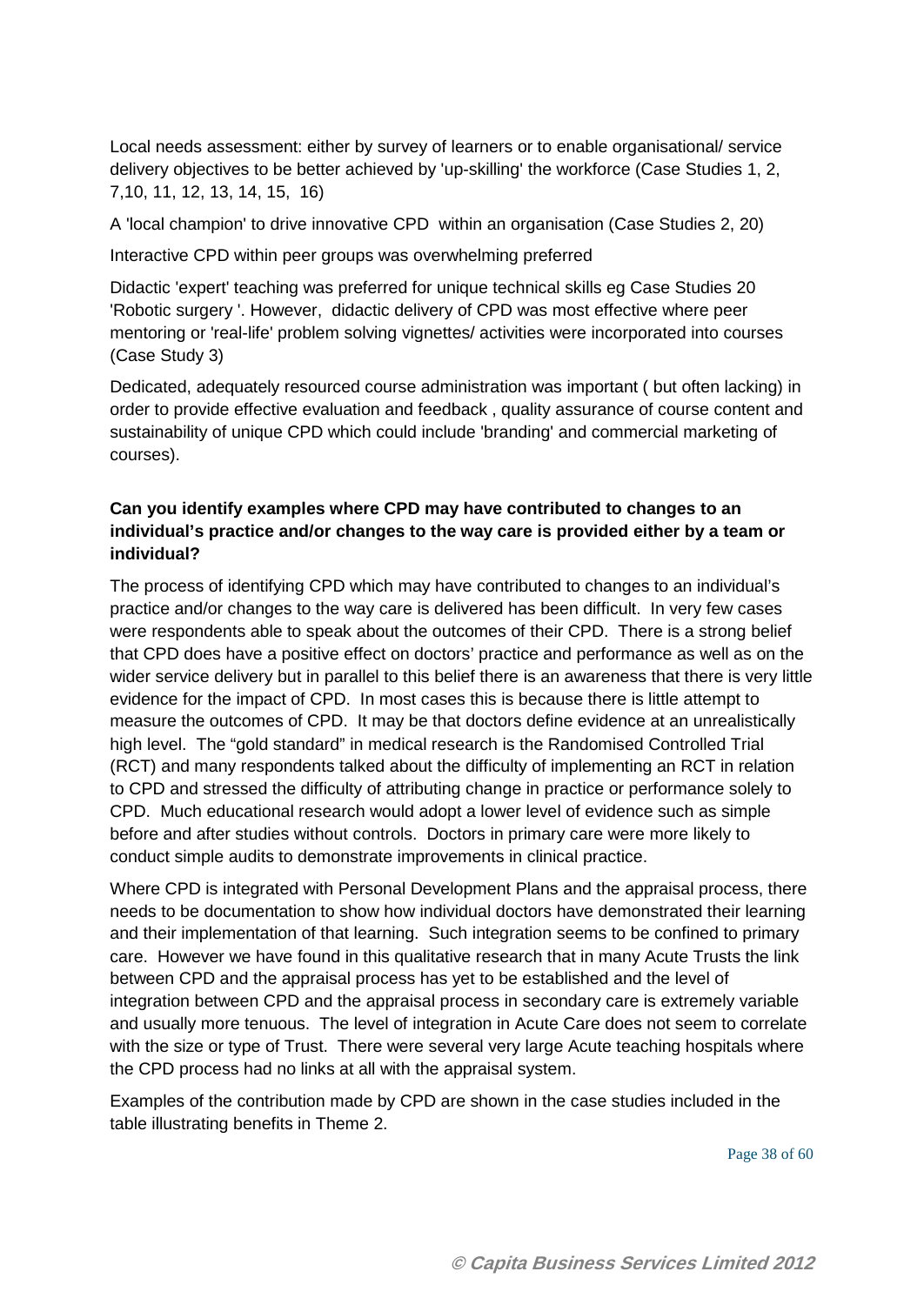### **Can you identify examples of barriers encountered by individuals or organisations when implementing aspects of or learning from CPD and how these barriers were overcome?**

The main barriers encountered by individuals or organisations when implementing aspects of learning from CPD were as follows:

- $\blacksquare$  Time
- The lack of integration between CPD and the appraisal process
- Idiosyncratic approach to CPD
- The lack of strategic organisational input in identifying CPD and supporting its implementation
- Lack of organisational support especially in reflection
- $\blacksquare$  Tick box mentality.

Over and above finding the time to attend CPD, doctors also struggle to free themselves from clinical pressures to spend the time they require to reflect on their learning and to consider how to implement their learning particularly where this may be part of a bigger service change.

The lack of integration between CPD and the appraisal process in some Trusts means that doctors in these Trusts are not challenged to demonstrate the implementation of their learning. All too often CPD exists in isolation at the whim of individual doctors and is not part of a learning cycle. Implementation of learning can happen in these circumstances but seems to be more haphazard.

Other than mandatory training it seems to be relatively common for organisations to take little interest in the training needs of the doctors that they employ as if they work in a vacuum. Exactly what CPD is undertaken is usually decided by individual doctors sometimes in collaboration with their supervisors but the employing organisation is often not perceived to have a major interest in this.

Where organisations are interested in compliance, as in mandatory training for child protection or Do Not Resuscitate training or the Mental Capacity Act, then the Trust may go to some effort to deliver the CPD and support its implementation in a number of ways in addition to the training itself.

There was a substantial variation in the extent to which Trusts recognised the role of reflection and supported the process. Some respondents (predominantly based in Acute Trusts) did not recognise the importance of reflection in implementing CPD, did not encourage doctors to undertake reflection and did not support the process.

### <span id="page-40-0"></span>4.1. Limitations of the study

Page 39 of 60 Qualitative methodology provides an opportunity to analyse rich data from a small number of participants where transferability of findings rather than 'generalisability ', as in quantitative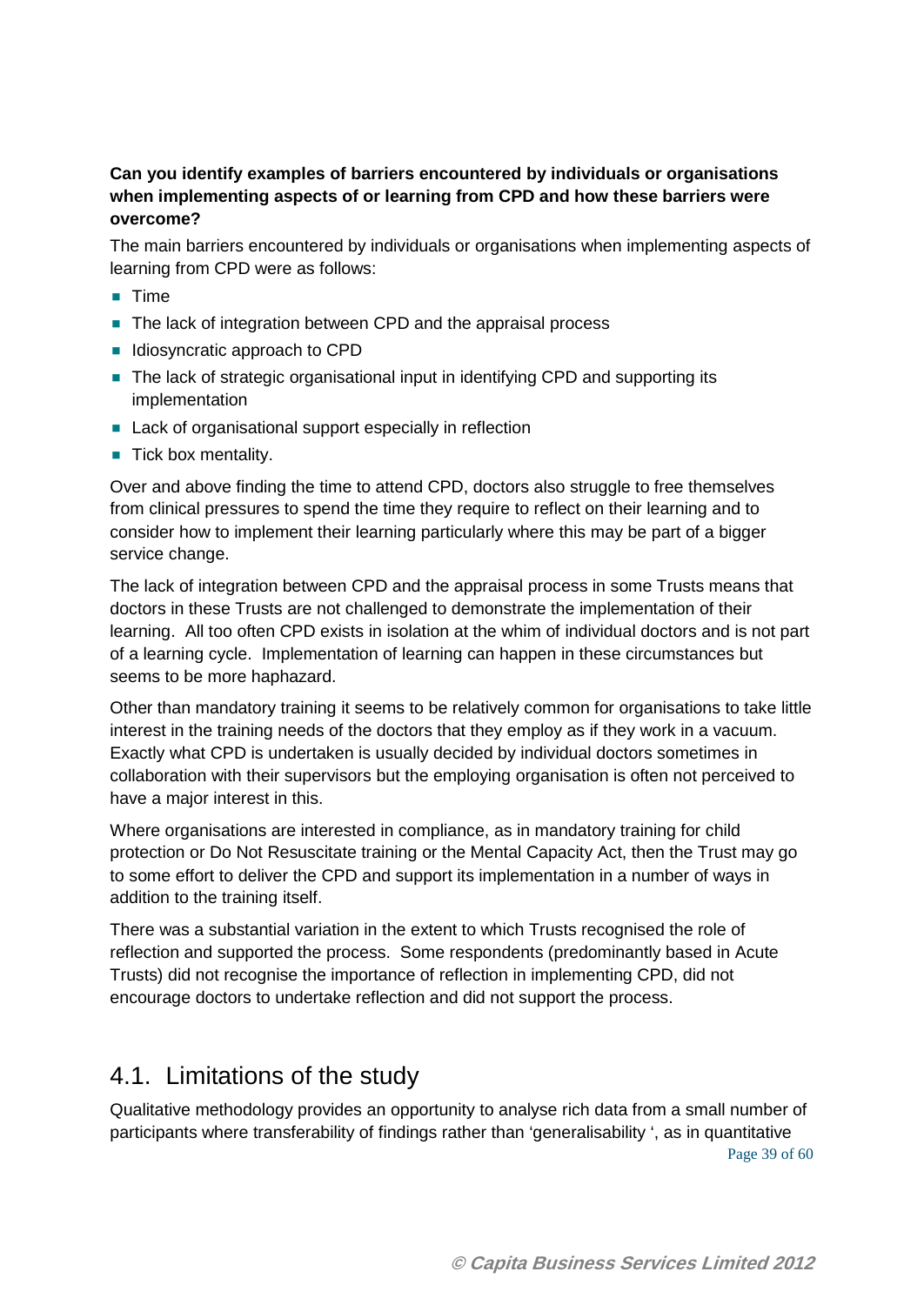methodology, is sought. As such , the reader needs to make interpretive judgements based on the context of his/ her own practice and working environment.

NHS changes , particularly with regard to the devolution of primary care trust responsibilities to relatively new clinical commissioning groups (CCGs) meant that the interviews were undertaken here in the context of rapid change in terms of PCT responsibilities, particularly in relation to CPD and personnel leaving as well as a changing role in existing and nascent primary care organisations.

Despite rigorous attempts to identify case studies from as diverse a range of settings and specialities as possible; a lack of illustrative case studies was apparent in some specialities whereby CPD was not required to specifically demonstrate impact / and/ or there was no central way of identifying such activities via the designated CPD lead for that organisation or speciality. Primary care contacts were more easily able to identify case studies and this may have biased the sampling framework.

Attempts were made to include the private sector in this report but despite numerous approaches we unable to do so. As the private providers were unable or unwilling to comment in detail on this issue, in a short preliminary interview it emerged that where doctors work for both the NHS and the private sector, the private hospitals rely heavily on the NHS employer of their staff to take responsibility for their CPD

Page 40 of 60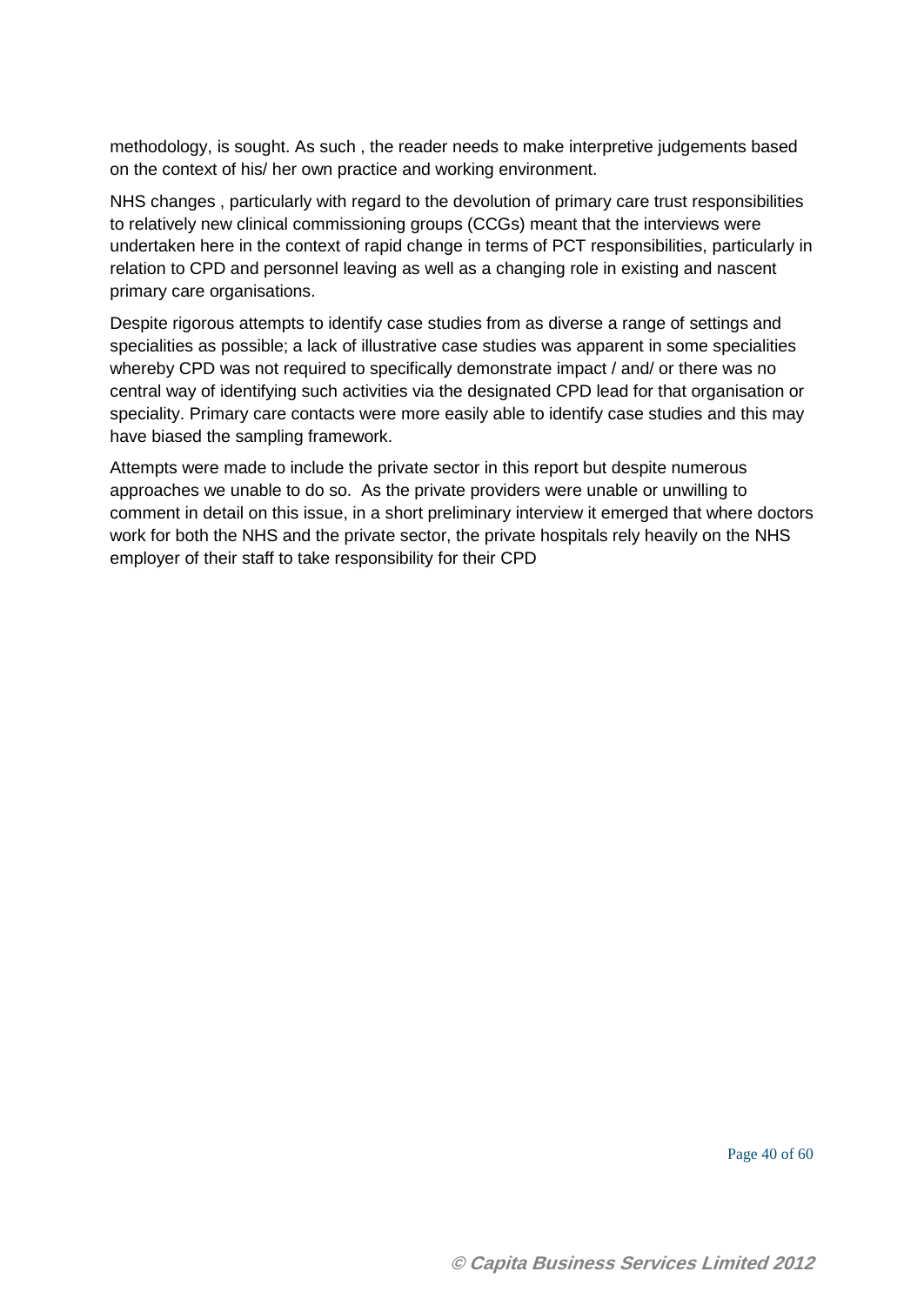# <span id="page-42-0"></span>5. Key Findings and Recommendations

### **1.Use of GMC Guidance**

Little evidence was found that individual doctors and Trusts were familiar with the previous GMC Guidance on CPD [2004] and were using its principles or framework to implement their CPD programmes.

The GMC has started to address this issue already with the launch of latest guidance on CPD ([http://www.gmc-uk.org/education/continuing\\_professional\\_development/cpd\\_guidance.asp\)](http://www.gmc-uk.org/education/continuing_professional_development/cpd_guidance.asp).

Professor Sir Peter Rubin, Chair of the GMC, said: 'Continuous advances in medical science mean that all doctors need to ensure they are always at the leading edge of medical practice. 'Lifelong learning is the key to ensuring that doctors keep up to date and this new guidance will support doctors in their efforts to achieve this and in their preparation for revalidation. We hope they will use it to reflect on how their learning and development improves the quality of care they provide for patients and for the service in which they work.'

The GMC should consider appraisal of the impact of the guidance, particularly from the perspective of employer organisations, in addition to individuals, with regard to current appraisal procedures and with the forthcoming introduction of Revalidation to England in 2012. Again the GMC is now starting work to embed the guidance in local process. **[Recommendation 1]**

### **2. Culture and Environment:**

Doctors should continue to assume responsibility for taking part in and recording their own CPD. However there was little evidence found by this study that CPD was helping them to improve their professional effectiveness. Relatively few examples were found of the direct impact of CPD on patient care and little attempt is being made currently to evaluate the effectiveness of CPD because of the perceived complexity of doing so in a robust way and because of the potential resource implications.

Of particular note, no evidence was found of any patient/public involvement in Doctors' CPD. Both of these issues also need to be addressed by Trusts and the GMC. **[Recommendation 2]**

Although there was some evidence that the value of informal learning was recognised, such learning cannot easily be measured or assessed. However it is important that Trusts and the GMC continue to recognise and support informal learning as an important component of CPD. **[Recommendation 3]**

There is no doubt that General Practice [GP] is well ahead of all the other specialities in its systems for supporting CPD and the cycle of implementation of learning into Practice. There was some good evidence from GP that the way CPD is undertaken depends not only on specialty but also on current priorities and opportunities as well as individual learning styles and preferences.

Completion of the learning/implementation cycle should become a CPD 'norm' i.e. All doctors should produce evidence at their appraisals/revalidation that they have implemented their learning in clinical Practice [where appropriate] using methods such as the audit of clinical care as well as patient and

Page 41 of 60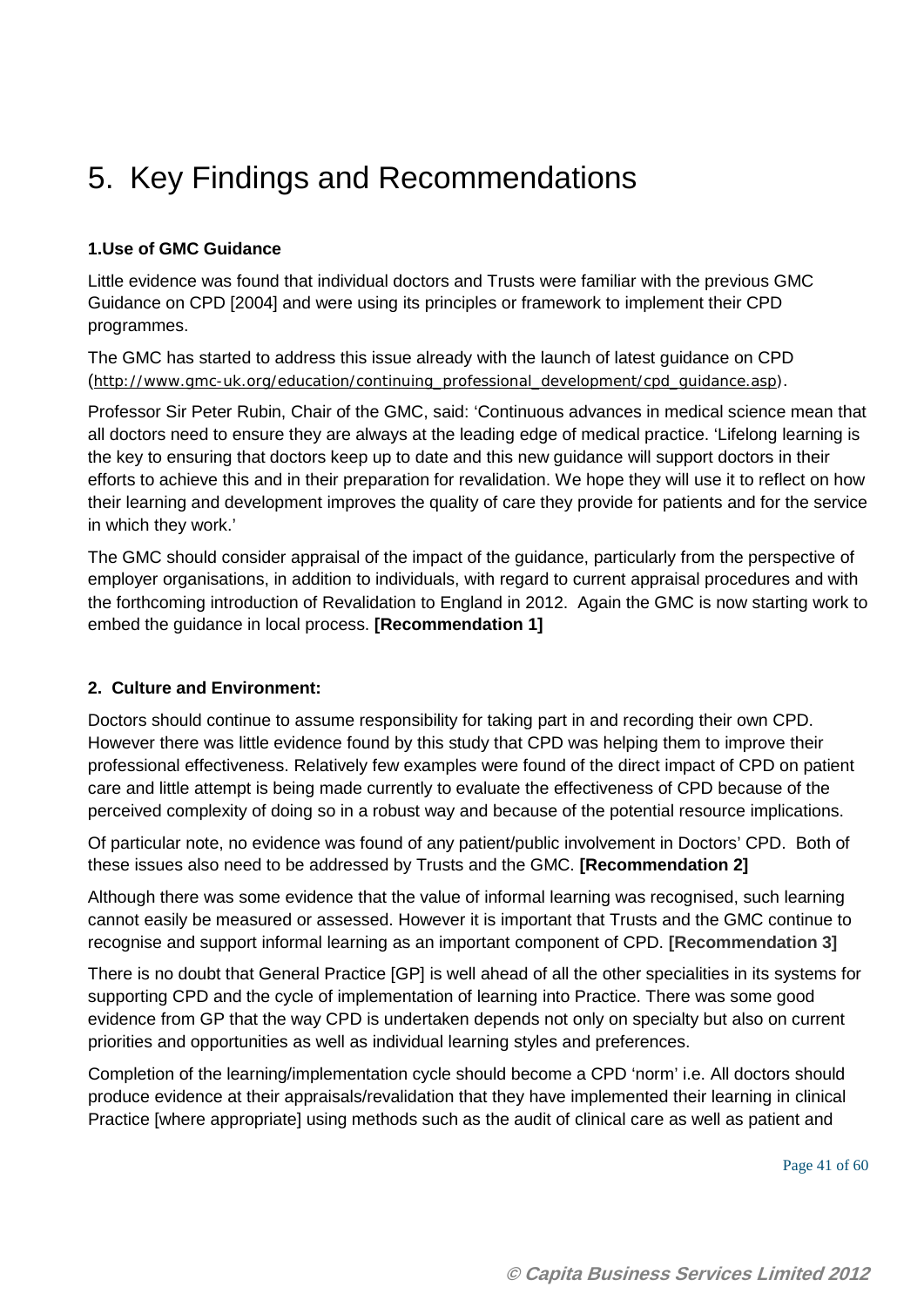colleague feedback etc. There is a need for continuing support from Trusts for doctors to implement their CPD learning into Practice.

Trusts, in particular need to support good educational models of CPD and the GMC needs to encourage the dissemination of such models by the Royal Colleges and between the specialities - in particular those which emphasize the importance of applying individual learning to Practice. **[Recommendation 4]**

### **3. Content/Process of CPD Activity**

There was some good evidence that the CPD which was being undertaken was relevant to Practice although little evidence [if not outright hostility in some Trusts] of inter-professional or team learning. Although a very wide variety of CPD was delivered and recognised as potentially valuable in improving patient care, the considerable benefits of learning across professional disciplines and boundaries need to be encouraged and supported by Trusts. **[Recommendation 5]**

In addition, although the importance of statutory learning, such as the current mandatory training in child safeguarding, was well recognised and delivered by the Trusts, unfortunately this was sometimes the sole driver of CPD in some of the Trusts including PCTs. CPD should be more than statutory learning!

No evidence of CPD linked to the responsibility of Doctors to look after their own health and wellbeing to ensure patient safety was found in our study. It is, however, widely recognised that there is significant work-related morbidity amongst doctors (eg 2008 Department of Health report on "Mental health and ill health in doctors"

http://www.dh.gov.uk/en/Publicationsandstatistics/Publications/PublicationsPolicyAndGuidance/DH\_08 3066. What was remarkable in our interviews was that none of our respondents mentioned the importance of self-care and self-management by doctors themselves as a component of their CPD. It should be noted that we did not specifically ask about this issue. The issue of the physical and mental wellbeing of doctors, particularly with the increasing number of complaints, is, in our view, an important issue which needs to be emphasized in the new GMC Guidance as well as highlighted to all Trusts.

### **[Recommendation 6]**

Most encouragingly – the importance and contribution of reflection to CPD was recognised by almost all interviewees although to what extent this was formalised and structured varied enormously. How much was only 'lip service' is unknown although the Case studies do provide some evidence of effective reflection being undertaken. The GMC should continue to emphasize the central role of reflection in CPD and the importance of a systematic approach to this. **[Recommendation 7]**

There was good evidence that CPD [as per the current GMC Guidance] is starting to be linked to Appraisal and certainly a great of hope is being invested by Directors of Education that revalidation will give a big push to the quality of CPD and the importance of applying learning to Practice by the completion of cycles of implementation.

### **4. Role of Organisations**

Page 42 of 60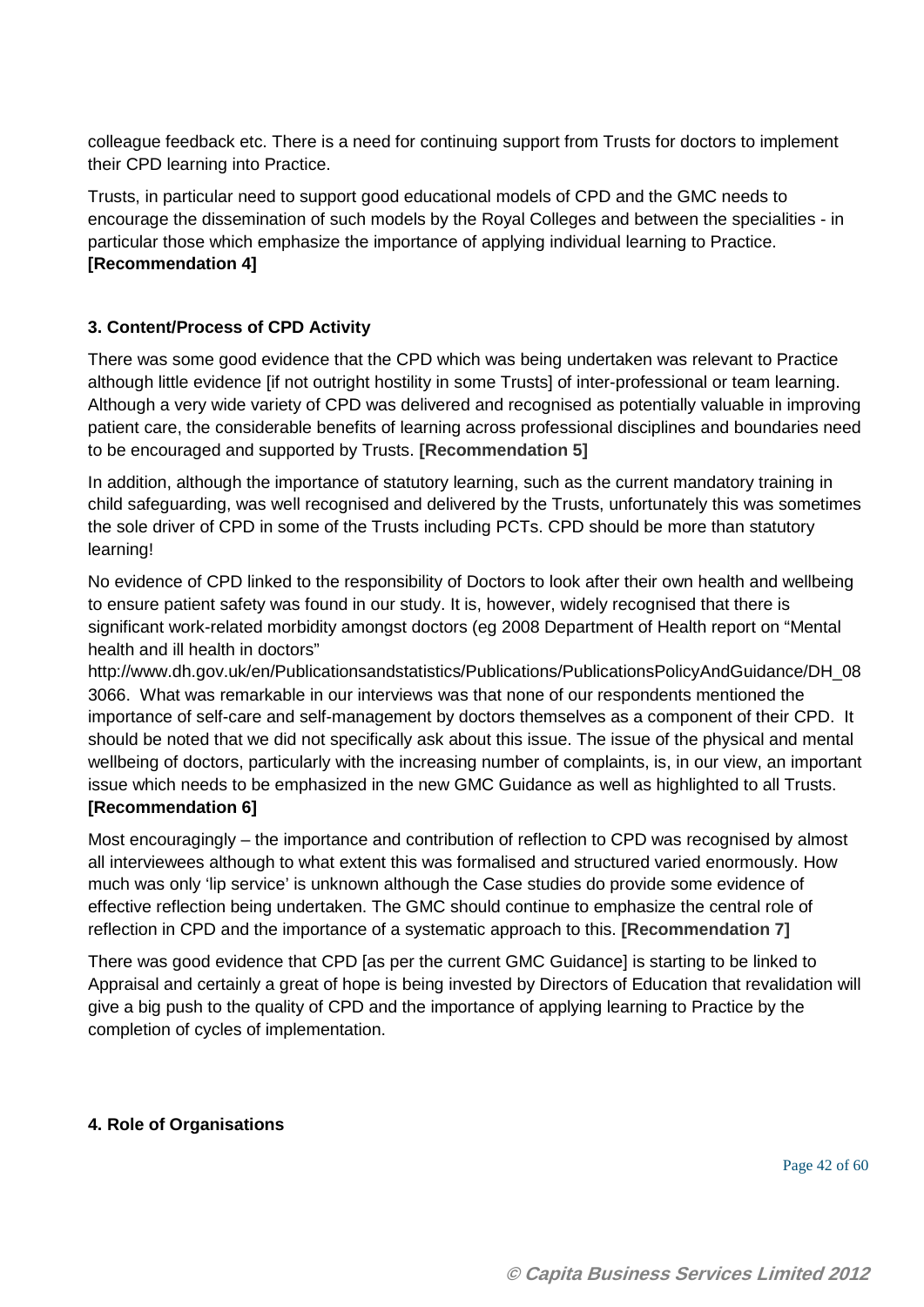Trusts were generally helpful in providing support/advice on what CPD needed to be undertaken although they currently have little role in the quality assurance or quality enhancement of CPD. Trusts need to continue to develop their role in CPD programmes by not only providing general and local guidance but also in assessing and recognising courses. **[Recommendation 8]**

Most organisations were flexible enough to recognise that a whole variety of learning methods including non traditional methods of CPD [e.g. distance learning] were valid within the context of CPD and this is illustrated by many of the case studies.

It was disappointing that many of the Trusts appeared not to be familiar either with the previous GMC Guidance on CPD [2004] nor with the 'ten principles of CPD' document published by the Academy of Medical Royal Colleges which is designed to support the CPD programmes of the individual Colleges and Faculties. The use of both the principles highlighted in the new GMC Guidance for CPD [2012] and the framework outlined in the Academy document is highly recommended when new CPD programmes for Doctors are being developed. **[Recommendation 9]**

Each Medical Royal College has, of course, a responsibility to support the CPD of its members and should at the very least ensure that members are familiar with and using the CPD principles of their own College, the GMC Guidance and/or the AoMRC framework when planning their individual CPD.

If Organisations are to support and facilitate the CPD of Doctors, then resources need to be allocated to ensure that high quality CPD takes place within a framework and infrastructure provided by the Organisation and that all Doctors have sufficient protected time to undertake effective CPD. **[Recommendation 10]**

### **5.Providing CPD opportunities for Doctors**

There are particular issues around a lack of provision of CPD for doctors not in conventional positions [e.g. locums, portfolio careers, outside the training grades etc] or employed by private organisations from whom a very poor response was received.

The GMC should use its position to highlight the importance of employers making CPD provision available to such doctors so that they can not only meet the requirements for revalidation but also for the benefit of patients. **[Recommendation 11]**

All employing organisations must continue to recognise and meet their responsibilities to provide CPD opportunities for ALL doctors whom they employ. **[Recommendation 12]**

Page 43 of 60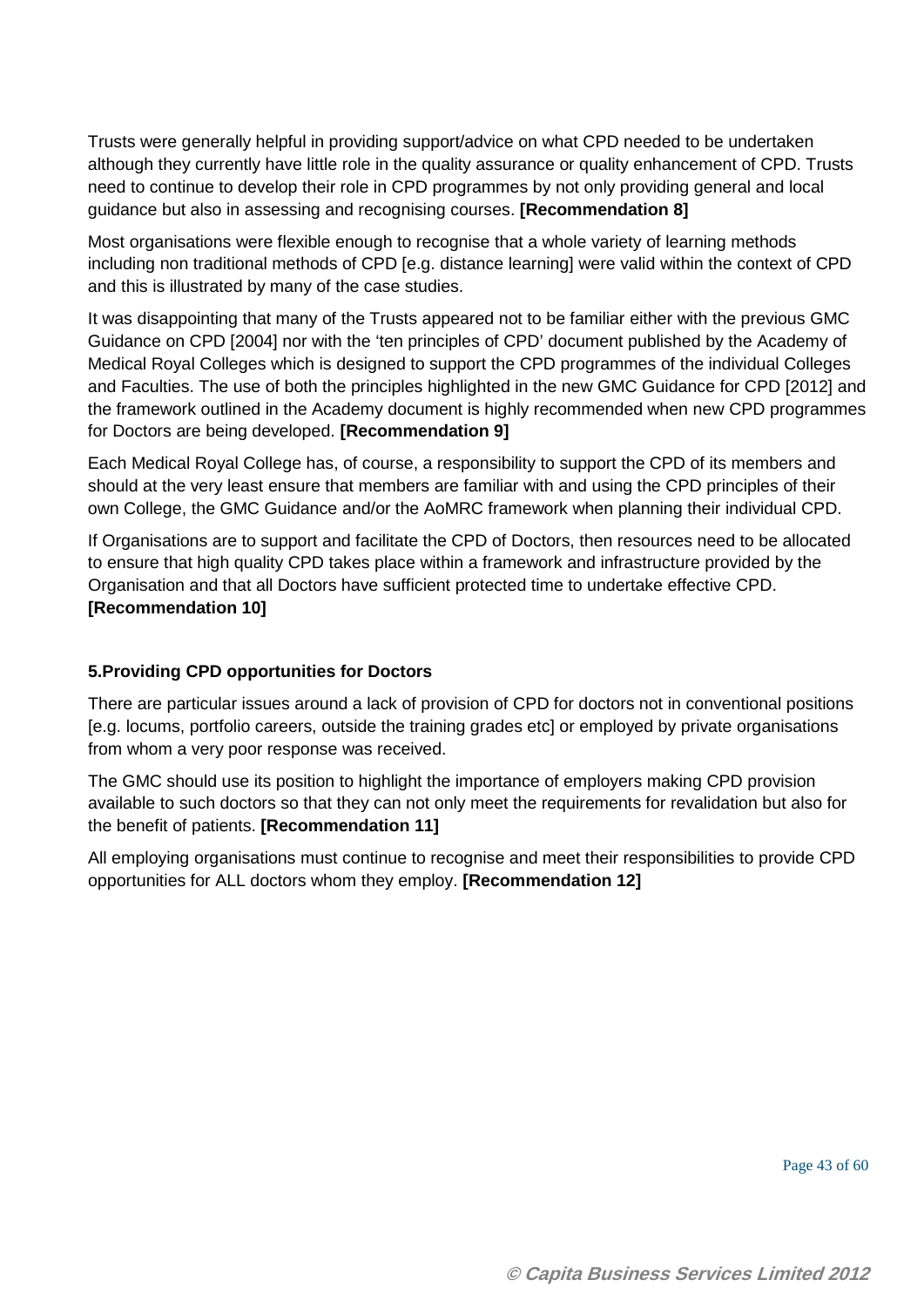### <span id="page-45-0"></span>Appendix

### Appendix 1

#### **Acute Topic Guide telephone interviews – Impact of CPD vs 6**

| Name of organisation       |  |
|----------------------------|--|
| Type of organisation       |  |
| Telephone no.              |  |
| Date of interview          |  |
| Respondent name            |  |
| Respondent position        |  |
| Respondent contact details |  |

We are conducting a project on behalf of the General Medical Council to understand the impact of continuing professional development on **doctor's** performance, colleagues and wider team, patients or service improvement. We are ringing today to find out there is anyone in your organisation who might be able to talk to us about CPD - continuing professional development sometimes also known as continuing medical education (after completion of speciality training) .

### **1. General CPD background – Could you describe briefly how CPD is organised within your Trust?**

### **2. To what extent is CPD linked to the appraisal system?**

Page 44 of 60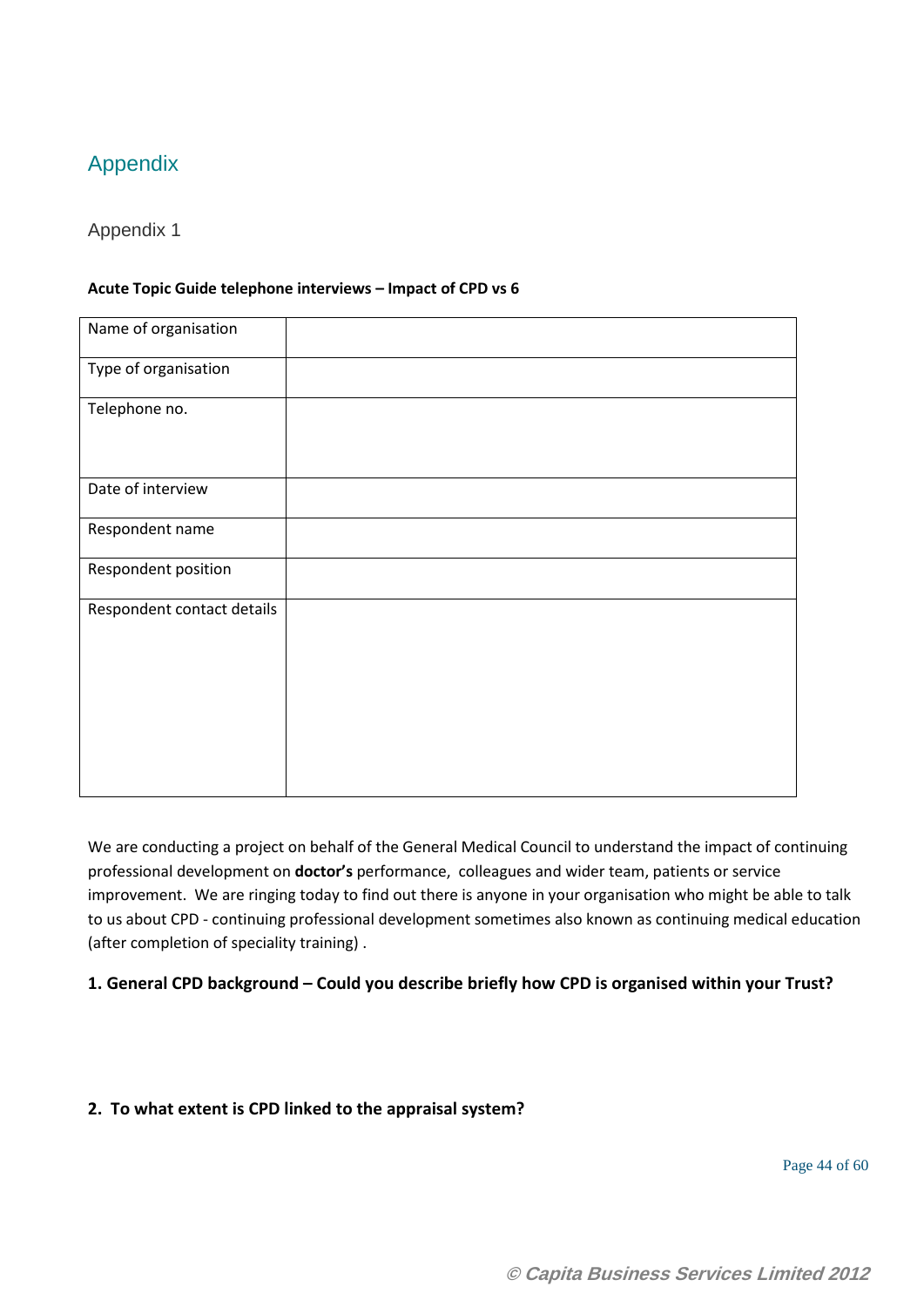**3. Are doctors expected to demonstrate the impact as a result of CPD? And if so how do they do that?** 

**Prompt: Are outcome measures identified in PDPs (Professional Development Plans) Prompt: use of local audits?**

- **4. To what extent is CPD delivered centrally across a Trust? Prompt: Which elements?**
- **5. To what extent is CPD planned to meet the needs of the Trust?**

**6. To what extent do you believe that doctors' involvement in CPD has a real impact on their practice and performance?**

**7. Whist it may be difficult to attribute cause and affect, do you think that CPD can lead to improvements in patient or service outcomes?**

**8. Is it ever possible to see benefits from CPD for colleagues and the wider clinical team, employers or the organisation as a whole?**

**9. To what extent do you believe that those participating in CPD are supported in the process of reflection of learning and development? Prompt: Why do you say that?**

Page 45 of 60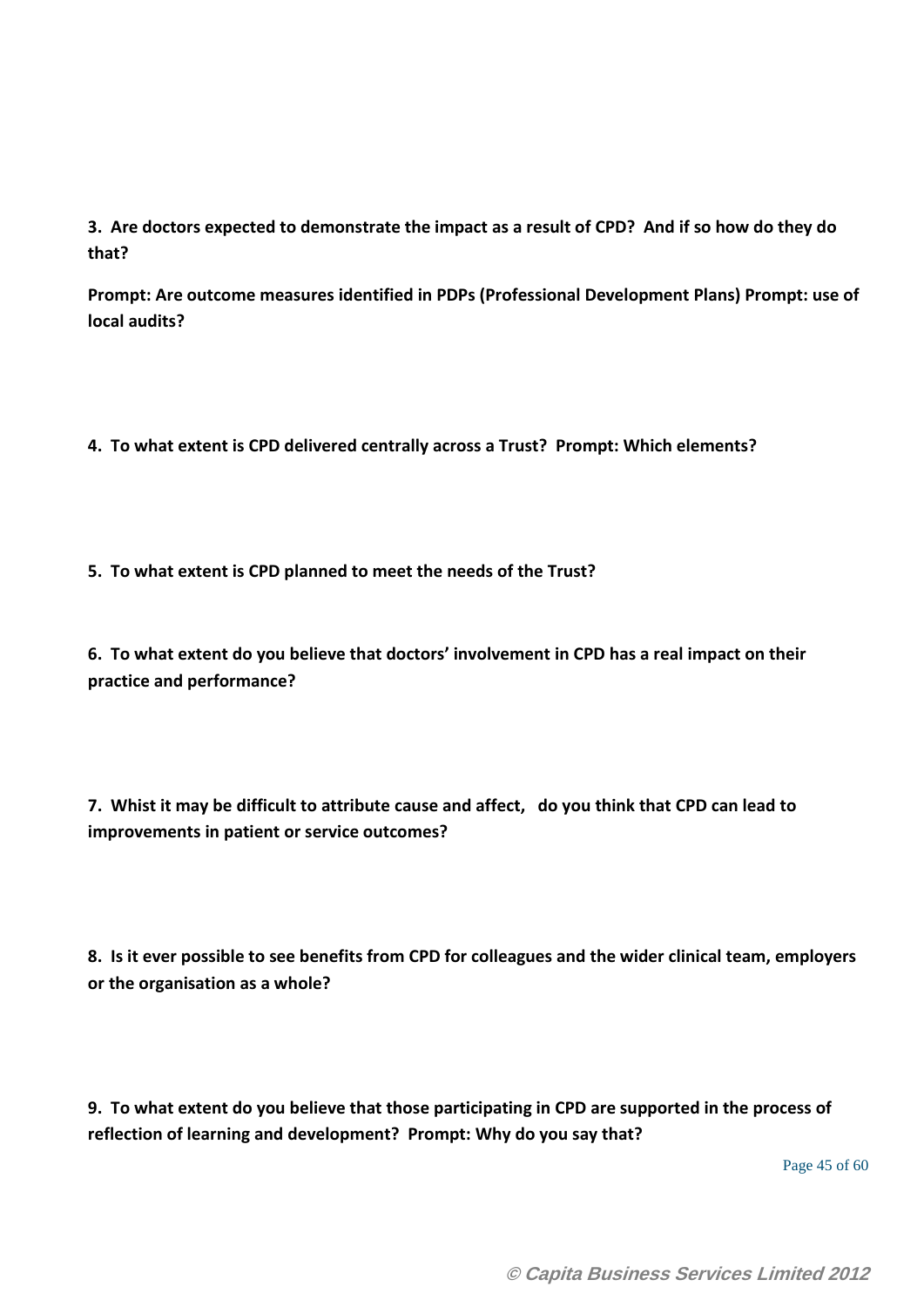**10. In your opinion what are the main barriers to implementing learning from CPD?**

**Prompt:**

**What stops successful implementation?** 

**What could be done to overcome these particular hurdles?**

**The GMC are specifically interested in examples of good practice in CPD or innovative practice in CPD. We are seeking to collect case studies of good practice which might be able to demonstrate impact.**

### **(NOTE TO INTERVIEWER – WE ARE ONLY INTERESTED IN CPD ACTIVITIES FOR DOCTOR'S ALTHOUGH IT COULD INCLUDE MULTI-DISCIPLINARY CPD ACTIVITIES. NB. IN ACUTE TRUSTS, PROBE FOR A VARIETY OF SPECIALITIES)**

Are you aware of any particularly good examples of CPD activities for doctors within your organisation which might have had some impact? We are looking for examples where CPD may have contributed to change either in an individual's practice or the way care is delivered*. IF YES – take down as many details as possible, in particular ascertain contact details for the specific CPD project.*

### **Example 1**

| CPD project name          |  |
|---------------------------|--|
| Organisation if different |  |
| from above                |  |
| Clinical speciality       |  |
| <b>Brief description</b>  |  |

Page 46 of 60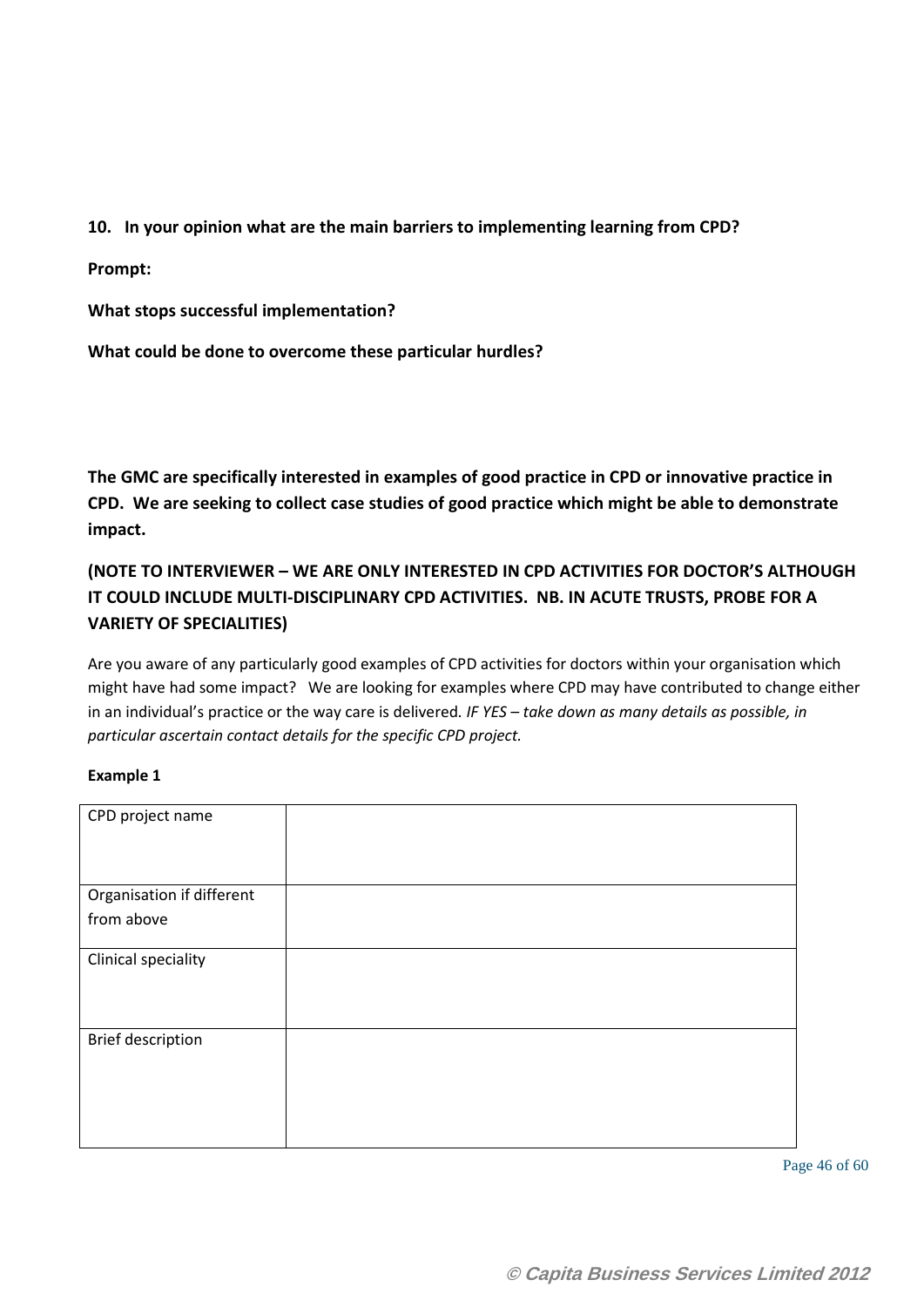| Likely or perceived impact | Prompt:                                             |
|----------------------------|-----------------------------------------------------|
|                            | Impact on doctor performance/ practice:             |
|                            | Probe: Impact on doctors' competence and confidence |
|                            |                                                     |
|                            | Impact on colleagues and wider team                 |
|                            |                                                     |
|                            | Impact on patients:                                 |
|                            |                                                     |
|                            |                                                     |
|                            | Impact on service improvement:                      |

Page 47 of 60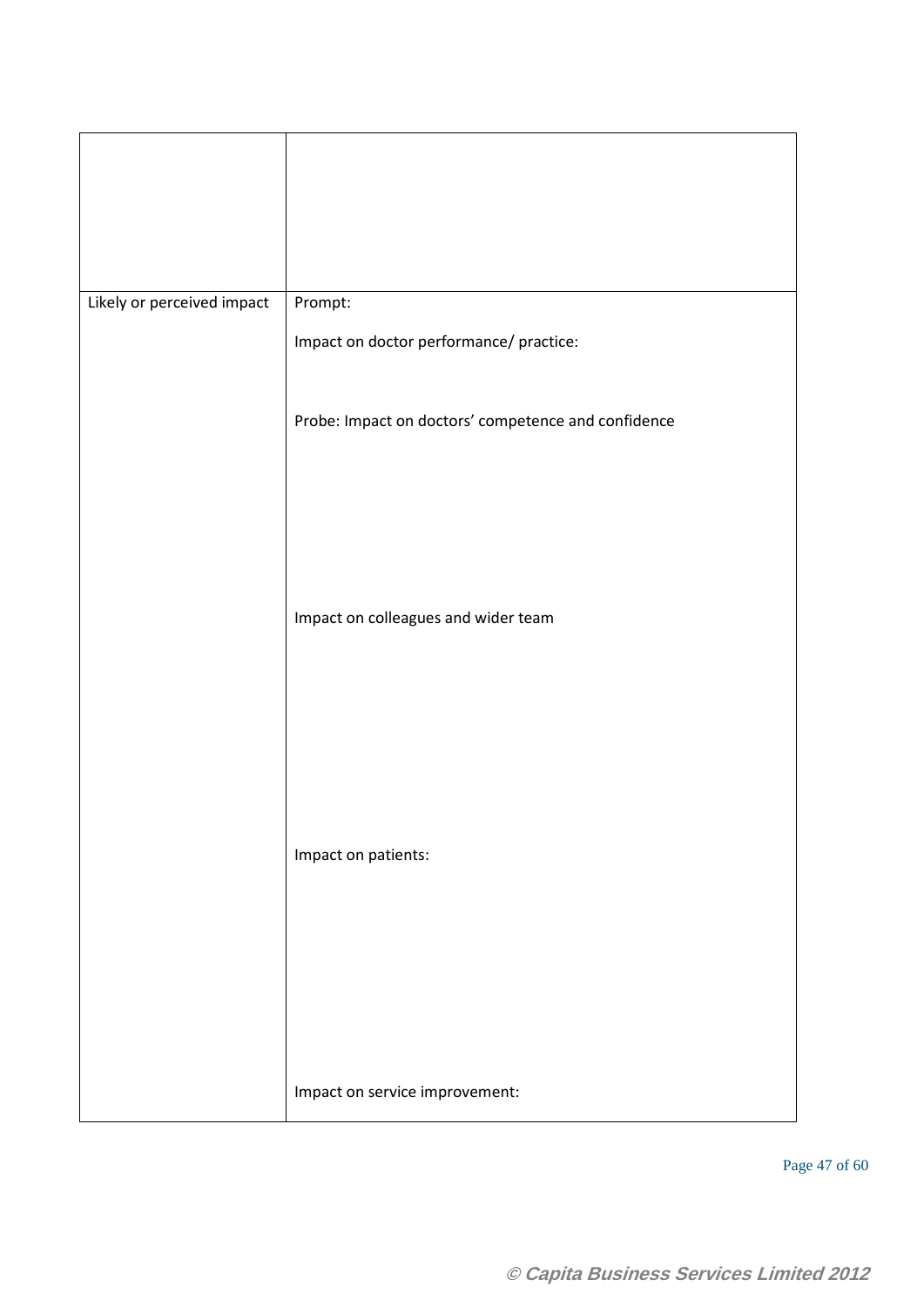| What barriers were faced<br>in applying the skills and<br>knowledge delivered by<br>the CPD.     |  |
|--------------------------------------------------------------------------------------------------|--|
| Are you aware of how this<br>particular CPD activity<br>successfully overcame<br>these barriers? |  |
| Date implemented - How<br>long ago?                                                              |  |
| Numbers if known                                                                                 |  |
| Duration                                                                                         |  |
| If we wanted to look at this<br>example in more detail<br>who do you advise we<br>speak to?      |  |
| Contact details for lead<br>person                                                               |  |

### **Prompt for further examples of good practice in CPD: Are you aware of any other examples where CPD may have contributed to an individual's practice or the way care is delivered?**

**If there are any more examples, work through above questions again and record below:**

Page 48 of 60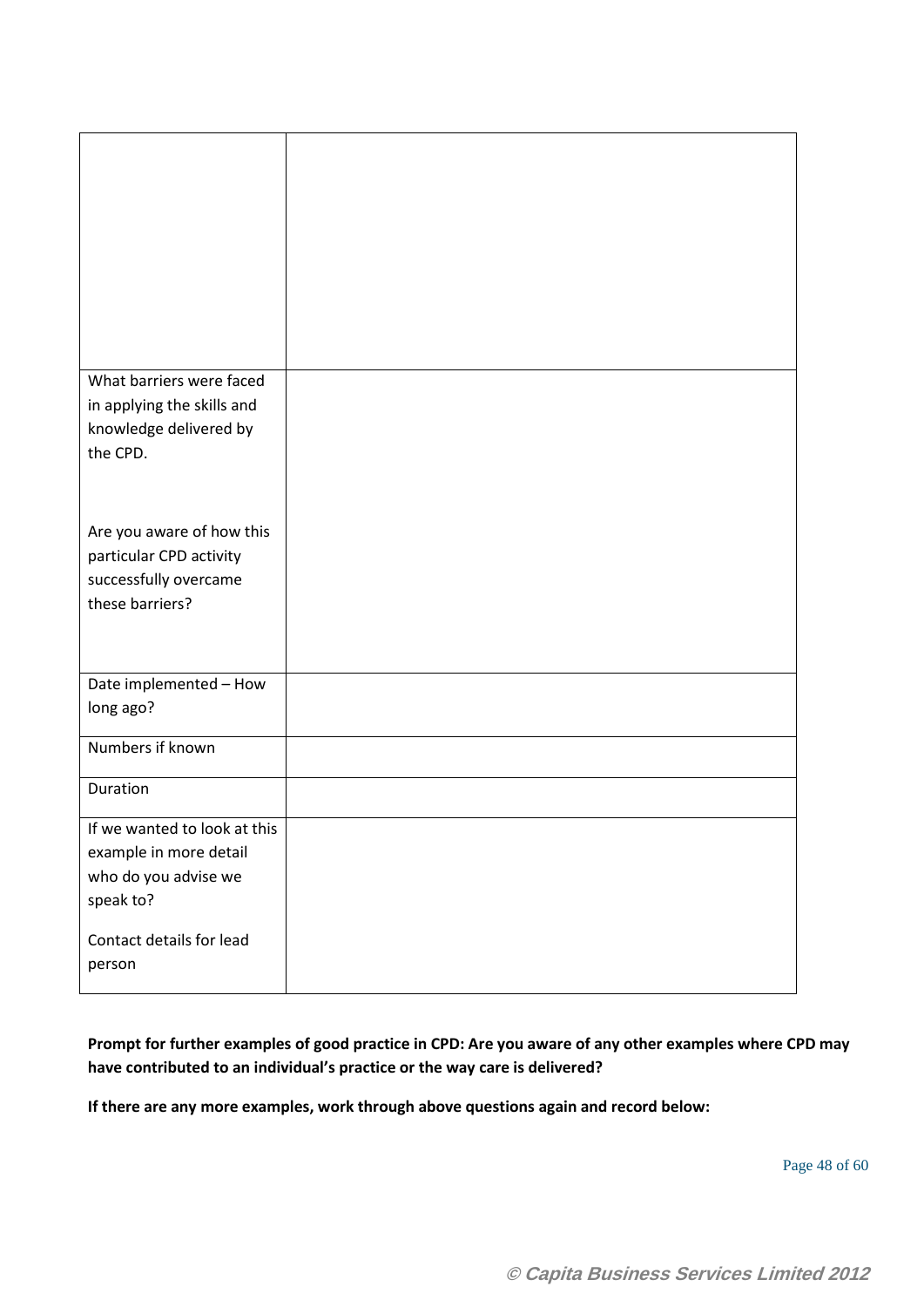Page 49 of 60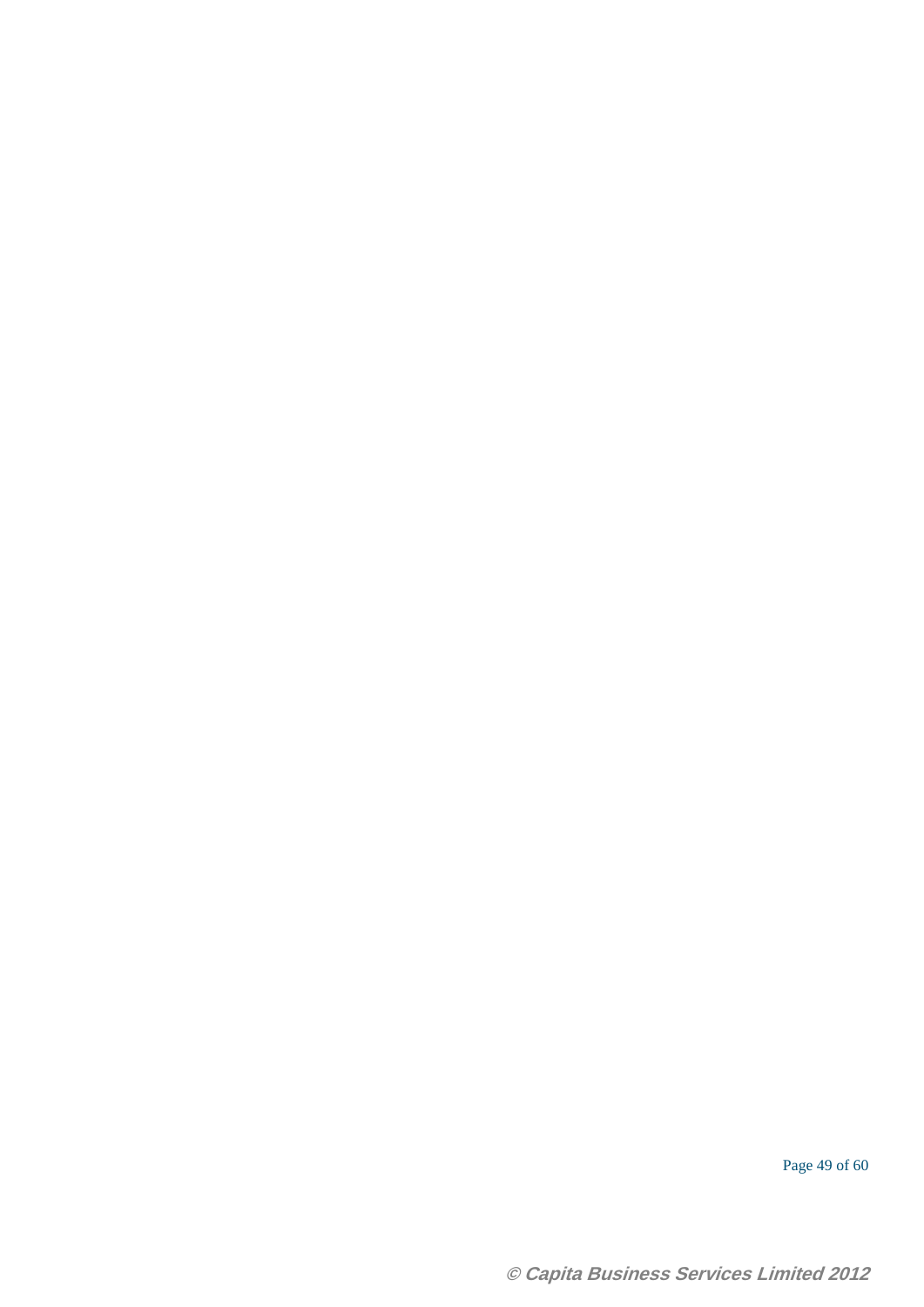### Appendix 2 **Primary Care Topic Guide telephone interviews – Impact of CPD vs 6**

| Name of organisation       |  |
|----------------------------|--|
| Type of organisation       |  |
| Telephone no.              |  |
| Date of interview          |  |
| Respondent name            |  |
| Respondent position        |  |
| Respondent contact details |  |

We are conducting a project on behalf of the General Medical Council to understand the impact of continuing professional development on **doctor's** performance, colleagues and wider team, patients or service improvement. We are ringing today to find out there is anyone in your organisation who might be able to talk to us about CPD - continuing professional development sometimes also known as continuing medical education (after completion of speciality training) .

### **1. General CPD background – Could you describe briefly how CPD is organised within your PCT?**

### **2. To what extent is CPD linked to the appraisal system?**

### **3. Are GPs expected to demonstrate the impact as a result of CPD? And if so how do they do that?**

Page 50 of 60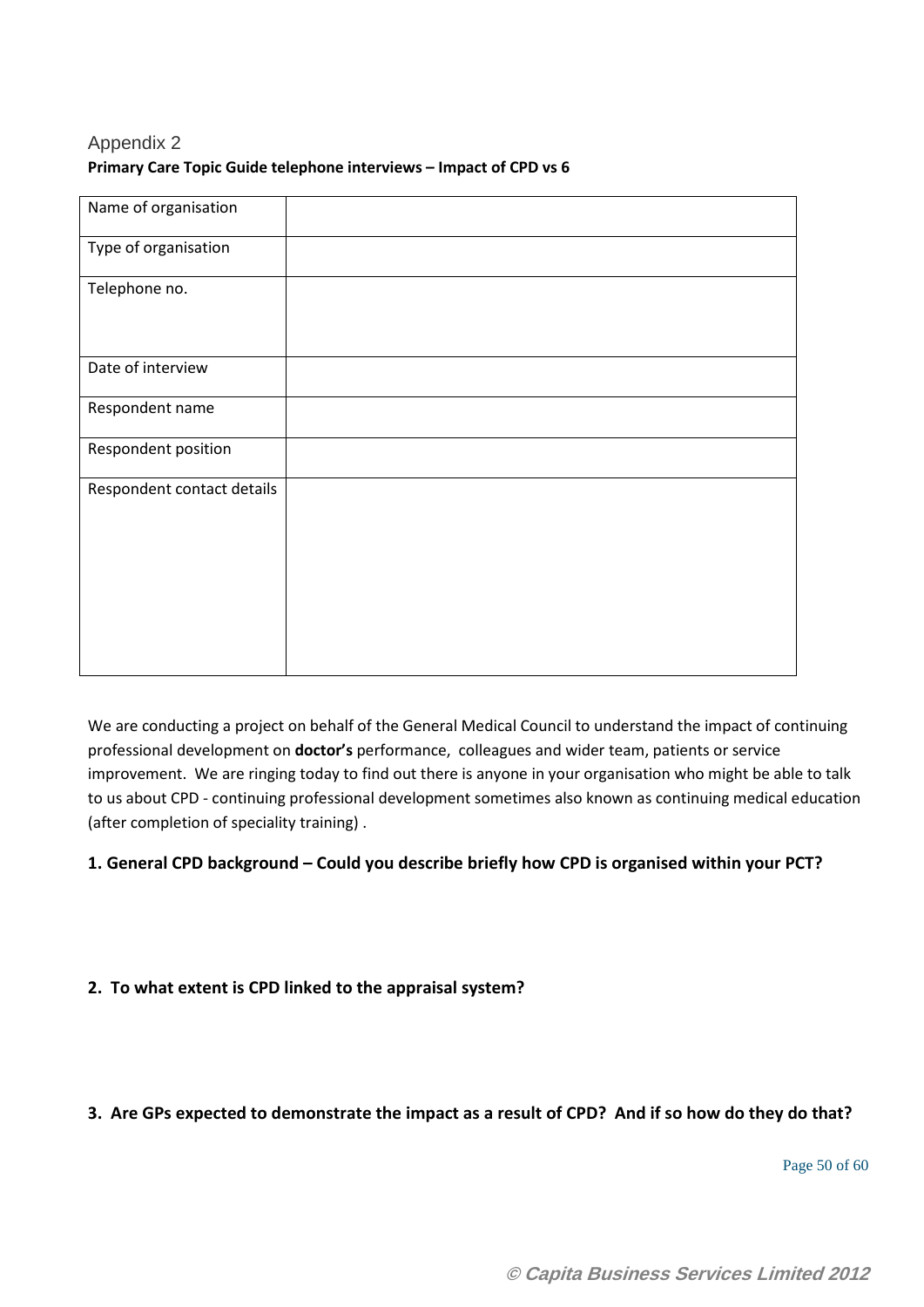**Prompt: Are outcome measures identified in PDPs (Professional Development Plans) Prompt: use of local audits?**

**4. To what extent is CPD delivered centrally across a PCT?**

**5. To what extent is CPD planned to meet the needs of the PCT or a general practice?**

**6. To what extent do you believe that doctors' involvement in CPD has a real impact on their practice and performance?**

**7. Whist it may be difficult to attribute cause and affect, do you think that CPD can lead to improvements in patient or service outcomes?**

**8. Is it ever possible to see benefits from CPD for colleagues and the wider clinical team, employers or the organisation as a whole?**

**9. To what extent do you believe that those participating in CPD are supported in the process of reflection of learning and development? Prompt: Why do you say that?**

**10. In your opinion what are the main barriers to implementing learning from CPD?**

Page 51 of 60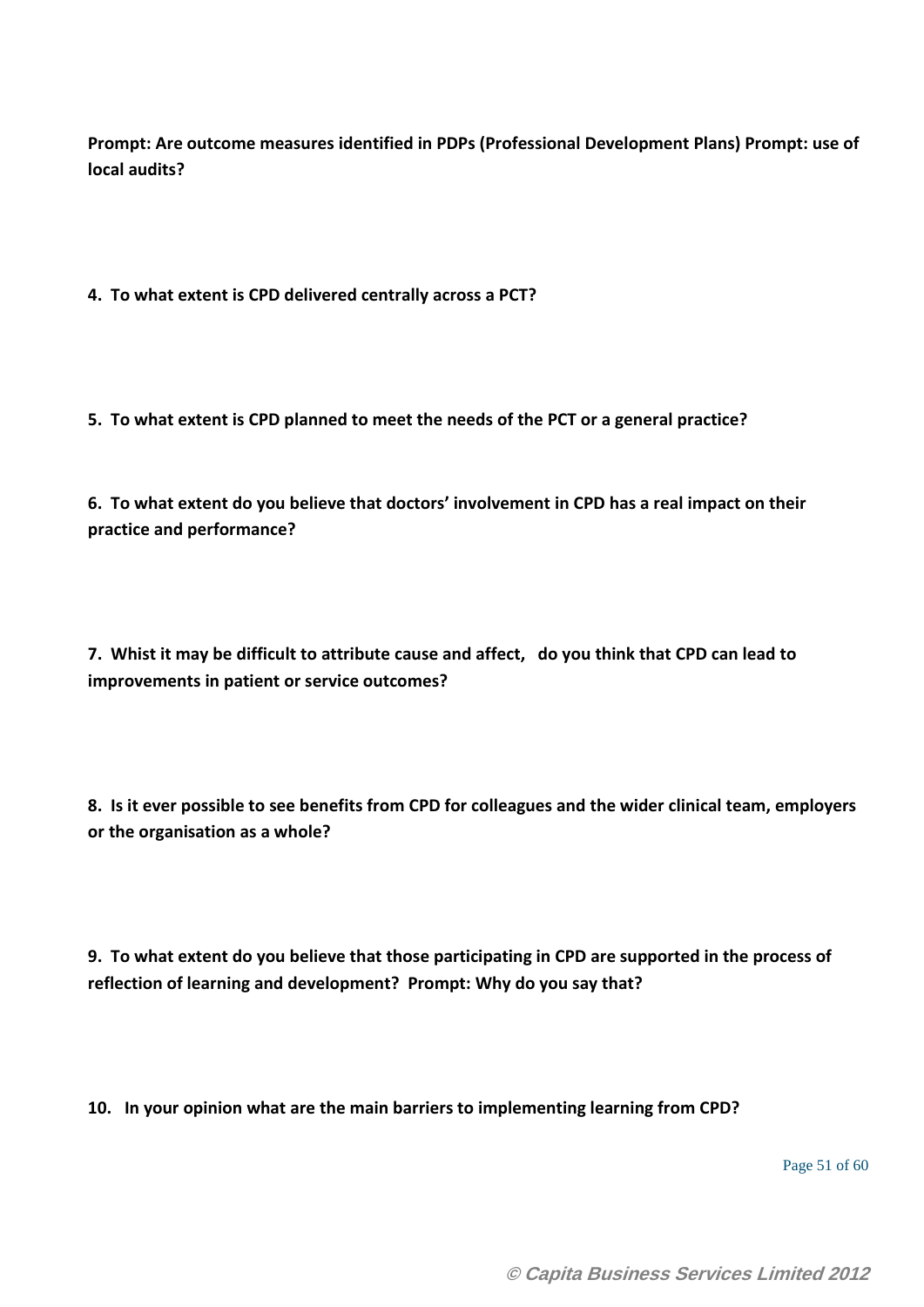**Prompt:**

**What stops successful implementation?** 

**What could be done to overcome these particular hurdles?**

**The GMC are specifically interested in examples of good practice in CPD or innovative practice in CPD. We are seeking to collect case studies of good practice which might be able to demonstrate impact.**

### **(NOTE TO INTERVIEWER – WE ARE ONLY INTERESTED IN CPD ACTIVITIES FOR DOCTOR'S ALTHOUGH IT COULD INCLUDE MULTI-DISCIPLINARY CPD ACTIVITIES. NB. IN ACUTE TRUSTS, PROBE FOR A VARIETY OF SPECIALITIES)**

Are you aware of any particularly good examples of CPD activities for doctors within your organisation which might have had some impact? We are looking for examples where CPD may have contributed to change either in an individual's practice or the way care is delivered*. IF YES – take down as many details as possible, in particular ascertain contact details for the specific CPD project.*

### **Example 1**

| CPD project name          |  |
|---------------------------|--|
|                           |  |
|                           |  |
|                           |  |
|                           |  |
| Organisation if different |  |
| from above                |  |
|                           |  |
| Clinical speciality       |  |
|                           |  |
|                           |  |
|                           |  |
|                           |  |
|                           |  |
| <b>Brief description</b>  |  |
|                           |  |
|                           |  |
|                           |  |
|                           |  |
|                           |  |
|                           |  |
|                           |  |
|                           |  |
|                           |  |
|                           |  |
|                           |  |
|                           |  |
|                           |  |
|                           |  |

Page 52 of 60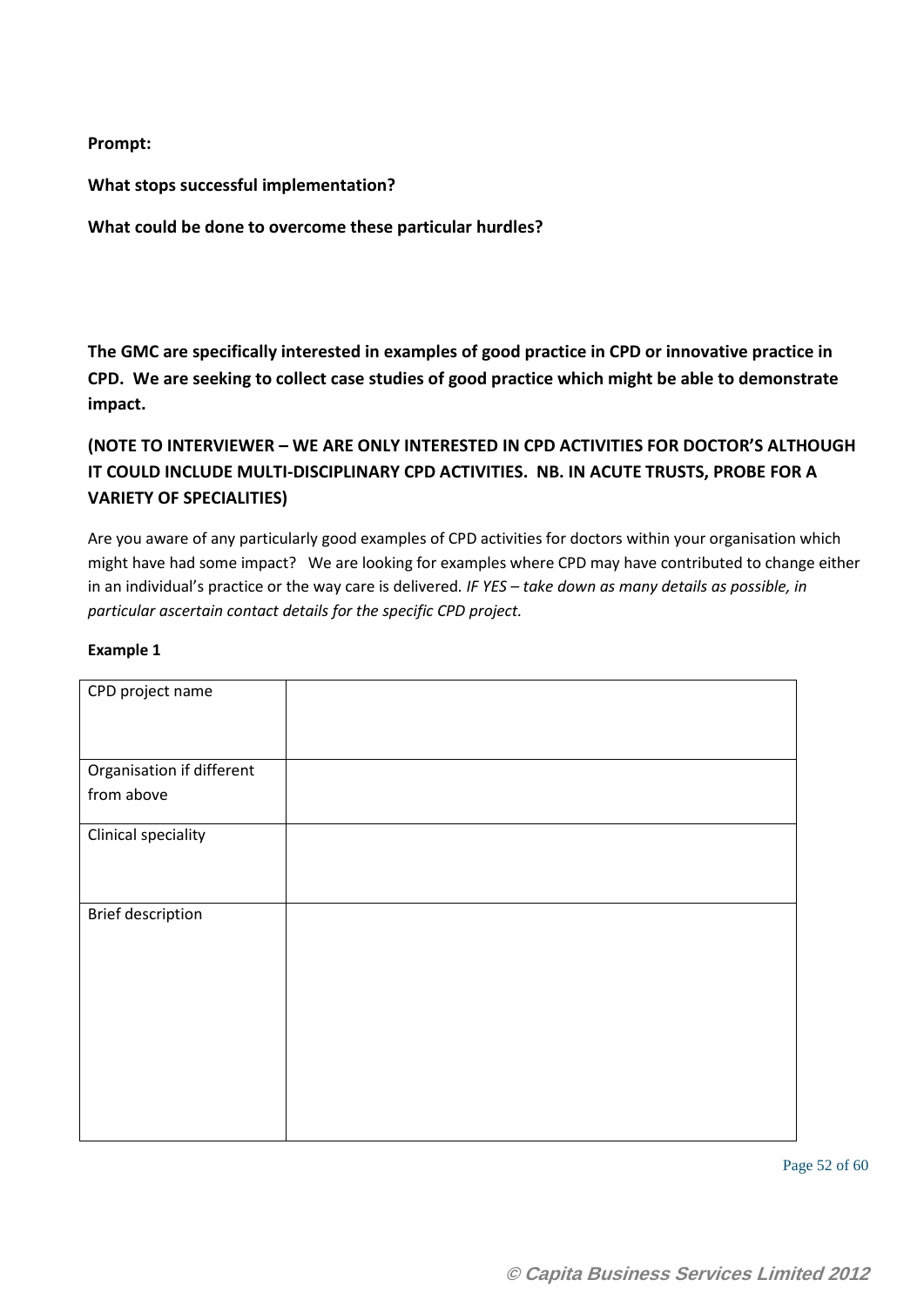| Likely or perceived impact | Prompt:                                             |
|----------------------------|-----------------------------------------------------|
|                            | Impact on doctor performance/ practice:             |
|                            | Probe: Impact on doctors' competence and confidence |
|                            | Impact on colleagues and wider team                 |
|                            | Impact on patients:                                 |
|                            | Impact on service improvement:                      |

Page 53 of 60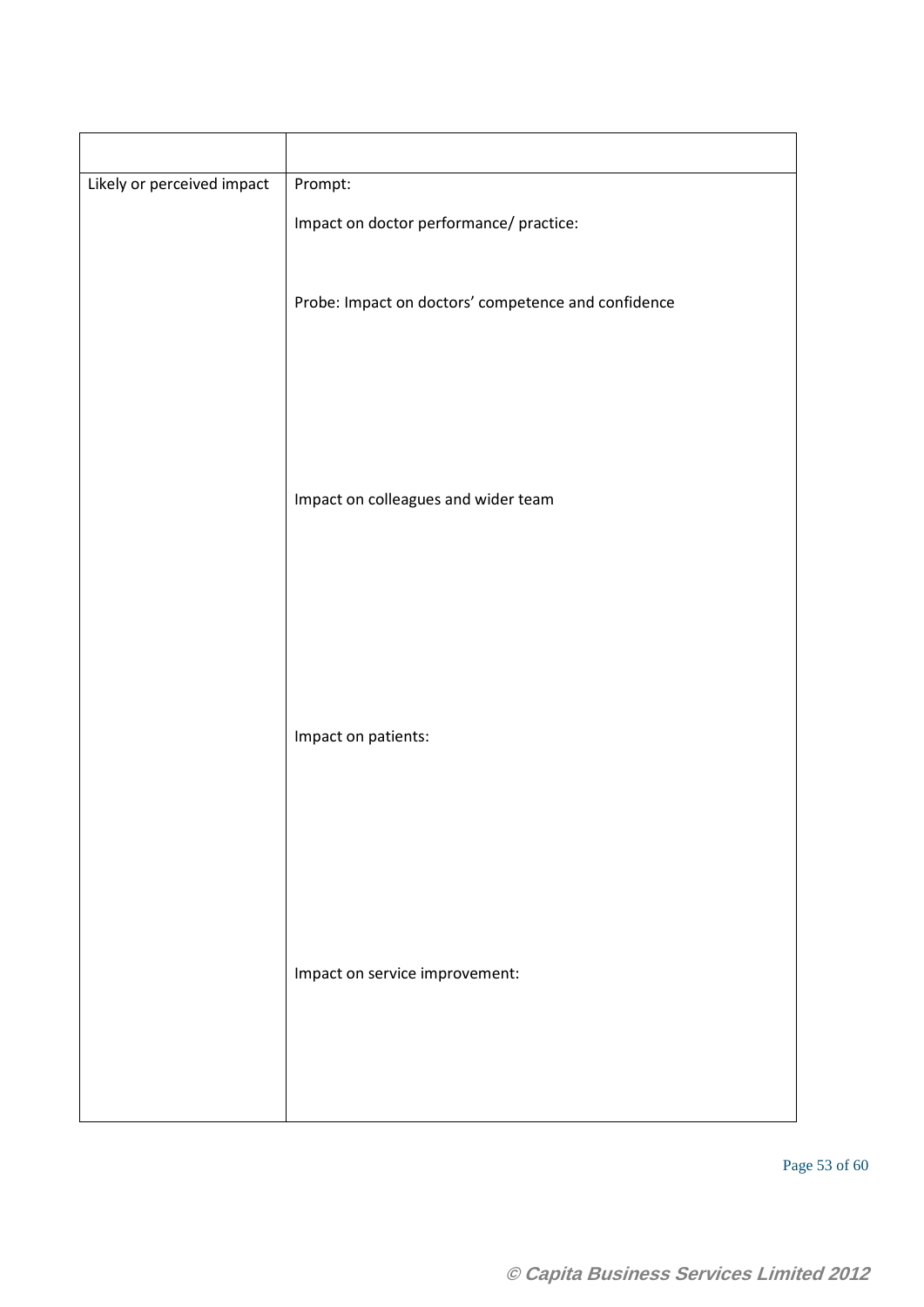| What barriers were faced     |  |
|------------------------------|--|
|                              |  |
| in applying the skills and   |  |
| knowledge delivered by       |  |
| the CPD.                     |  |
|                              |  |
|                              |  |
|                              |  |
| Are you aware of how this    |  |
| particular CPD activity      |  |
| successfully overcame        |  |
| these barriers?              |  |
|                              |  |
|                              |  |
|                              |  |
| Date implemented - How       |  |
| long ago?                    |  |
|                              |  |
| Numbers if known             |  |
| Duration                     |  |
|                              |  |
| If we wanted to look at this |  |
| example in more detail       |  |
|                              |  |
| who do you advise we         |  |
| speak to?                    |  |
| Contact details for lead     |  |
|                              |  |
| person                       |  |
|                              |  |

**Prompt for further examples of good practice in CPD: Are you aware of any other examples where CPD may have contributed to an individual's practice or the way care is delivered?**

**If there are any more examples, work through above questions again and record below:**

Page 54 of 60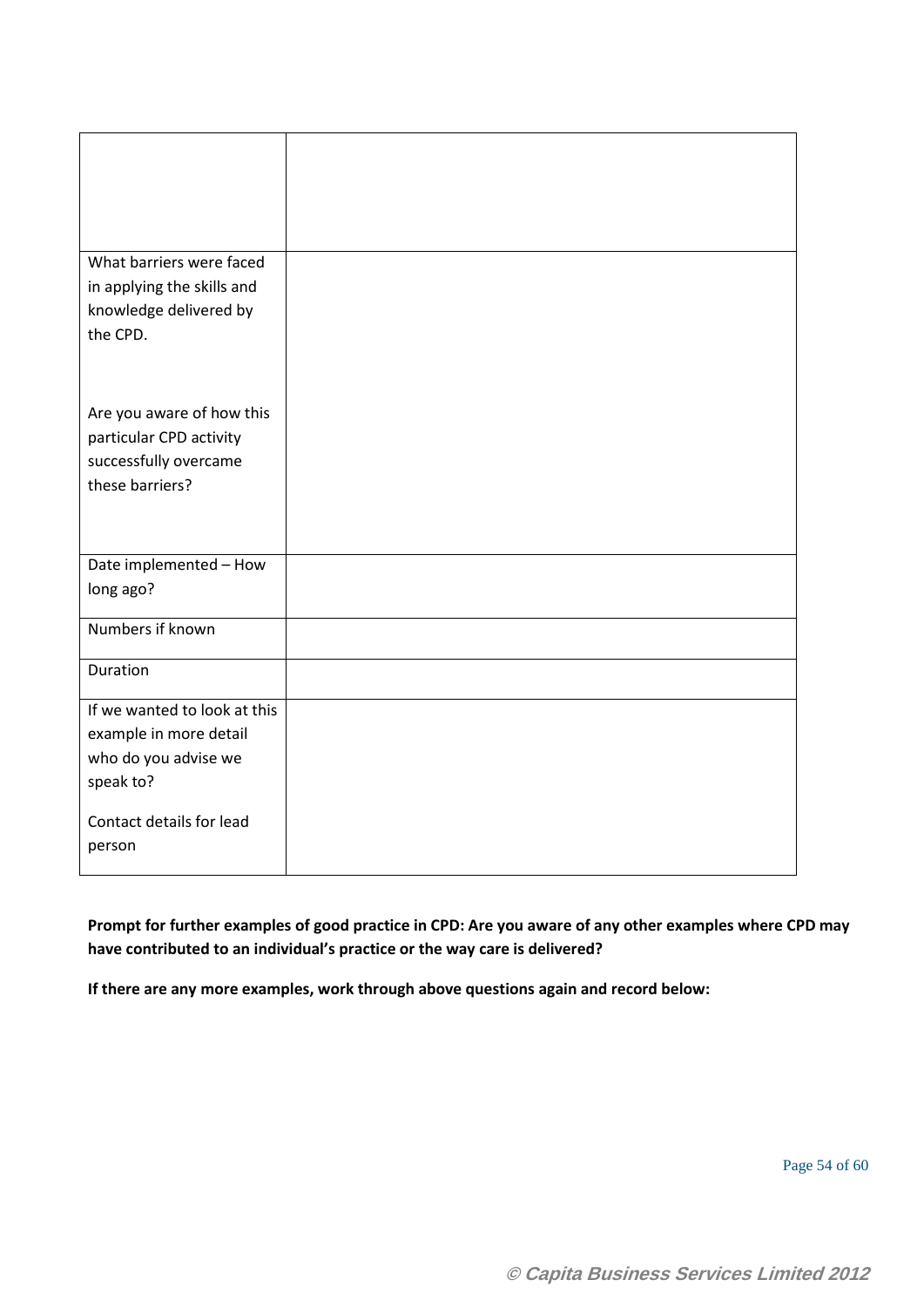Appendix 3

| <b>Case study Topic Guide</b> |  |
|-------------------------------|--|
|                               |  |
| CPD project name              |  |
|                               |  |
| Organisation if different     |  |
| from above                    |  |
| Clinical speciality           |  |
|                               |  |
| Multi-disciplinary - specify  |  |
|                               |  |
|                               |  |
| <b>Brief description</b>      |  |
|                               |  |
| Probe: How did this           |  |
| activity come about?          |  |
|                               |  |
|                               |  |
|                               |  |
|                               |  |
|                               |  |

Page 55 of 60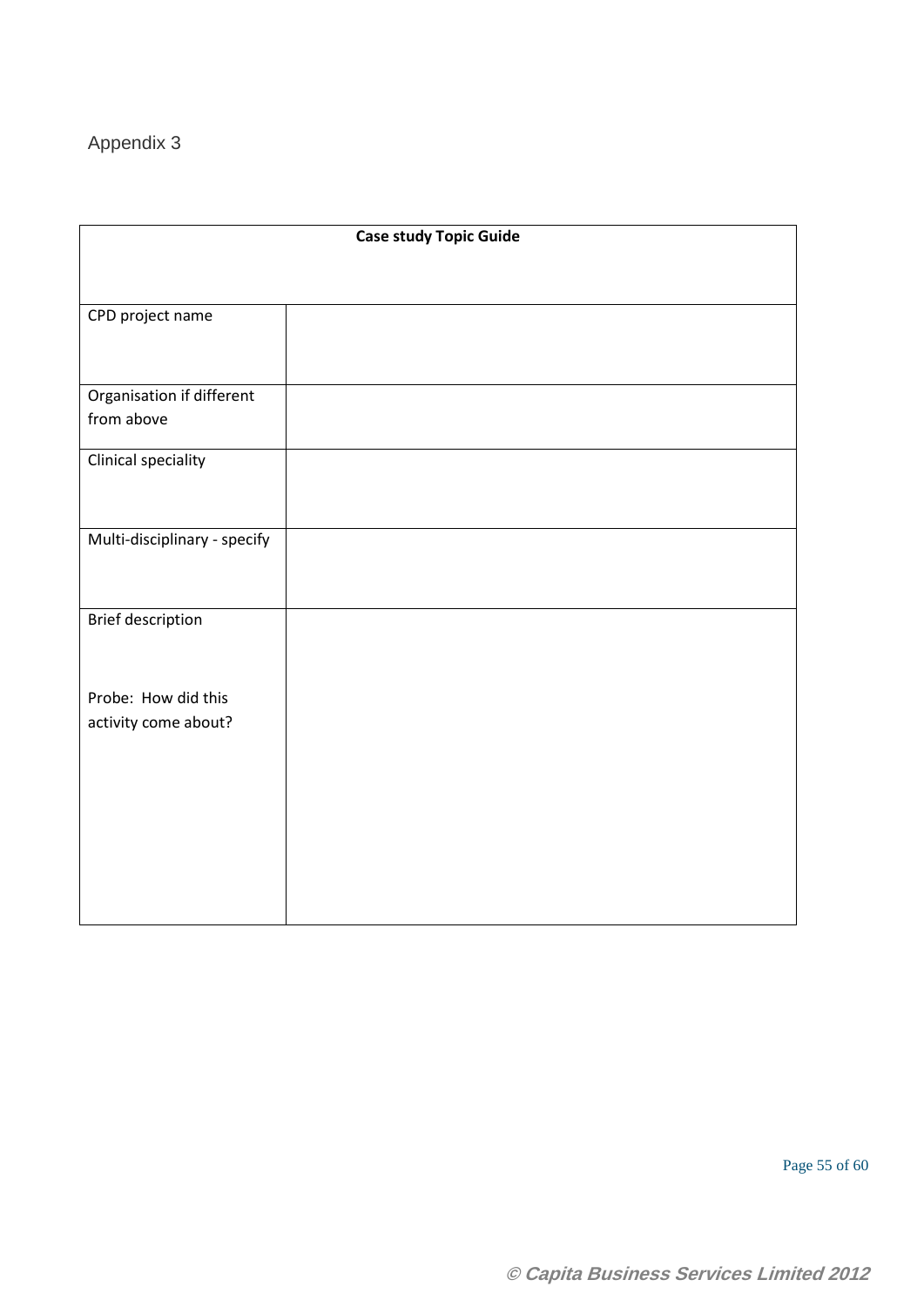| Likely or perceived impact                                   | Prompt:                                             |
|--------------------------------------------------------------|-----------------------------------------------------|
| What do you see as the<br>main outcomes of this<br>activity? | Impact on doctor performance/ practice:             |
|                                                              | Probe: Impact on doctors' competence and confidence |
|                                                              | Impact on colleagues and wider team                 |

Page 56 of 60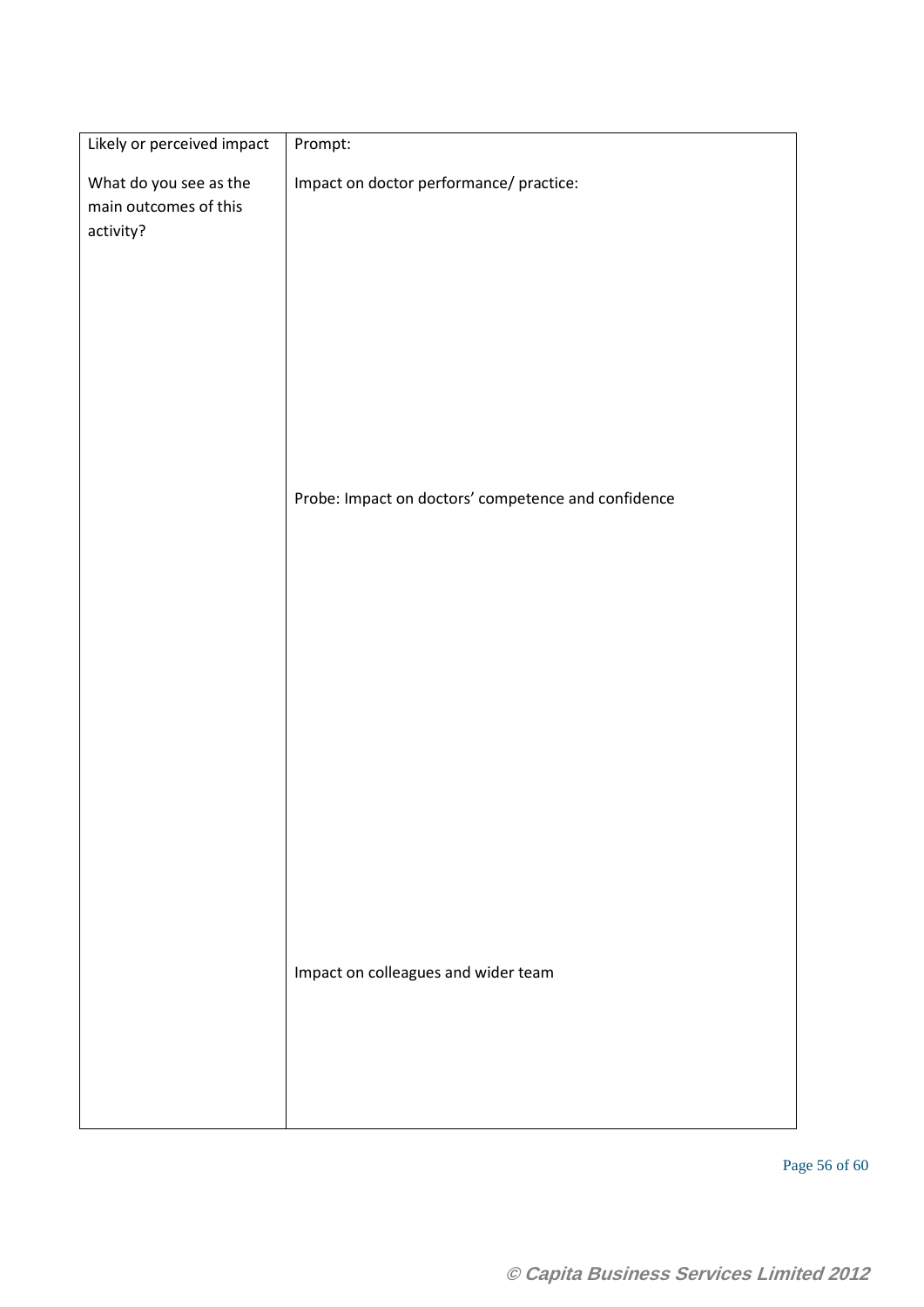|                                                                                                                                  | Impact on patients:                                                                                                                           |
|----------------------------------------------------------------------------------------------------------------------------------|-----------------------------------------------------------------------------------------------------------------------------------------------|
|                                                                                                                                  |                                                                                                                                               |
|                                                                                                                                  | Impact on service improvement:                                                                                                                |
|                                                                                                                                  | Are there any particular outcome measures which might have changed<br>as a result of this activity? E.g. Numbers treated, fewer admissions et |
| Who else could we talk to<br>about this case study who<br>might be able to give us<br>more detail or a different<br>perspective? |                                                                                                                                               |
| Probe as appropriate:                                                                                                            |                                                                                                                                               |
| Other colleagues?                                                                                                                |                                                                                                                                               |
| Managers?                                                                                                                        |                                                                                                                                               |
| Trainers?                                                                                                                        |                                                                                                                                               |
| Patients/ Patient groups                                                                                                         |                                                                                                                                               |
| It is often difficult to                                                                                                         |                                                                                                                                               |
| implement learning.                                                                                                              |                                                                                                                                               |
| What have you learnt from<br>delivering this CPD<br>activity?                                                                    |                                                                                                                                               |

Page 57 of 60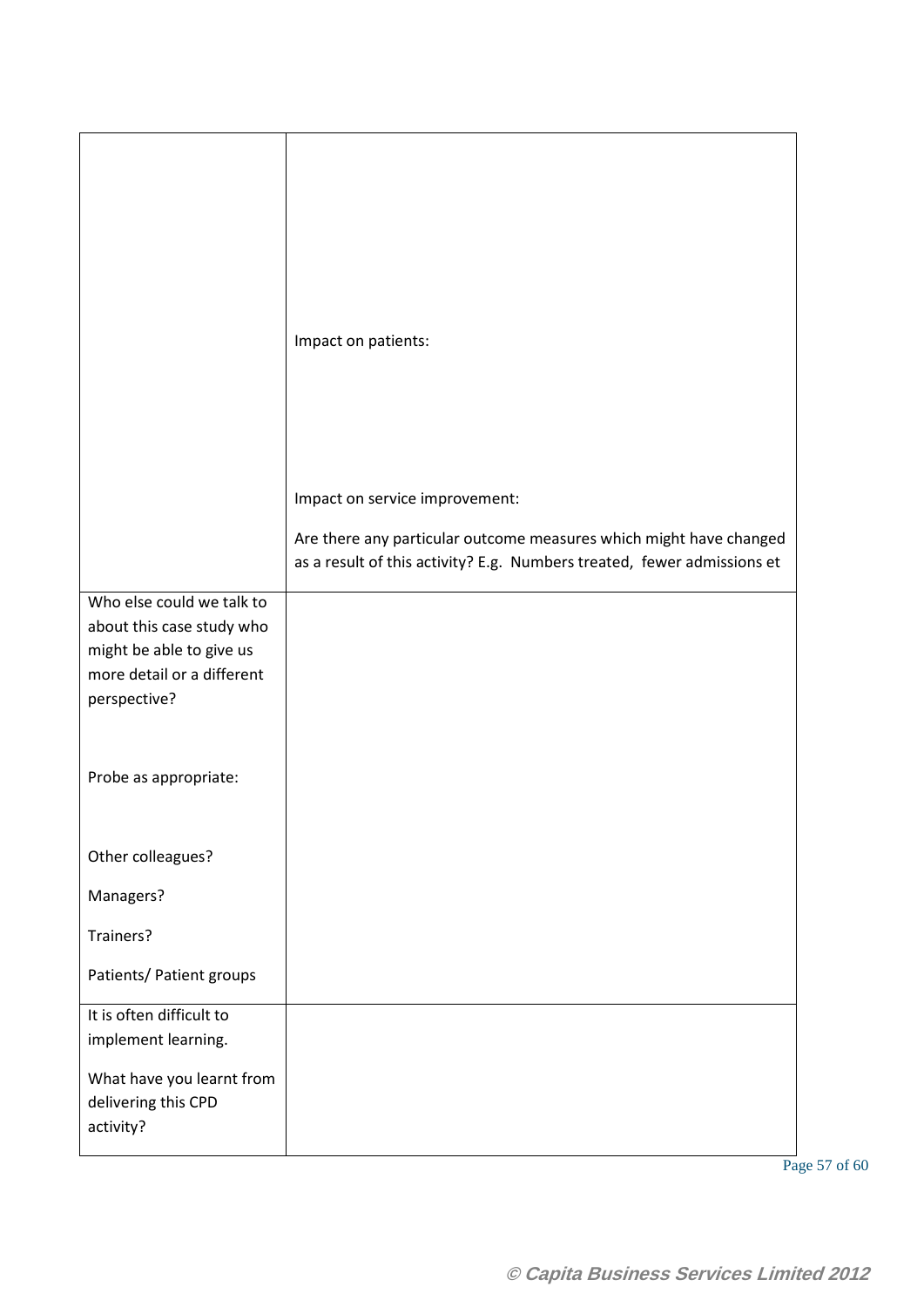| What in particular helped<br>participants deliver their<br>learning in practice?             |  |
|----------------------------------------------------------------------------------------------|--|
|                                                                                              |  |
| What barriers were faced<br>in applying the skills and<br>knowledge delivered by<br>the CPD. |  |
| How did you overcome<br>these barriers?                                                      |  |
| To what extent were                                                                          |  |
|                                                                                              |  |
| doctors able to reflect on                                                                   |  |
| their learning in order to                                                                   |  |
| implement this?                                                                              |  |
|                                                                                              |  |
|                                                                                              |  |
| Was reflection an                                                                            |  |
| important element of the                                                                     |  |
| overall implementation?                                                                      |  |
|                                                                                              |  |
|                                                                                              |  |
| Have you written it up at                                                                    |  |
| all?                                                                                         |  |
|                                                                                              |  |
|                                                                                              |  |
|                                                                                              |  |
| Could we see a copy?                                                                         |  |
|                                                                                              |  |

Page 58 of 60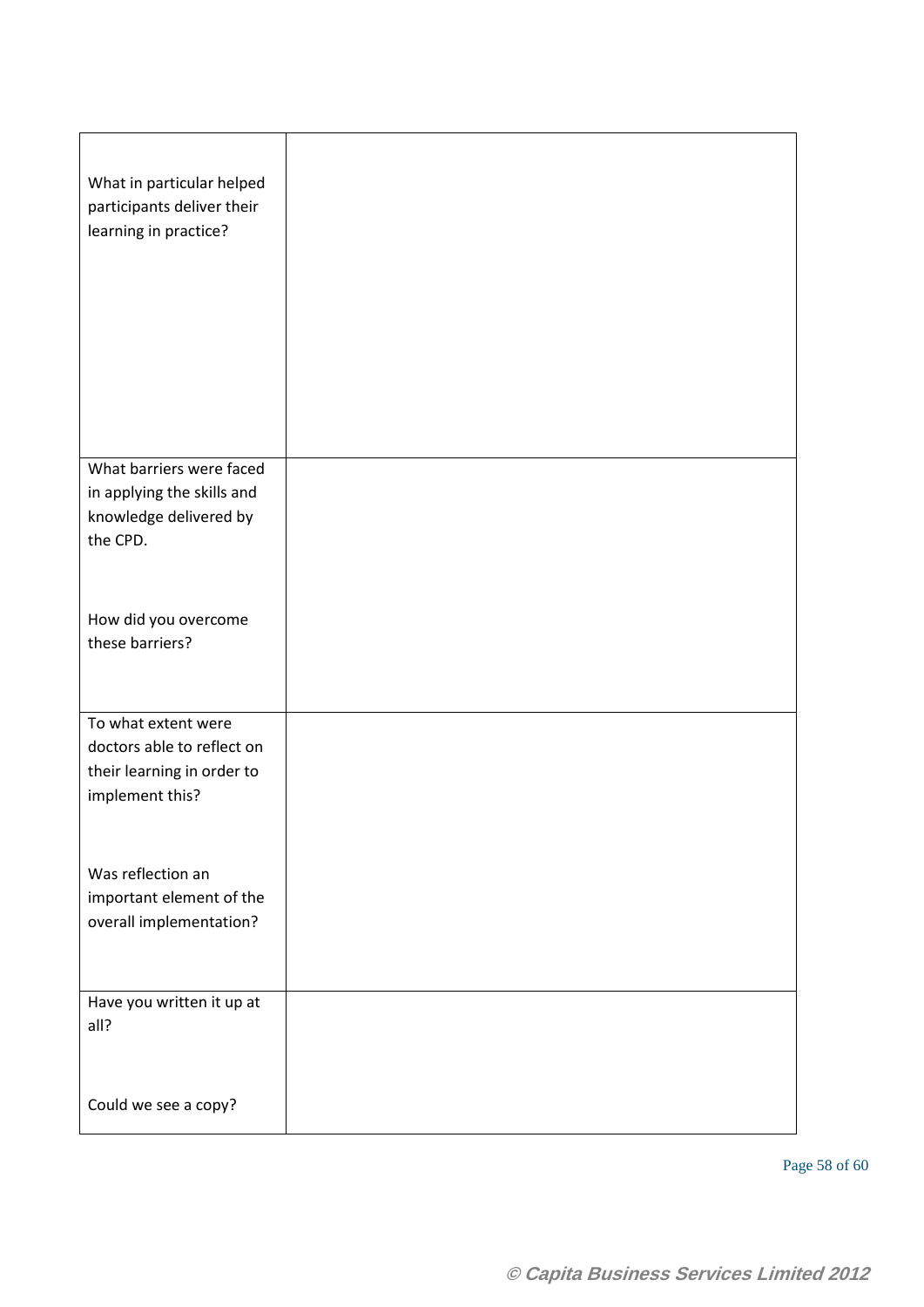| Date implemented - How        |  |
|-------------------------------|--|
| long ago?                     |  |
|                               |  |
| Numbers if known - ie         |  |
| how many doctors have         |  |
| benefited from this?          |  |
|                               |  |
| Duration                      |  |
|                               |  |
|                               |  |
|                               |  |
|                               |  |
| Is this CPD still continuing? |  |
|                               |  |
|                               |  |
|                               |  |
| Are there any plans to        |  |
| develop it further or roll    |  |
| out wider?                    |  |
|                               |  |
|                               |  |
|                               |  |
| What might you do             |  |
| differently in the future?    |  |
|                               |  |
|                               |  |
|                               |  |
|                               |  |
|                               |  |
|                               |  |
| If we wanted to look at this  |  |
| example in more detail        |  |
| who do you advise we          |  |
| speak to?                     |  |
|                               |  |
| Contact details for lead      |  |
| person                        |  |
|                               |  |
|                               |  |
|                               |  |
|                               |  |
|                               |  |
| Are you happy for this to     |  |
|                               |  |

Page 59 of 60